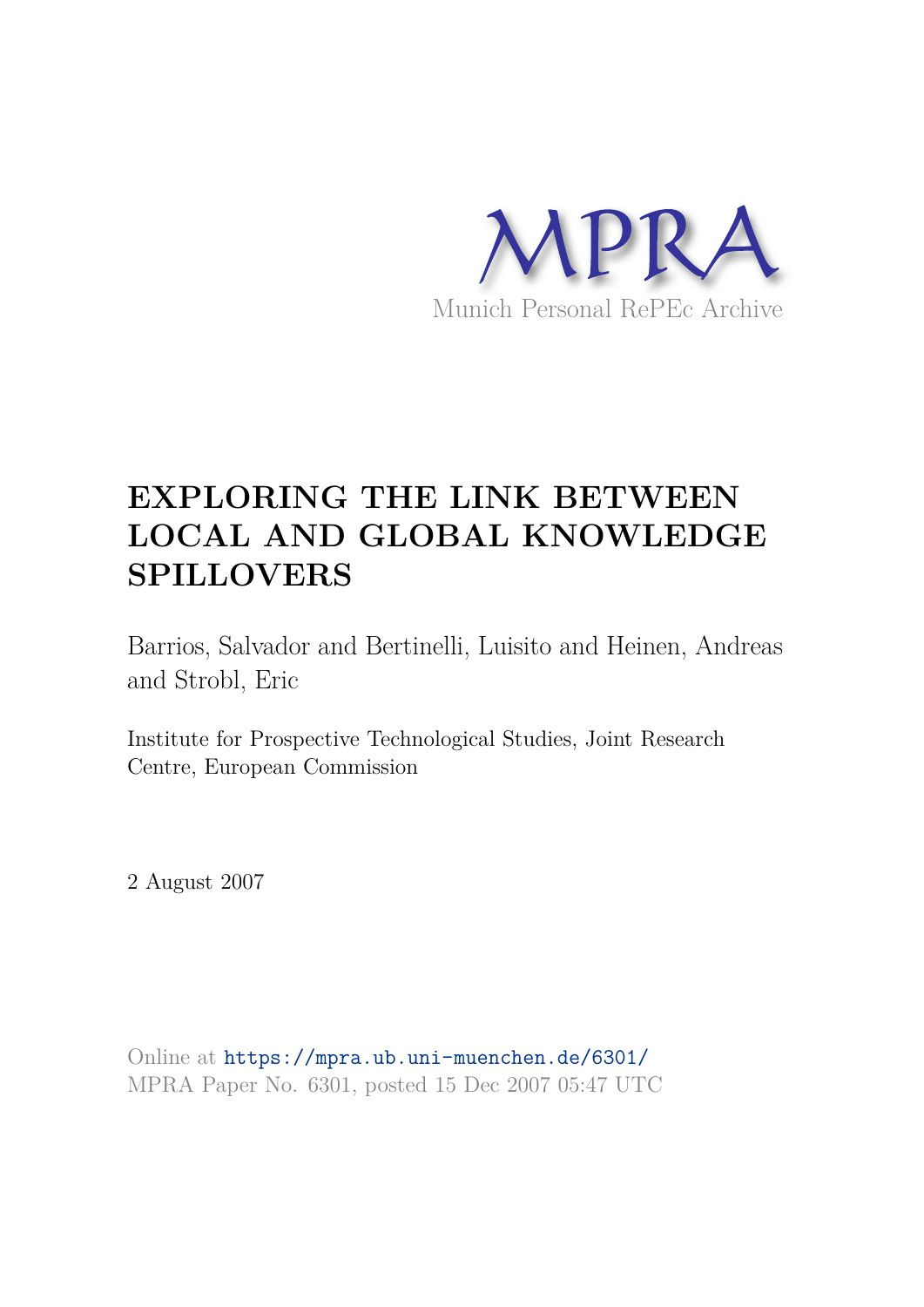

*Knowledge for Growth – Industrial Research & Innovation (IRI)*

# EXPLORING THE LINK BETWEEN LOCAL AND GLOBAL KNOWLEDGE SPILLOVERS

# CONTRIBUTED PAPER FOR THE 2007 CONFERENCE ON CORPORATE R&D (CONCORD)

New and emerging issues in corporate R&D

**File name:** paper barrios KfG **Author**: <Salvador Barrios, Luisito Bertinelli, Andreas Heinen, Eric Strobl> **Status:** <Draft><br> **Last updated:** August 2007 **Last updated: Organisation:** European Commission DG JRC, Institute for Prospective Technological Studies, CREA, Université du Luxembourg, Universidad Carlos III Madrid, Ecole Polytechnique Paris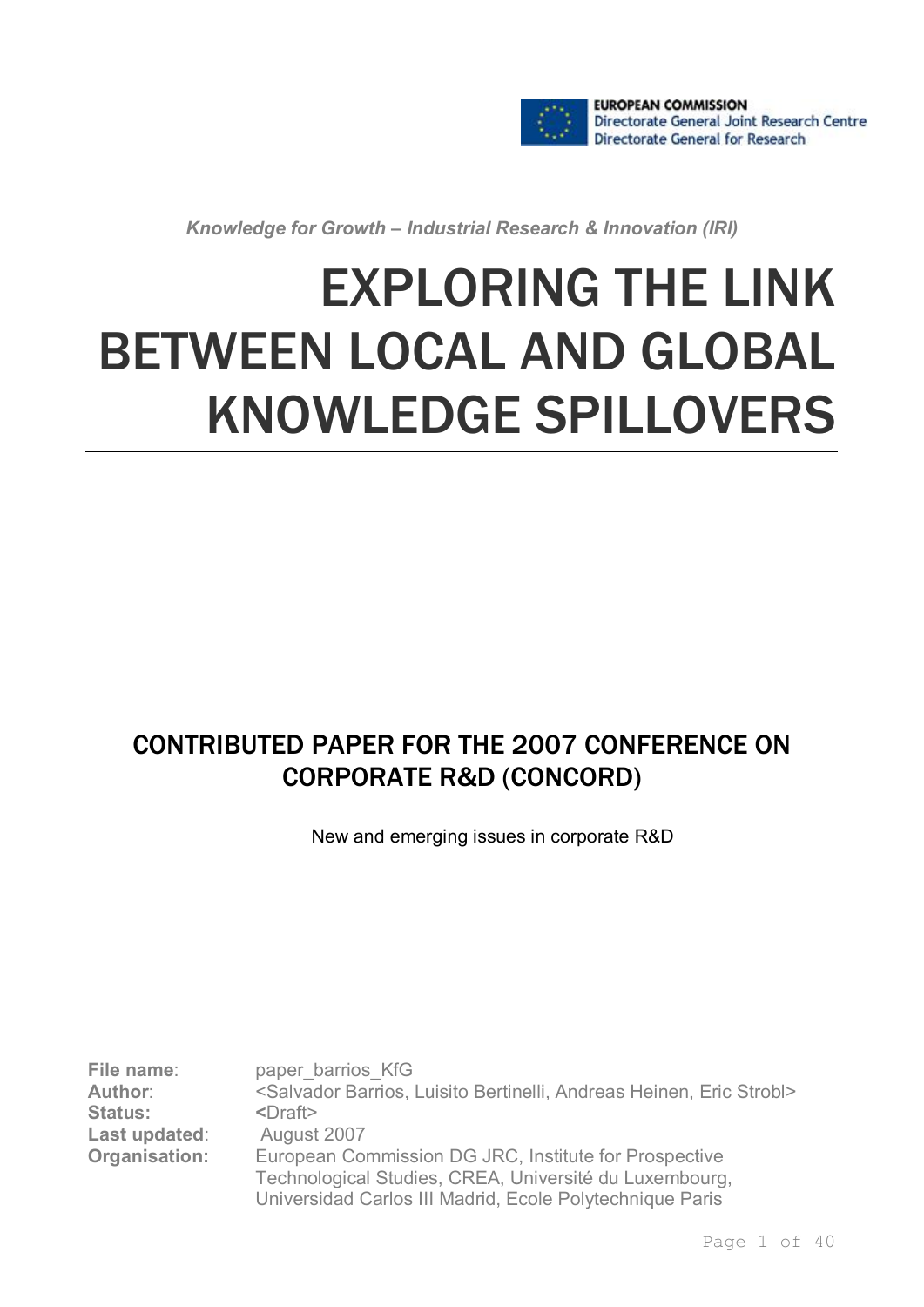# TABLE OF CONTENTS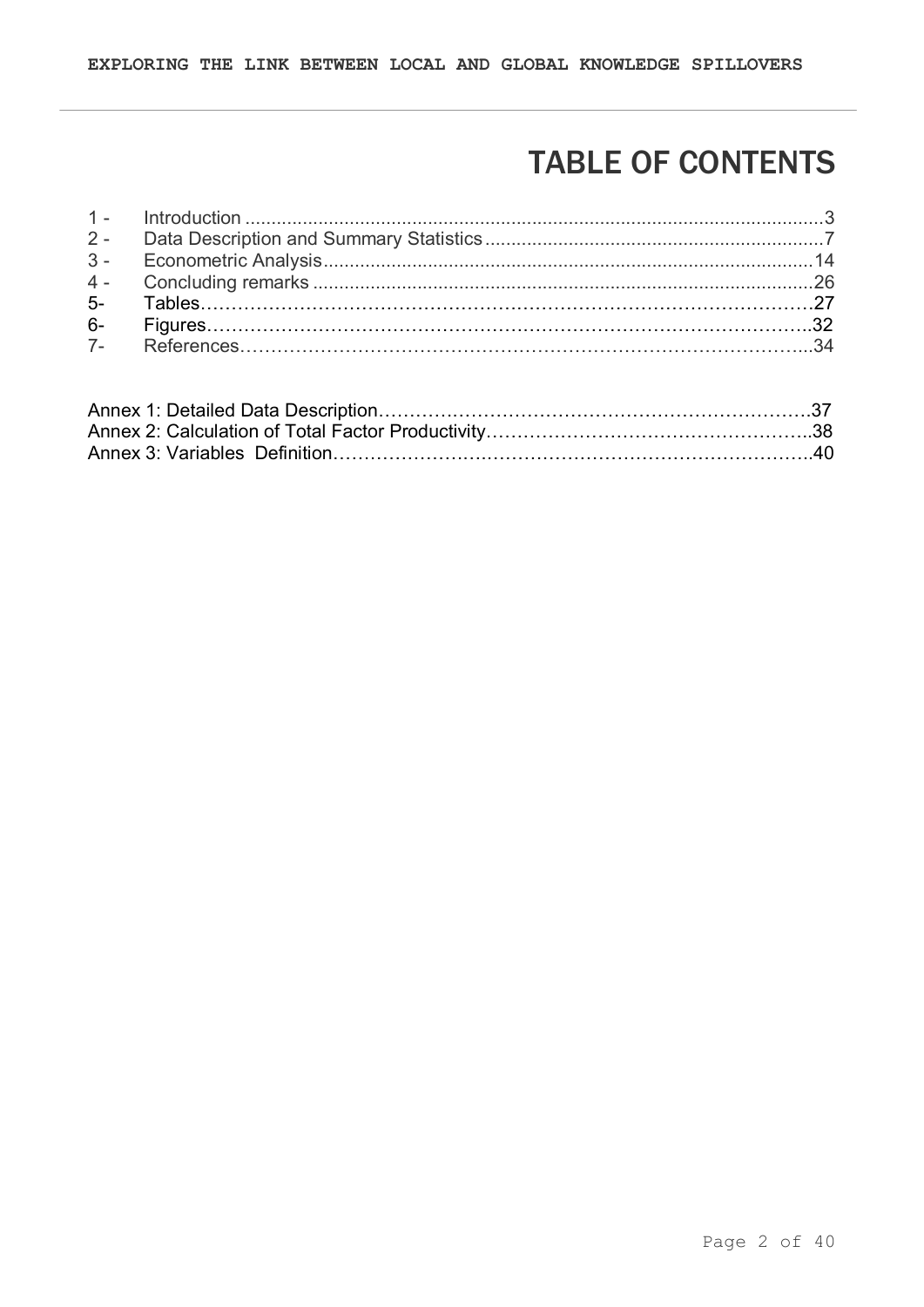### **1 Chapter 1: Introduction**

The observed productivity differences across countries are arguably one of the main forces behind observed disparities in per capita income. The primary candidate driving such productivity differences is of course the state of technological know-how of a country.<sup>1</sup> In this regard, one of the main difficulties in quantifying technological knowhow's true contribution to productivity is related to its very public nature and hence the possibility of externalities, where those other than the ones that generate the knowledge may benefit from it. There are now a large number of empirical papers that have investigated the existence of such knowledge spillovers. Some of these have focused on the influence of both technological and geographical distances on knowledge flows at the local level - as, for example, Jaffe (1986), Adam and Jaffe (1996) and Orlando (2004) – while others have been concerned with examining knowledge spillovers across countries, either directly or through such channels as FDI and trade; see, in particular, Helpman and Coe (1995) and Keller (2004) for a review. In general these studies have tended to show, on the one hand, that local spillovers are subject to distance decay effects and, on the other hand, that within country spillovers tend to be more prominent than between country spillovers, although the latter evidence has, to date, been mainly based on aggregate, industry-level studies rather than micro-level data. $2$ 

Importantly, however, one needs to note that existing empirical evidence is usually derived from treating local and global knowledge spillovers separately. Exceptions to this are the recent papers by Cassiman and Veugelers (2004), Branstetter (2006), and Griffith et al. (2007). Cassiman and Veugelers (2004) consider technology acquisitions by a sample of firms based in Belgium and observe that firms that source technology

<sup>&</sup>lt;sup>1</sup> See Klenow and Rodriguez (1997), Caselli et al .(1996) and Hall and Jones (1999), for empirical evidence.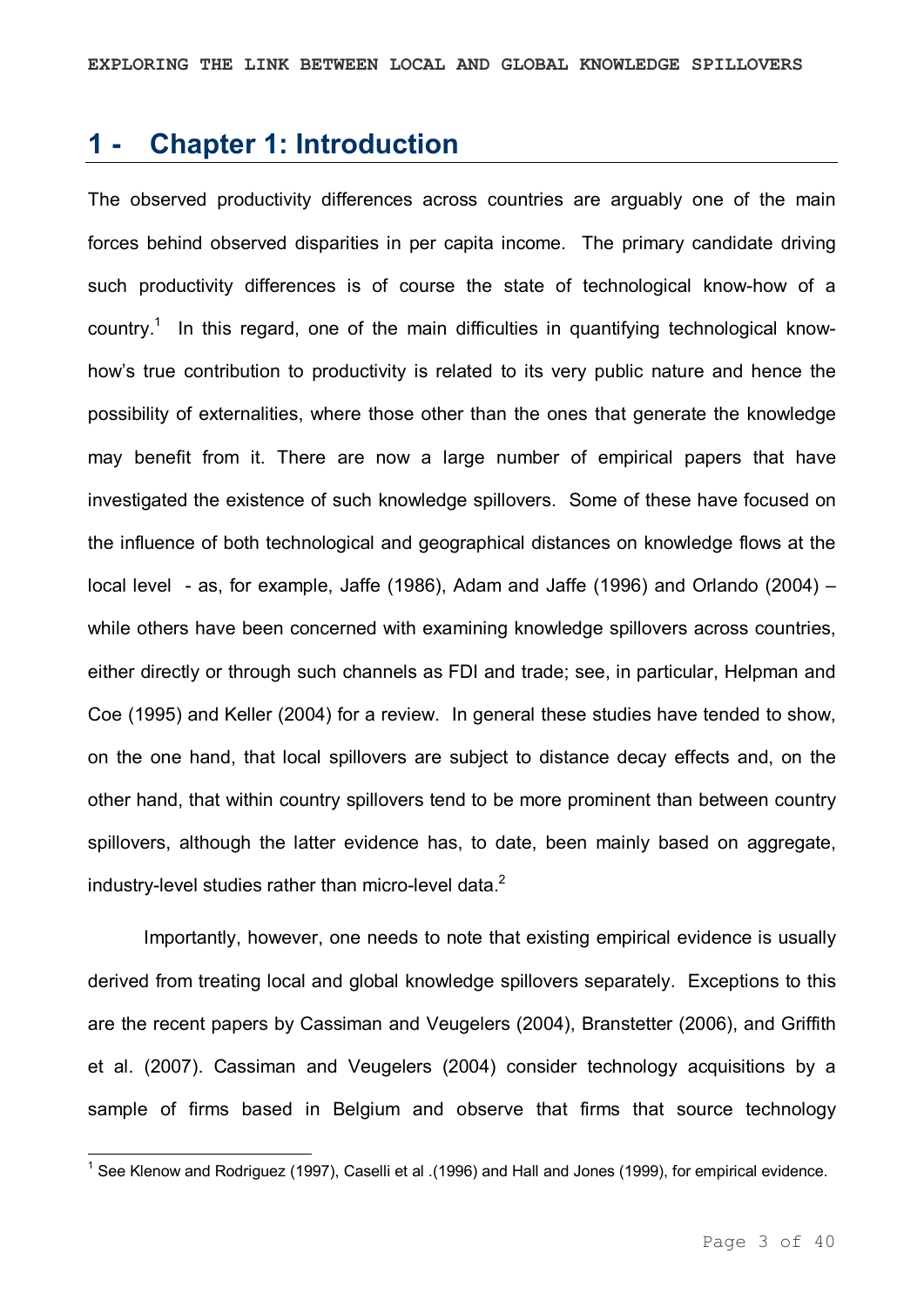#### **EXPLORING THE LINK BETWEEN LOCAL AND GLOBAL KNOWLEDGE SPILLOVERS**

internationally generate local transfers more intensively, especially in the case of foreign affiliates based in Belgium. The authors also find, however, that, after controlling for access to international technology markets, foreign affiliates are less prone to transfer technology to the local economy. In contrast, Branstetter (2006) analyses both local and international knowledge spillovers through patent citations between Japanese firms and their affiliates located in the US and discovers that knowledge flows operate in both directions.

While the evidence provided by Cassiman and Veugelers (2004), and Branstetter (2006) sheds important light on the existence of international R&D spillovers, these studies do not measure the actual productivity gains due to these. In a recent paper, Griffith et al. (2007), provide such a productivity analysis using firm-level data to compare the productivity performance of UK firms with R&D labs located in the US relative to that of US firms with R&D labs based in the UK. Their results show that UK firms with research activity located in the US benefited from their US-based R&D activity through higher productivity levels. US firms with R&D activity in the UK, however, do not benefit from similar R&D spillovers emanating from their UK-based R&D labs. The authors conclude that, because of the overall higher technological capability of US firms, R&D spillovers are only significant when they flow from the most technologically advanced country (i.e., the US) to the least technologically advanced one (i.e., the UK). While these results highlight the magnitude of cross-border spillovers, one should note that Griffith et al.'s (2007) analysis does not take account of intra-national R&D spillovers.

In the present paper we argue that it is important to consider local and global knowledge spillovers together in a single analytical framework since the benefits derived from the growing internationalisation of knowledge are likely to be influenced by the local

 $2$  See the review by Keller (2004).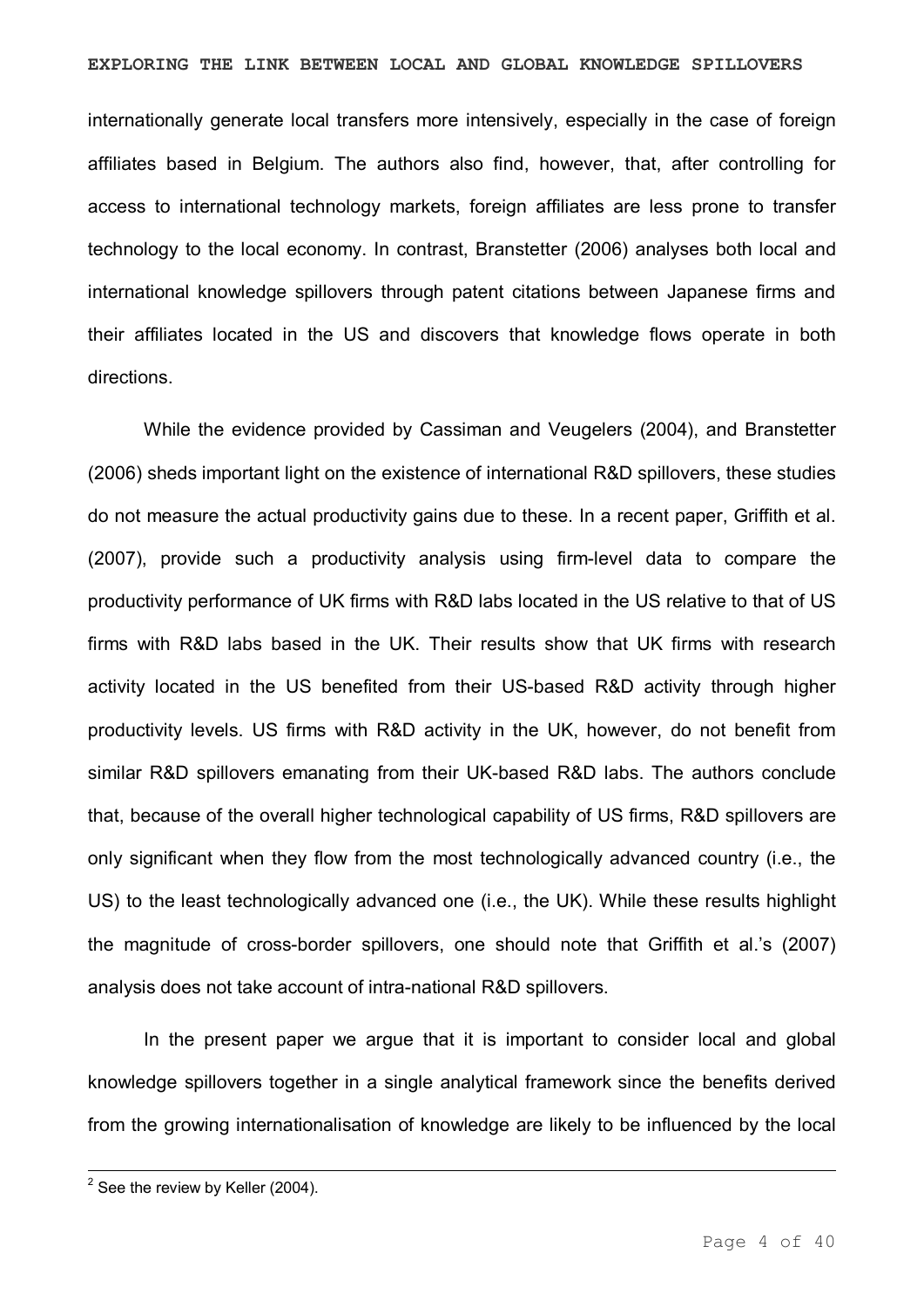exposure to foreign innovations and technological improvements, as well as the local capacity to benefit from these. Our contribution to the existing literature in this regard is to consider a distinctive layer of transmission of knowledge represented by the spatial agglomeration of economic activities which can favour the absorption of both intra-national and international knowledge spillovers and the interaction between the two. In this paper we study such local and global knowledge spillovers together by considering the role played by geographic and technological distance in conjunction with that of international trade and FDI. To this end we make use of plant-level data for the Irish manufacturing industries spanning the time period 1990-1995 and focus on knowledge spillovers derived from R&D activity. Our research strategy borrows directly from Orlando (2004), who analyses the existence of local R&D spillovers by looking at the influence of R&D activity undertaken by distant plants making the distinction between technological distance (depending on whether R&D activity is carried out by plants within or outside a given industrial sector) and geographical distance measuring distance in kilometres between each pair of plant. However, unlike Orlando (2004), we avail of much more detailed geographic information concerning the location of each plant, allowing us to test for the existence of local R&D spillovers by considering distance-decay effects in a more precise manner. Moreover, we allow for local FDI, as well as trade, to act as additional potential channels of R&D spillovers.

Another major advantage of our data is that it is exhaustive, allowing us to measure all R&D activity performed within Ireland over our sample period, rather than for just a sub sample of plants, and hence is able to capture all potential spillovers arising from local R&D activity.<sup>3</sup> We also avail of information regarding the nationality of ownership for each plant so that we are able to study domestic Irish plants and foreign affiliates based in

 $3$  See, for instance, the study by Orlando (2004) relies on sub-samples of particular sectors.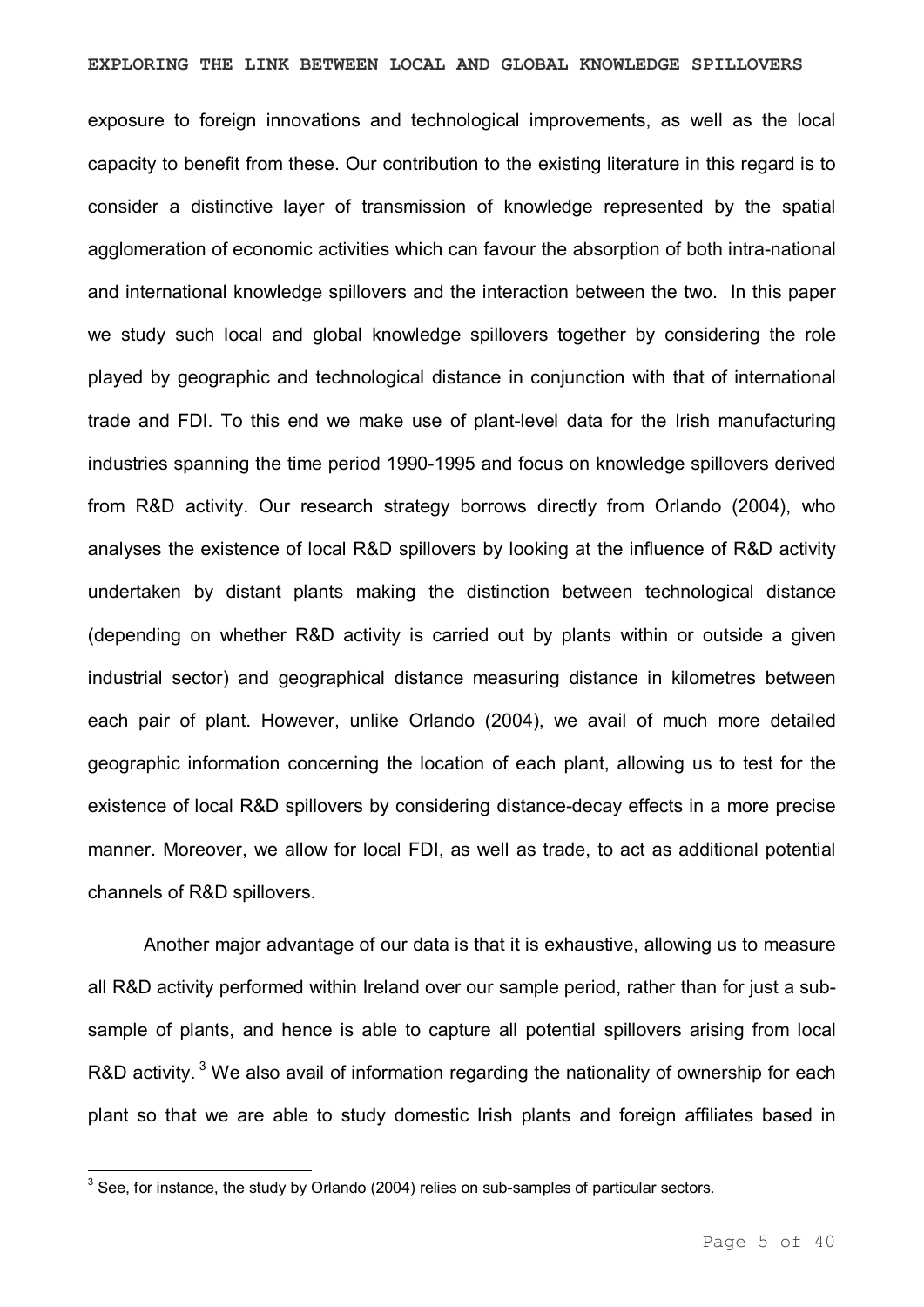#### **EXPLORING THE LINK BETWEEN LOCAL AND GLOBAL KNOWLEDGE SPILLOVERS**

Ireland separately. Furthermore, given that we have the exact nationality of foreign affiliates, we can link the productivity performance of foreign affiliates based in Ireland with the R&D activity in their home country using OECD data on sector-level R&D activity. This allows us to analyse the role of foreign affiliates as vehicles for transmitting international R&D spillovers originated in their home country.

It should be noted that the use of plant-level data has been argued to represent a clear advantage over studies using aggregate FDI flows data at the sector level given that it provides a more precise measure of the influence of foreign presence on indigenous plants. In particular, an issue that has been traditionally faced by empirical researchers willing to consider trade and FDI simultaneously as channels for international R&D spillovers, is that these two variables are usually highly correlated, making it difficult to consider them jointly for empirical testing; see Mohnen (1996) and Keller (2002). We are able to circumvent this limitation by measuring the influence of FDI through their local presence instead of more aggregate FDI flows.

Ireland serves arguably as a particularly good case-study to measure the influence of foreign technological activity on local productivity levels because R&D spillovers have been shown to be traditionally more important for small rather than for large countries; see, for instance, Pottelsberghe de la Potterie and Lichtenberg (2001). Moreover, foreign plants in Ireland have been responsible for the largest share of R&D activity, representing approximately 70% of R&D spending over the period considered here. Nevertheless, despite the well known high growth rates of productivity in the Irish manufacturing sector, total R&D activity has been by international standards relatively low, suggesting the existence of other driving sources for productivity growth.<sup>4</sup> In this regard existing evidence

 $4$  In particular, during the period 1985-1994, which corresponds to the period covered by the present study, Irish total R&D spending (i.e. including private and public investment) represented, on average, 0,92% of GDP. By contrast, the rest of EU15 countries spent 1.92% of their GDP in R&D. During the period 1995-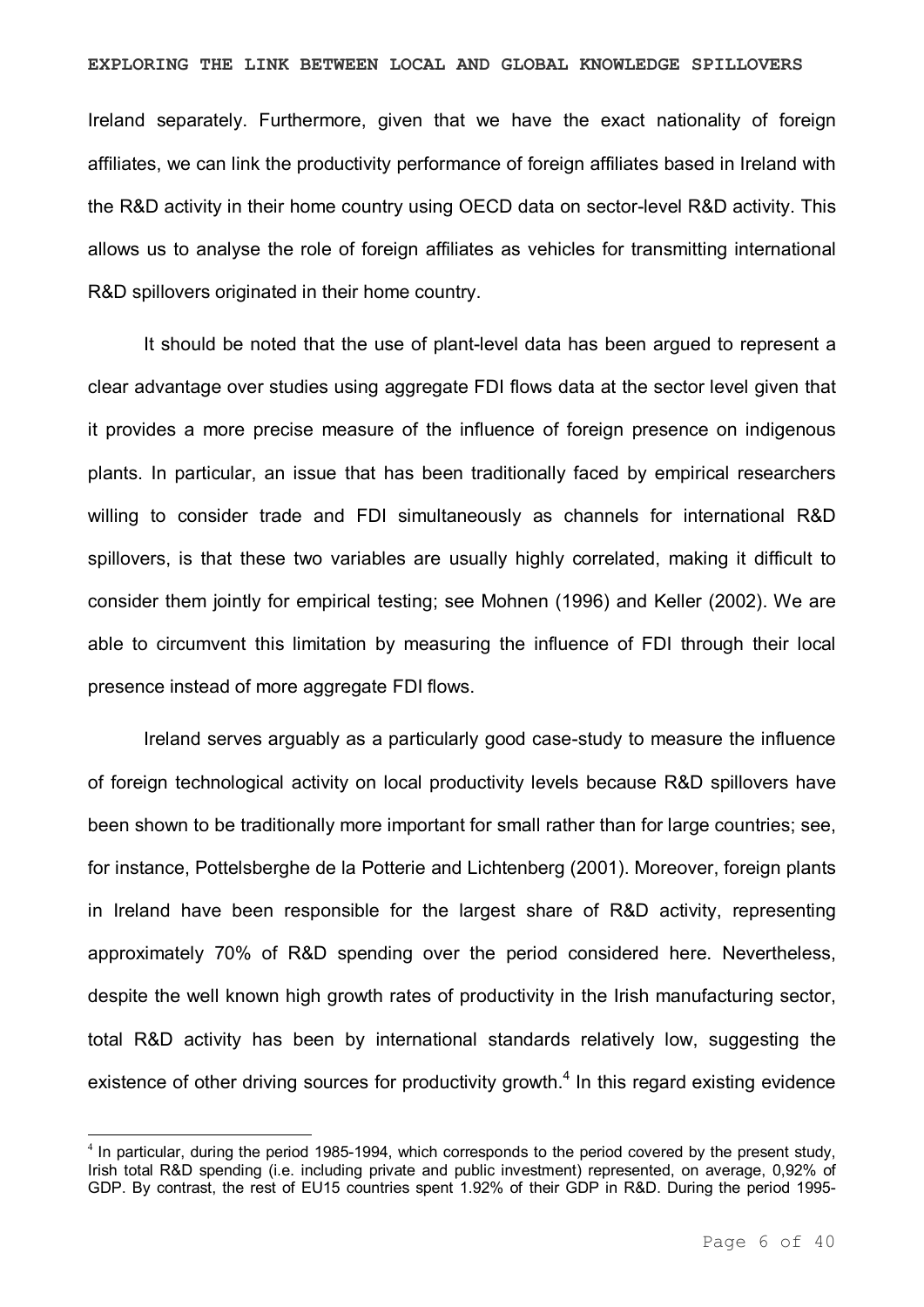#### **EXPLORING THE LINK BETWEEN LOCAL AND GLOBAL KNOWLEDGE SPILLOVERS**

tends to suggest that trade and FDI have played a major role in promoting Irish productivity over the past two decades or so. For instance, van Pottelsberghe de la Potterie and Lichtenberg (2001) provide evidence for Ireland showing that trade-embodied knowledge spillovers has been especially pronounced in Ireland compared to other OECD countries. A possible reason for this result could be Ireland's higher absorptive capacity of foreign knowledge spillovers, as has been suggested by Acharya and Keller (2007). More precisely, using US firm level data these authors find that Ireland is the primary beneficiary of US spillovers, even more so than Canada, and estimate that the elasticity of US R&D spillovers to be 46.5 per cent, compared to 24.5 per cent for the UK. Our analysis will allow us to shed greater light on whether R&D spillovers may have really played such a role.

The rest of the paper is organised as follows, in Section II we provide a description of the data used, in Section III we describe our main econometric results. Section IV concludes.

### **2 Data Description and Summary Statistics**

#### *2 1 A. Data Sources*

We utilise information from three data sources collected by Forfás, the Irish policy and advisory board with responsibility for enterprise, trade, science, and technology in Ireland. As details of these are provided in Appendix A we only outline their most important attributes here. The first is the Forfás employment survey which is an exhaustive annual plant level survey with information on the location, nationality of ownership, sector of production, and yearly level of employment, and has been carried out since 1972.

2004, Irish spending has risen to 1.20% of GDP, remaining well below EU15 average which remained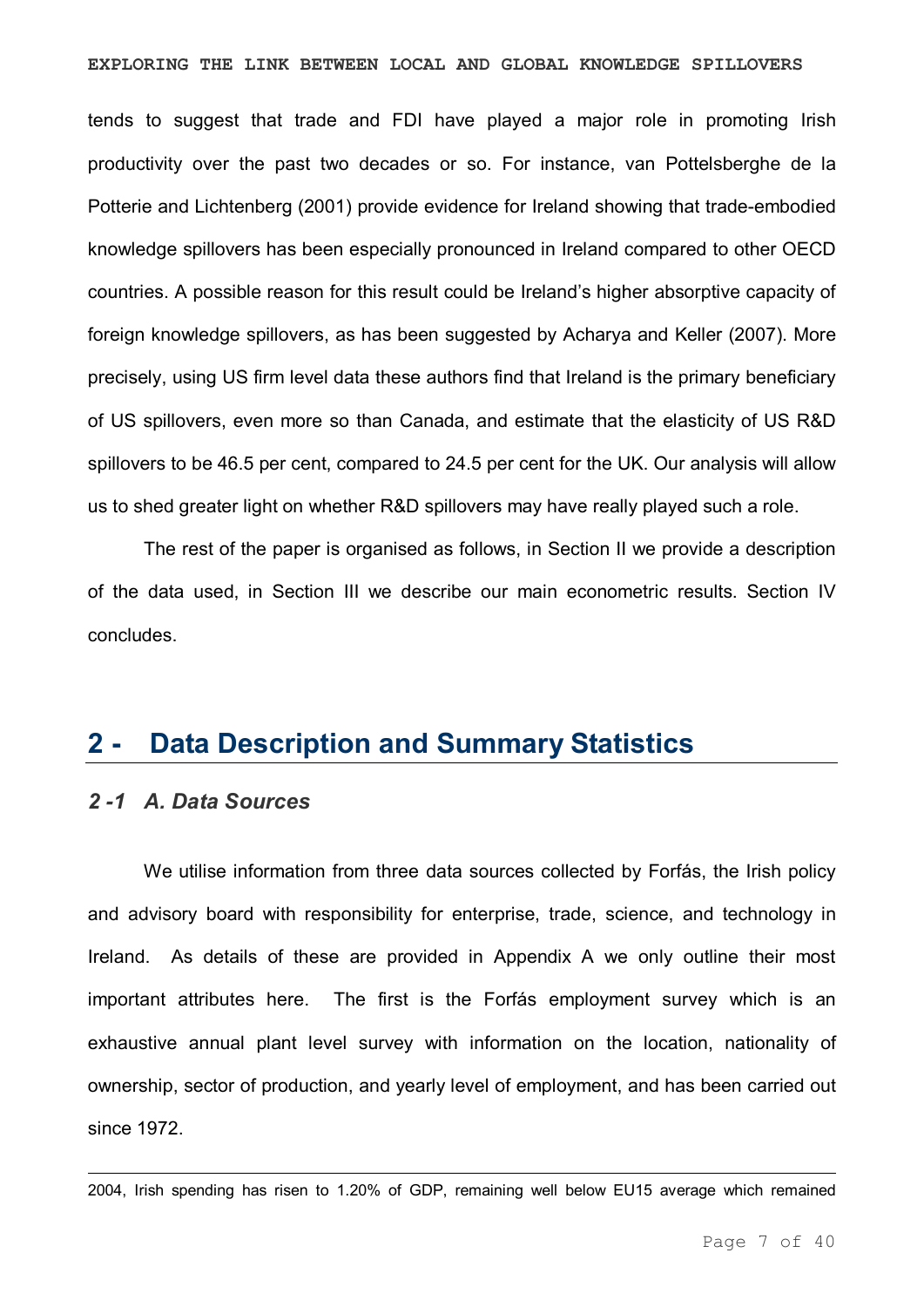The second source of information is the Irish Economy Expenditure (IEE) Survey, an annual survey of larger plants in Irish manufacturing with at least 20-30 employees, with a coverage rate varying between 60 and 80 per cent. This data set provides us with information on the level of output, value added, the level of employment, total wages, and the capital stock since 1990.

The most important data for the purpose of the current paper is the degree of R&D activity, measured as expenditure on R&D, of firms in Irish manufacturing. For this we are able to draw on Forfás' plant level Research and Development Surveys 1986, 1988, 1990, 1991, 1993, and 1995, and Innovation Surveys 1990-1992 and 1994-1996, which collect information on R&D activity within Irish manufacturing. Importantly, these surveys are believed by Forfás to cover all R&D active firms, except for 1994, and thus can be argued to be exhaustive with regard to these seven years.

In terms of using these three data sources in conjunction with each other one should note that Forfás provides each plant with a unique numerical identifier, which allows one to link information across data sources and years. For our econometric analysis we use the employment data for identifying the population of plants in each of the relevant years and the R&D/Innovation surveys for identifying the subset of the population which are R&D active and the extent of their activity. The IEE then allows for a subset of these total factor productivity to be calculated.

We use OECD data on R&D and bilateral trade between Ireland and its main OECD partners to measure global R&D spillovers. The countries for which R&D data is available in the ANBERD database are Australia, Belgium, Canada, Denmark, Finland, France, Germany, Italy, Japan, the Netherlands, Norway, Sweden, the UK and the US. These countries also constitute the main origins of FDI in Irish manufacturing industry since they

broadly unchanged in relative terms. Sources: Eurostat and authors' computations.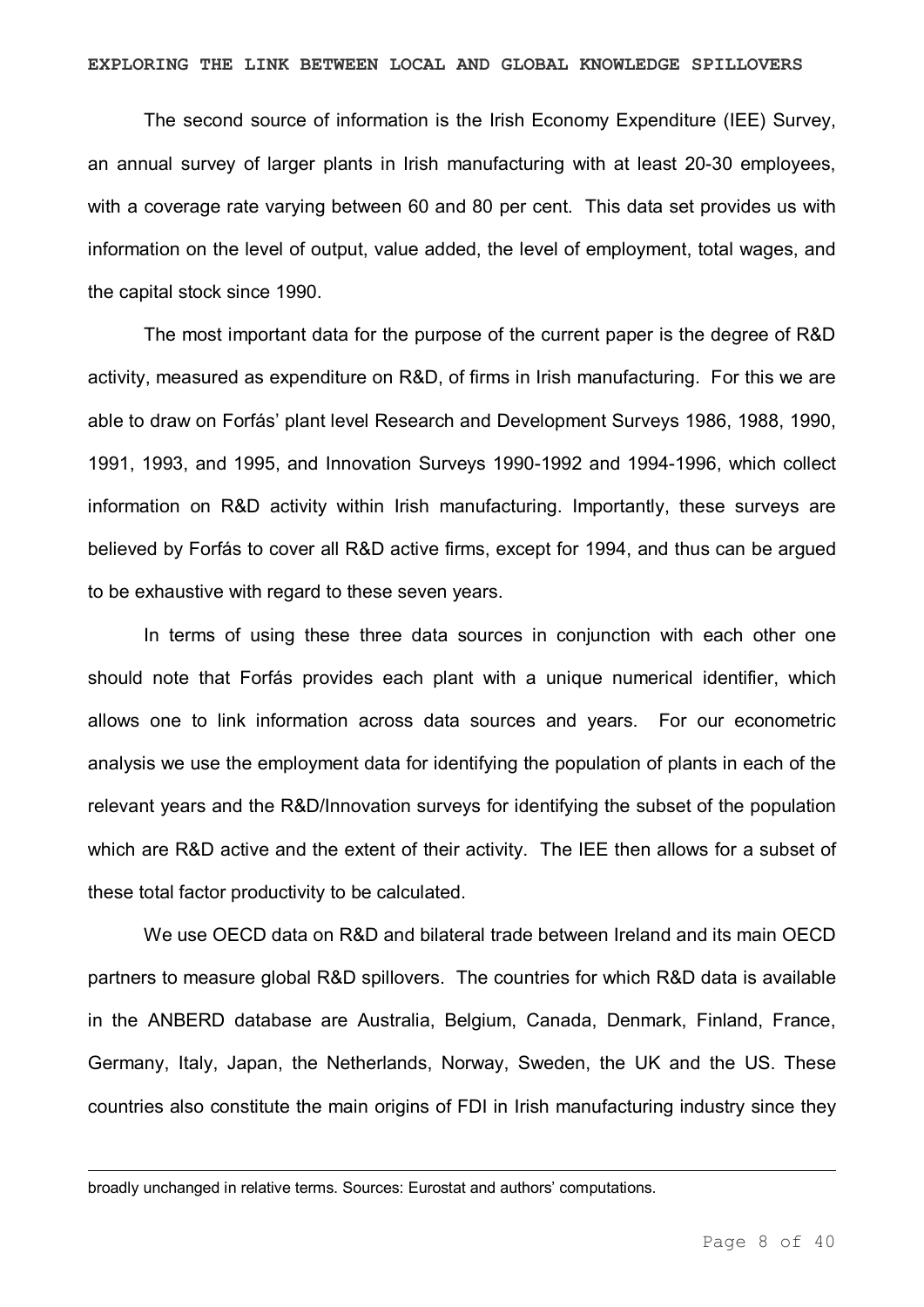cover over 90% of total foreign employment in the industry. One should note that the OECD provides data on R&D activities by sector only at the ISIC 2 digit level, which gives us 21 sectors (shown in Table 1). Since we want to consider internationally as well as locally generated R&D spillovers simultaneously, we are thus limited to using this sector classification throughout our analysis.

#### *2 2 Calculation of Total Factor Productivity*

Following Hall and Mairesse (1995), we base our empirical specification on a production-function framework. An important issue in measuring plant level total factor productivity is how to deal with the endogeneity of input choices, including R&D. More precisely, if a plant can observe at least part of its total factor productivity early enough then it may choose to change its factor inputs, making direct estimates of productivity from regressing output on inputs biased. In a novel approach, Olley and Pakes (1996) use a structural model of firm dynamics to derive an estimation procedure that allows one to overcome this problem. This method provides robust estimation of the production function allowing for endogeneity of some of the inputs and controlling for unobserved quasi-fixed differences across plants. In the context of R&D, one problem with the Olley and Pakes (1996) procedure is, however, that arguably investment in R&D may have an effect on the distribution of future productivity realizations. If this were the case, then not taking account of this could result in inconsistent estimates even under the Olley and Pakes (1996) procedure.<sup>5</sup> In this regard, Buettner (2003) has recently proposed an extension of the Olley and Pakes (1996) model incorporating R&D, and derived a revised estimation technique of total factor productivity. As Griffith et al (2007), we implement this extended approach, details of which are given in Appendix B on our data.

 $<sup>5</sup>$  One should note that this problem is also present in Levinsohn and Petrin's (2003) extension of the Olley</sup> and Pakes (1996) procedure.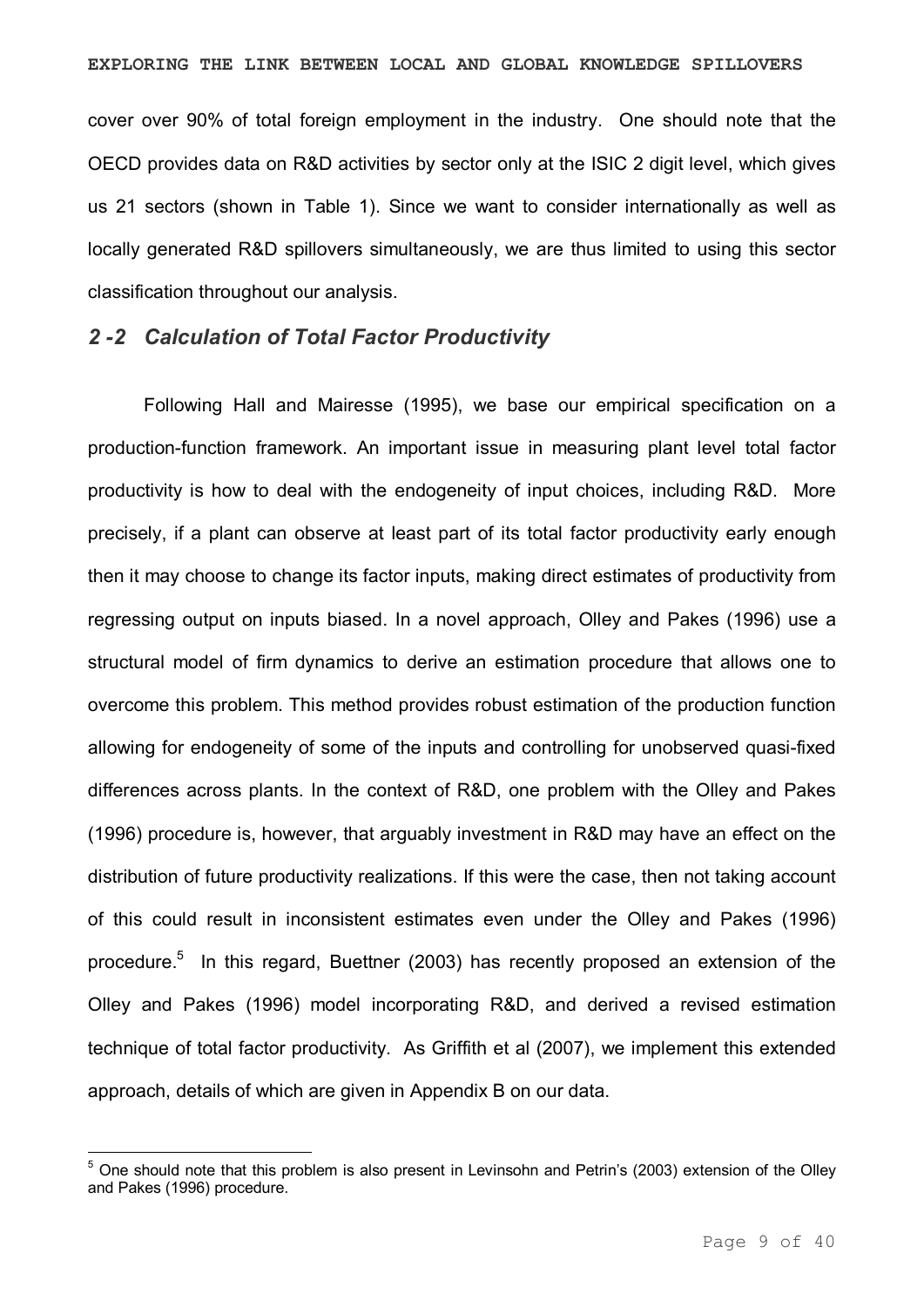#### *2 3 Local R&D Stocks*

We are specifically interested in whether there are 'spillovers' from local and international R&D on plant level productivity. In this regard we assume, as Orlando (2004), a production function where plant-level R&D and R&D local spillovers related to the R&D activity of other plants belonging to the same industry influence productivity. Also following Orlando (2004), we distinguish between sectoral and geographical proximity, where sectoral proximity depends on whether plants belongs to the same sector of activity, while geographical distance is measured by the distance in kilometres between each pair of plant.

Our measure of R&D pool therefore combine the geographical dimension , sector dimension and nationality of ownership of the plant responsible for the R&D spending. Throughout the rest of the paper the R&D pool variables will therefore be assigned a superscript indicating whether the R&D is done in Ireland (IE) or outside Ireland (OECD or US). The superscript will also indicate, when relevant, whether the R&D performed in Ireland is done by domestic (D) or foreign plants (F). The geographical and sectoral scope of the R&D pool are indicated in the subscripts depending on whether the R&D is done inside or outside a given geographical area (where SA stands for *same area* and OA stands for *other areas*) and within or outside a given sector of activity (where SS stands for *same sector* and OS stands for *other sector*).

In order to construct our local R&D pool we consider an area *A* around each plant and sum all relevant R&D stocks within this area, where the relevant stocks are the cumulative value of R&D expenditure of existing plants since 1986 depreciated at a rate of 15 per cent. We construct four R&D spillover variables:  $RD_{ss,s4}^{\textit{IE}}$  is the total R&D pool in the same sector (SS) in the same area (SA) by other plants located in Ireland (IE),  $RD_{_{SS,OA}}^{_{IE}}$  is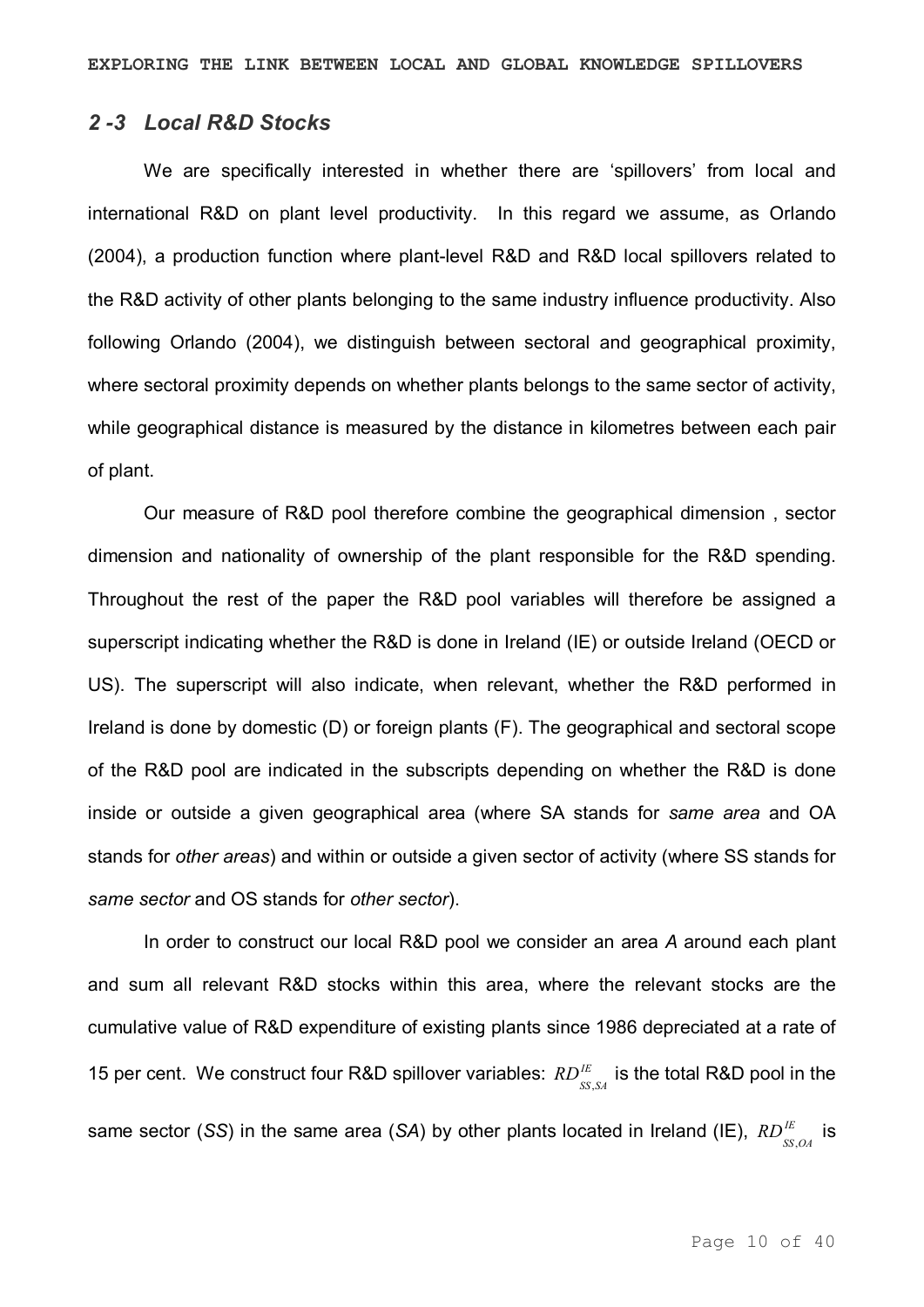the total R&D stock in the same sector but outside the area  $(OA)$ ,  $RD_{_{OS,SA}}^{^{I\!E}}$  is the total R&D pool in other sectors of activity (OS) in the same area, while  $R D_{_{OS,OA}}^{^{I\!E}}$ , is the total R&D pool in other sectors of activity outside of the area – each measured as total R&D pool per square kilometre in 1995 values. Thus the sum of these four proxies constitute the total R&D stock in Ireland – except for a plant's own R&D pool which is excluded.

Of particular importance is the definition of area *A*. In this regard our data provides us with information on the location of all plants in terms of geographical areas termed DEDs. These DEDs have, on average, an area of 21 km<sup>2</sup> (standard deviation of 14 km<sup>2</sup>), which, for Ireland, represents 3440 spatial units - see Map 1. Since we do not have the exact address of plants within DEDs we follow the suggestion made by Duranton and Overman (2004) and randomly allocate each plant to a unique coordinate within their DED. Using this coordinate we can then 'draw' a plant-specific circle with a given radius r for each plant and consider this the appropriate area *A* that allows us to construct our location specific spillover variables. Therefore, contrary to previous studies on R&D productivity spillovers, as for example Orlando  $(2004)^6$ , the geographic dimension considered here is based on a close approximation of the actual location of plants. One should note that this implies that the four spillovers variables can differ across plants by the fact that each plant is assigned a different location. The local R&D stocks variables are therefore time-varying plant-specific variables likely to capture the influence of geographical distance on local R&D spillovers.<sup>7</sup> The location of plants across Ireland are shown for 1995 in Figure 2. As can be seen, while there is some dispersion, there is also considerable agglomeration, particular around the major cities in Ireland (Cork, Dublin, Galway, and Limerick).

 $6$  Orlando (2004) has for his US data the county at firm-level and assigns these to county-centres to calculate out distances between plants.

Moreover, one should keep in mind that, depending on the location of the plant and the definition of radius *r*, part of this area circle may necessarily be empty by construction if it slices into an area outside of the borders of Ireland, as, for example, off the coast.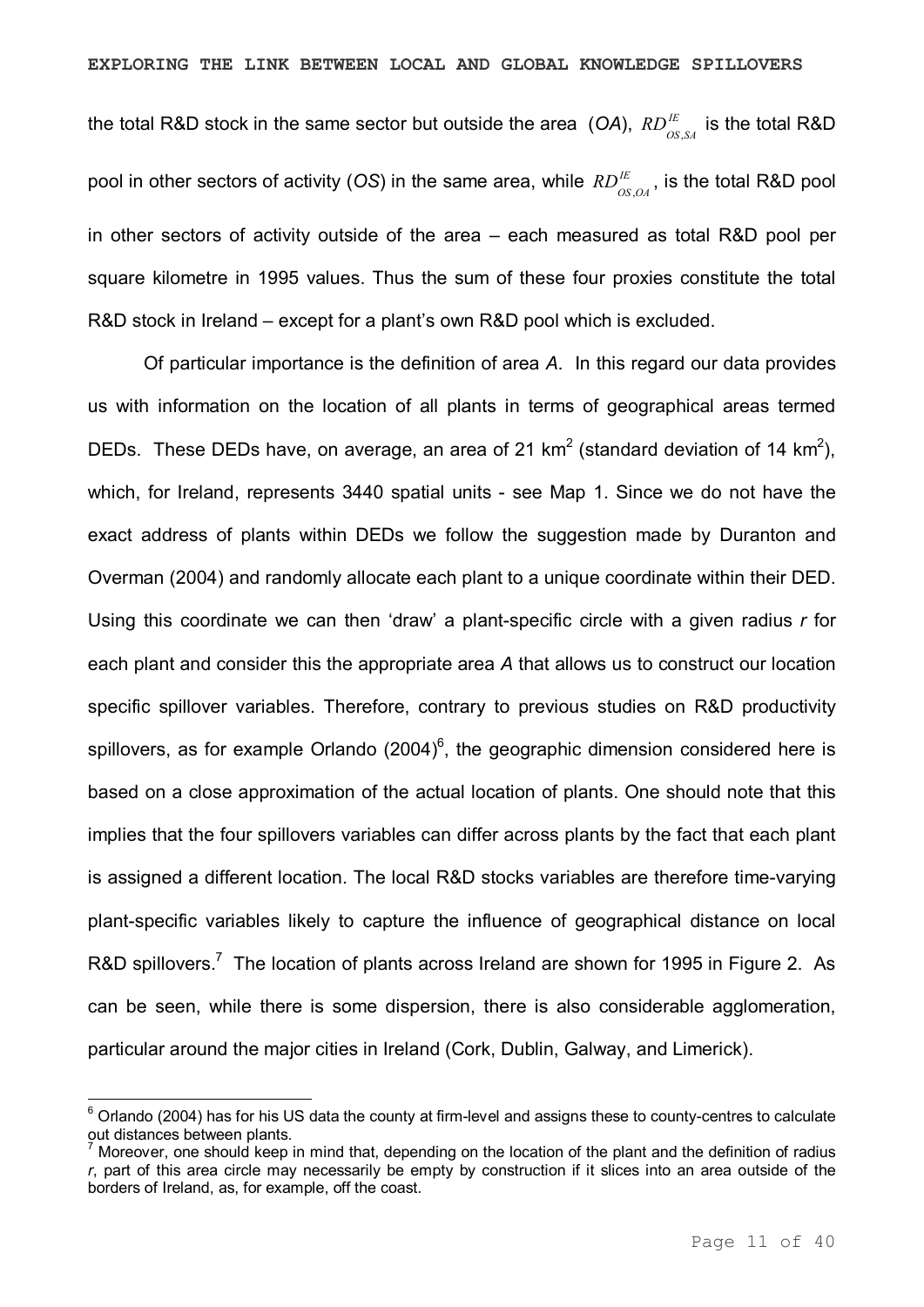#### *2 4 Global R&D Stocks*

In order to capture international R&D spillovers we consider R&D activities outside of Ireland in terms of those OECD countries for which R&D data was available for the same sectors of activity and the time period we use. In this regard, we follow Coe and Helpman (1995) and the extension proposed by Lichtenberg and van Pottelsberghe de la Potterie (1998) who use trade data in order to obtain a weighted measure of R&D spillovers. These weights are given as follows:

$$
w_{c,jt} = \frac{IMPORT_{c,jt}}{PROD_{IE,jt}}
$$
\n
$$
\tag{1}
$$

where *IMPORT<sub>c,it</sub>* are import of Ireland in goods in sector *j* coming from country *c* at a given year *t*, and *PRODIE,jt* is the corresponding production level for this specific industry in Ireland. Using these weights we calculate our measure of international R&D pool for a given sector *j* at a given year:

$$
RD^{OECD} = \sum_{c} w_{c} \, RD^{t} \tag{2}
$$

where  $RD_{ct}$  is the R&D stock of country c at time t and is calculated as the cumulative sum since 1986, deprecated at a rate of 15 per cent. The variable *RD<sup>OECD</sup>* measures therefore the foreign stock of R&D and is used to capture the R&D spillovers embodied in trade between Ireland and its main OECD partners. The idea behind using trade flow intensity as a weighting scheme is that foreign R&D stock will influence domestic productivity levels if trade is particularly intensive with Irish trade partners that are also R&D intensive. However, because such measure have been shown to be sensitive to potential bias<sup>8</sup>, we also experimented with using the geographical distance between Ireland and its OECD partners as a weighting scheme for international R&D spill in a way similar to Keller

 $8$  See Keller (1998).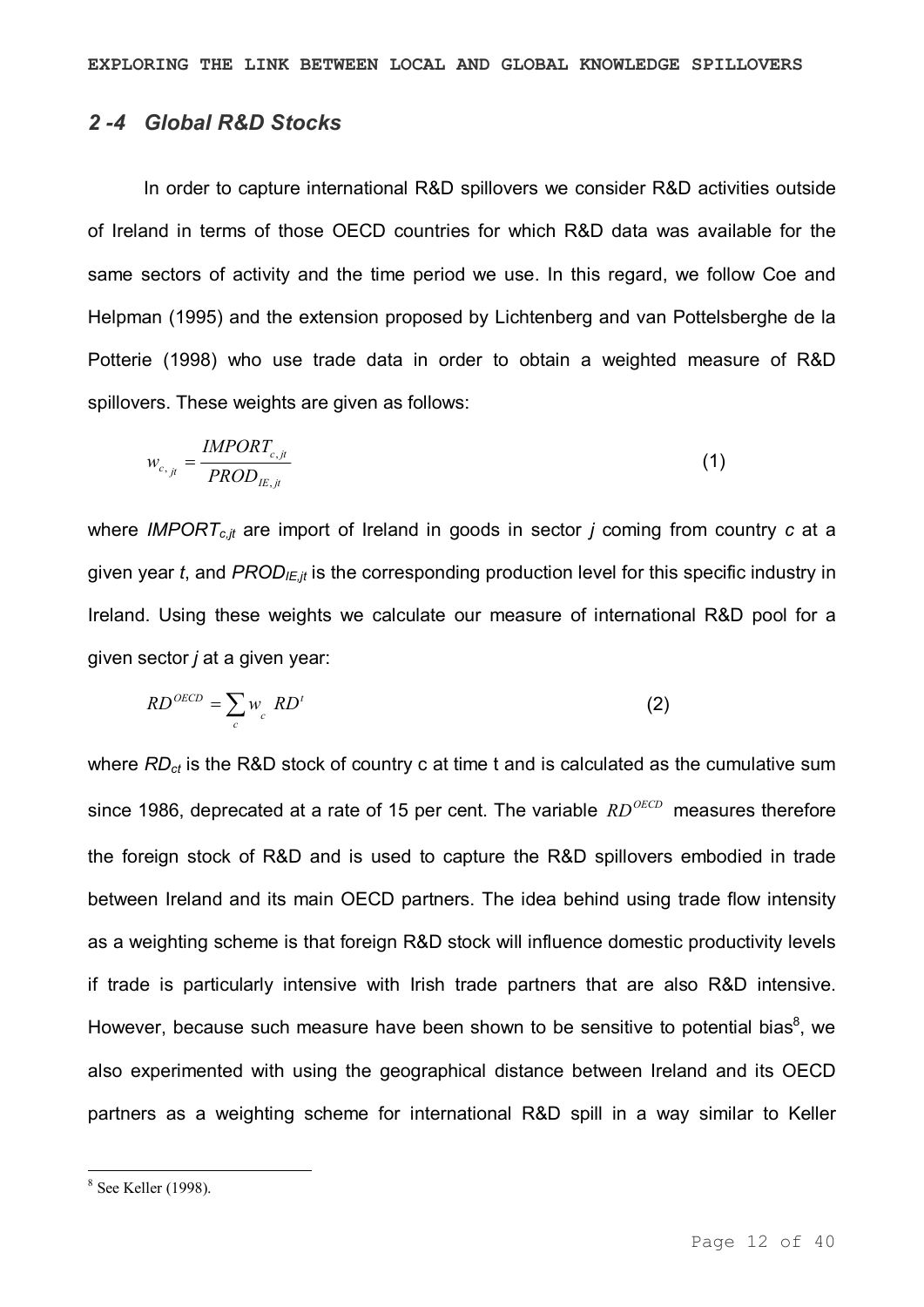(2002). The results obtained in this case were fairly similar to those of our benchmark

**EXPLORING THE LINK BETWEEN LOCAL AND GLOBAL KNOWLEDGE SPILLOVERS**

#### *2 5 Descriptive Statistics*

measure so that we only report the latter.

Combining all our data sets resulted in a sample of 1790 plants with 4308 observations for the period 1990 through 1995, excluding 1994. Of these 22 per cent were R&D active over our sample period, and 29 per cent were foreign affiliates. Table 1 provides some summary statistics of R&D activity and foreign presence by sector of activity for our sample. As can be seen, only 12% of plants have declared R&D spending over the period considered. Nevertheless, there is considerable across sector heterogeneity in the degree of R&D activity, where this is highest in industries generally considered to be technology intensive, such as Motor Vehicles, Radio & TV, Chemicals and Rubber Plastics, well as Electrical Machinery NEC.

Columns 2 and 3 of Table 1 provide the percentage of, respectively, total employment and total R&D due to foreign plants. Accordingly, foreign companies employ 35% of the total workforce, but constitute nearly 70 per cent of all R&D activity. As a matter of fact in some sectors, such as the Tobacco, Chemicals, Rubber and Plastics, Medical and Precision instruments sectors, nearly all of R&D is undertaken by foreign affiliates. Nevertheless, there are some sectors, such as Food & Drinks, Pulp & Paper, Clothing and Basic Metals, where the percentage of R&D done by domestic plants is substantially higher than their foreign counterparts. One may want to note that these also tend to be the more low-technology intensive industries.

It is also of interest to examine the R&D intensity of domestic and foreign R&D active plants, where R&D intensity is measured as the R&D spending per employee. These figures are shown in Columns 4 and 5 of Table 1 and suggest that the R&D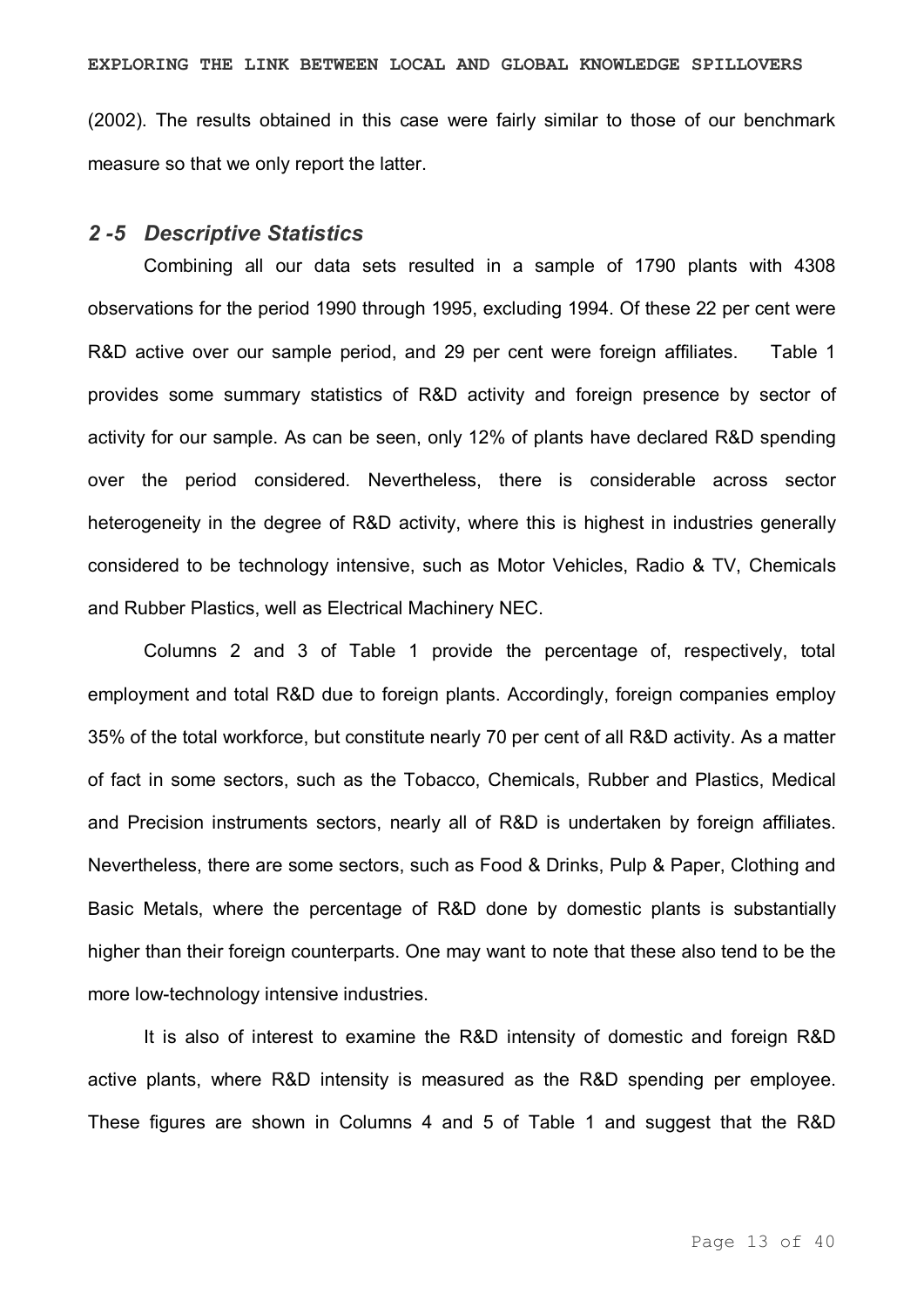intensity of foreign plants is in general much higher than for domestic plants, except for sectors such as Computers and Office Machinery and Electrical Machiney nec.

Table 2 provides summary statistics concerning the productivity level of foreign and domestic plants, where we also distinguish within these categories between those that conduct R&D and those that did not over our sample period. Firstly, one may want to note that on average productivity levels of R&D-active plants are higher than those of non-R&D plants, independently of their nationality of ownership. The statistics also reveal that foreign plants that perform R&D have higher mean productivity levels compared to domestic ones.

### **3 A. Econometric Analysis**

#### *3 1 Econometric specification*

The main focus of this paper is to measure the impact of R&D spillovers, both local and international, on plants' productivity. Our benchmark equation to be estimated is similar to that in Griffith et al (2007) and given by:

$$
TFP_{ii} = \alpha + \beta_1 RD_{ii}^{PLANT} + \beta_2 RD_{SS, S4_{ii}}^{IE} + \beta_3 RD_{SS, O4_{ii}}^{IE} + \beta_4 RD_{OS, S4_{ii}}^{IE} + \beta_5 RD_{OS, O4_{ii}}^{IE} + \beta_6 RD_{OECD, ji} + \lambda X_{ij} + \mu_{ii}
$$
 (3)  
where *TFP* is total factor productivity, *RD*<sup>PLANT</sup> is a plant's own R&D stock,  

$$
(RD_{SS, SA}^{IE}, RD_{SS, OA}^{IE}, RD_{OS, SA}^{IE}, RD_{OS, OA}^{IE})
$$
 are the local spillovers variables, *RD*<sup>OECD</sup> is the global  
(or international) spillover variable, **X** is a vector of other control variables,  $\mu$  is an error  
term, and *i*, *j*, and *t* denote subscripts for plant, industry, and time varying variables. One  
should note that we have summarised definitions of all our variables used throughout our  
economic analysis in Appendix C.

An important aspect to consider in terms of the estimation of (3) is that  $\mu$  should not contain any unobservable factors that may be correlated with our explanatory variables.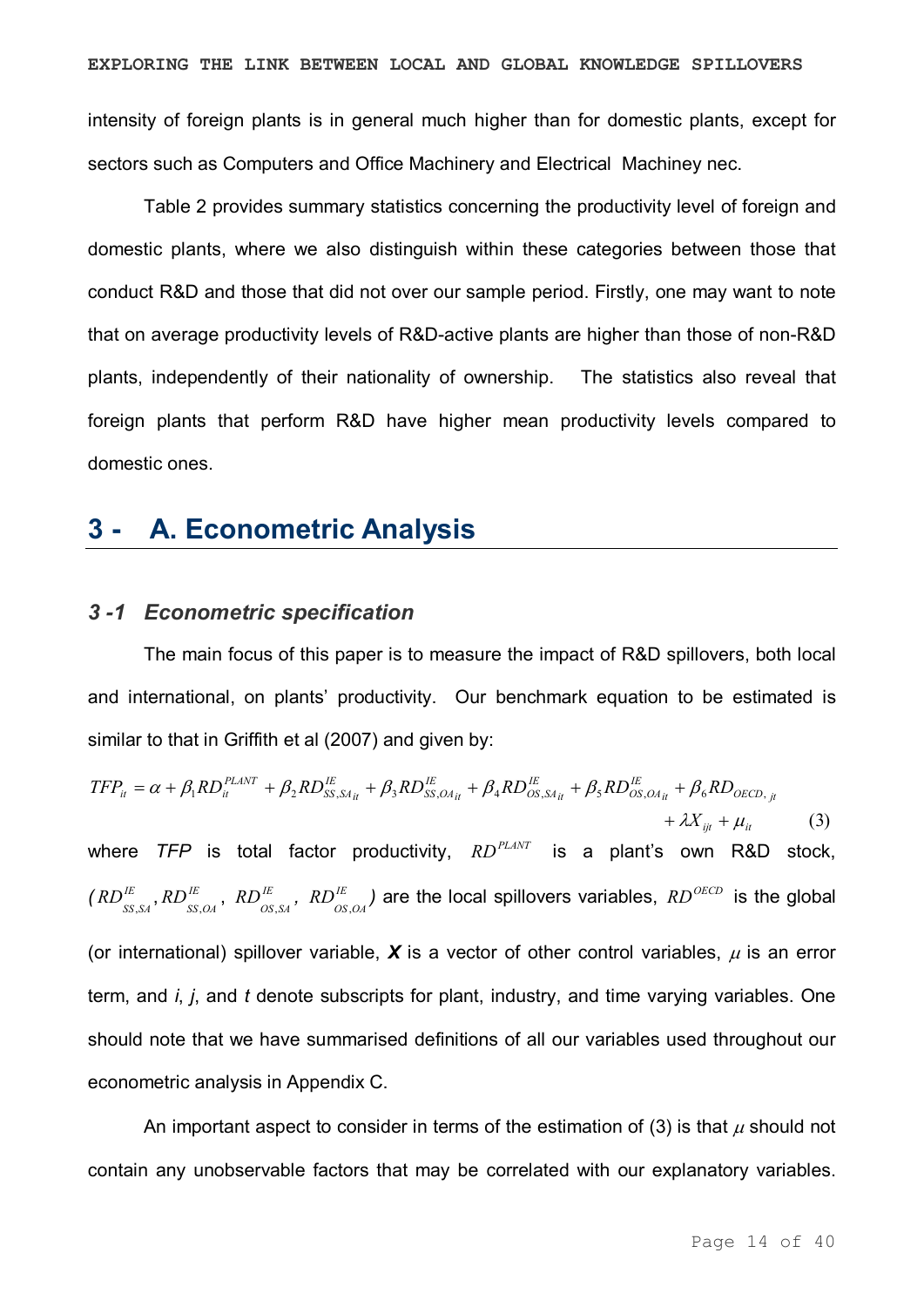#### **EXPLORING THE LINK BETWEEN LOCAL AND GLOBAL KNOWLEDGE SPILLOVERS**

One should note in this respect that *TFP* is, conditional on the appropriateness of the underlying structural model, by construction an unbiased estimator of total factor productivity and controls for unobserved quasi-fixed differences, as outlined in Section II and detailed in Appendix 2. Similarly, as noted by Griffith et al (2007), *RD<sup>PLANT</sup>*, i.e., a plant's own R&D stock, can be argued to be exogenous. With regard to our local spillover proxies one should recall that these by construction exclude a plant's own R&D stock. Nevertheless, there may be other productivity enhancing, geographic factors that are the driving force behind location choices of plants and their decision to spend on R&D. In particular, the economic geography and regional growth literature has provided evidence on the role played by agglomeration economies on the location of innovative and R&D intensive activities and on productivity levels; see Ciccone and Hall (1996) and Audretsch and Feldman (1996). In order to control for such agglomeration economies, we follow Ciccone and Hall (1996) and include as a control variable the employment density within the same area,  $\it EDENSITY_{_{S\!A}}$ . We also take account of sector specific business cycles with the sectoral employment growth rate, denoted as SEGROWTH. Finally, we include year, sector, and county dummies to control for unobservable time specific, sector specific time invariant, and county specific time invariant determinants of productivity, respectively.<sup>9 10</sup>

Given that we can be fairly confident that all our control variables in are exogenous, we estimate (3) using OLS. An alternative approach may have been to estimate productivity directly by including all factor inputs in (3) and using value added as the dependent variable and employing the GMM estimator proposed by Blundell and Bond

<sup>&</sup>lt;sup>9</sup> Note that countries are different from the DEDs areas and cover much broader areas. Ireland is divided into 27 counties.

<sup>10</sup> While, given our set of controls and the fact that the spillover variables exclude a plant's own R&D, our spillover variables are arguably exogenous, we nevertheless experimented with using lagged instead of contemporaneous values. Although the use of these reduced samples sizes considerably, reassuringly all estimates were qualitatively the same and quantitatively very similar. Detailed results are available from the authors.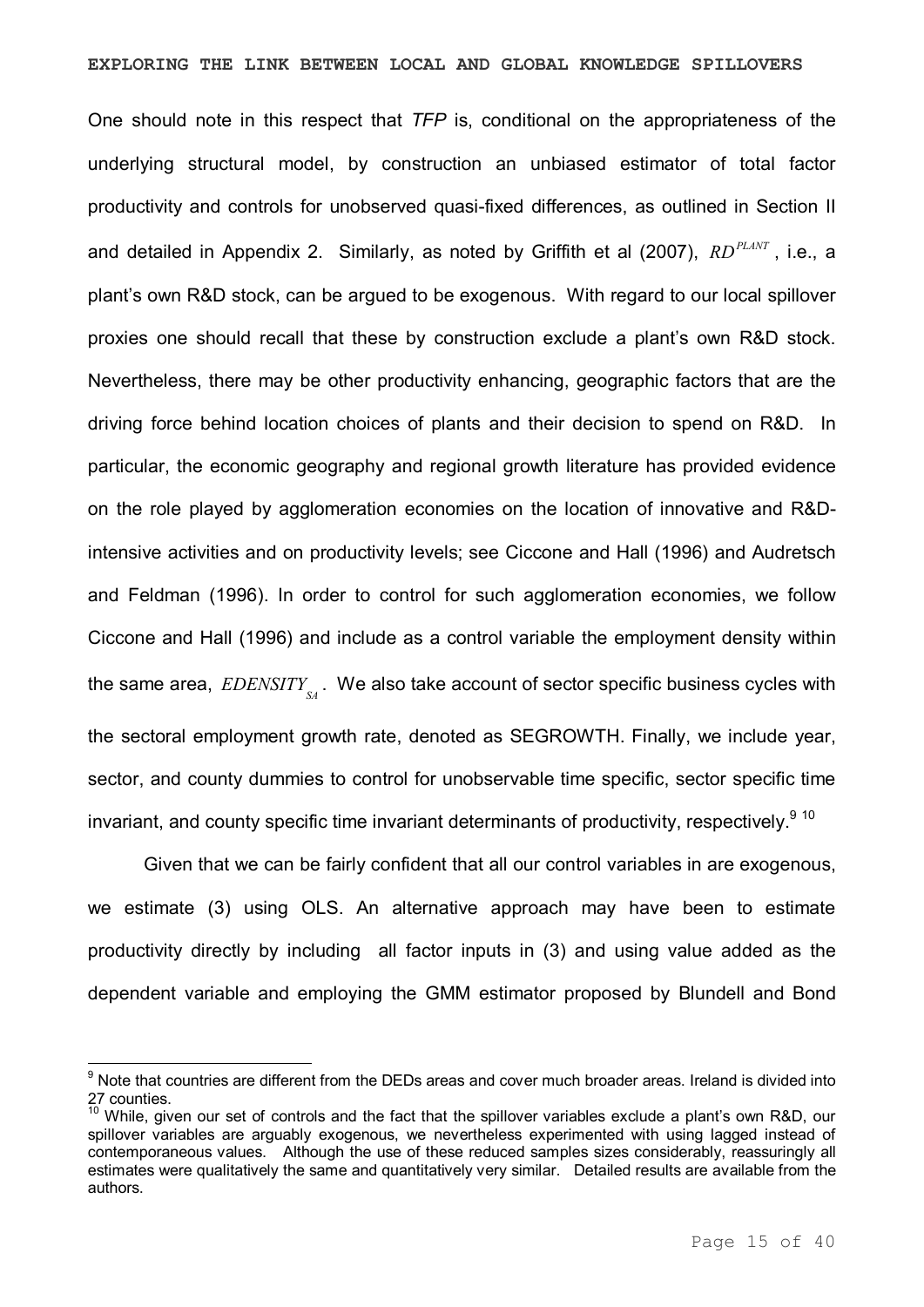**EXPLORING THE LINK BETWEEN LOCAL AND GLOBAL KNOWLEDGE SPILLOVERS**  $(1998)$ .<sup>11</sup> However, given the lack of variation over time for our very short panel this approach would not have been feasible.

Another important issue in estimating (3) is that for some of the determinants of plant-level productivity we are examining the effect of more aggregated (mostly sectoral and regional) level variables on plant-level productivity. As shown by Moulton (1990), because standard errors are likely to be correlated for observations within more aggregated units their estimates may be biased downward under OLS. In order to take account of this we follow Bertrand et al (2003) and instead implement an alternative test derived from block bootstrapping. More precisely, let *β \** be the estimated coefficient under OLS, *se*(*β \* )* its standard error, and *t* the resultant tstatistic. We construct a bootstrap sample by drawing observations with replacement from all geographical areas and sectoral units, then run OLS on this sample, obtain the estimate  $\beta^b$ , and construct the absolute t-statistic:

$$
t^{b} = \frac{abs(\beta^{*} - \beta^{b})}{se(\beta^{b})}
$$
 (4)

Drawing 500 boostrapped samples and subsequent values of the absolute t-statistic, we reject the null hypothesis that *β=0* at the 95 per cent confidence level if 95 per cent of the  $t^b$  are smaller than  $t$ . We report relevant p-values for this test in all our estimations.<sup>12</sup>

 $11$  One should note that Griffith et al (2007) also experiment with this alternative approach in their study, but find similar results as in using OLS the Buettner (2003) version of the Olley and Pakes productivity proxy.

 $12$  We also experimented with allowing the error terms to be correlated within DEDs and sectors as suggested by Bertrand et al (2003). The results obtained were essentially the same.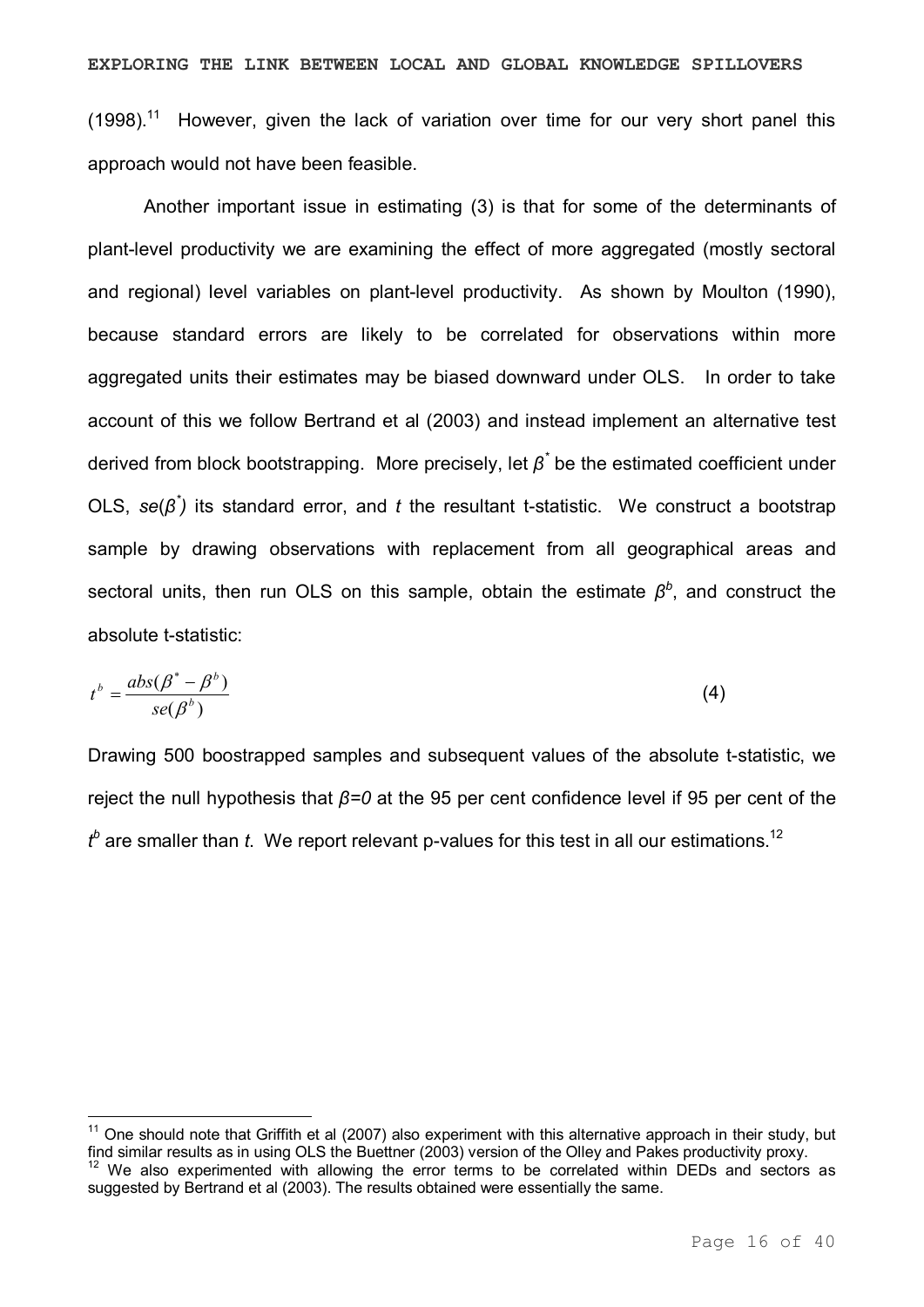#### *3 2 Econometric Results*

We start off by abstracting from any nationality of ownership differences and estimate (1) for our total sample of plants for various specifications in Table 3. In the first column we also initially ignore any local dimension of the R&D stock within Ireland and consider the area A to be the whole of Ireland, so that  $RD_{ss,sA}^E$  and  $RD_{os,sA}^E$  measure just the sum of the total stocks of R&D in the same and outside of the sector, respectively, of a plant and we thus do not need to include  $RD_{ss,OA}^E$  and  $RD_{OS,OA}^E$ . As can be seen, reassuringly, own R&D stock has a positive and significant effect on productivity. One also finds that the total R&D stock within the sector increases a plant's productivity, while this is not the case for R&D done in other sectors. In other words, there are intra- but no inter-sectoral R&D spillovers. Our measure of the international stock of R&D, LP, has, however, no significant impact. Similarly sectoral business cycles do not affect plants' productivity.

In the remaining columns of Table 3 we then decompose both the within and outside of the sector R&D stocks into that located internal and that external of some pre defined area, measured as a circle of a given radius around a plant. We first start off with a relatively small area, namely a 5km radius circle, the results of which are shown in the second column. One should note that we also include all other appropriate regional controls to ensure that our within the same sector/area spillover proxies are not capturing any other sectoral and/or area effects, as discussed earlier. As can be seen, from all our geographical variables, only  $RD^{\textit{IE}}_{_{SS,SA}}$ , i.e., the local R&D stock of plants operating in the same sector, is a significant determinant of productivity. This result implies that geographical distance matters in terms of benefiting from R&D spillovers, at least at a very short distance. Given that such spillovers only occur within the same sector, it also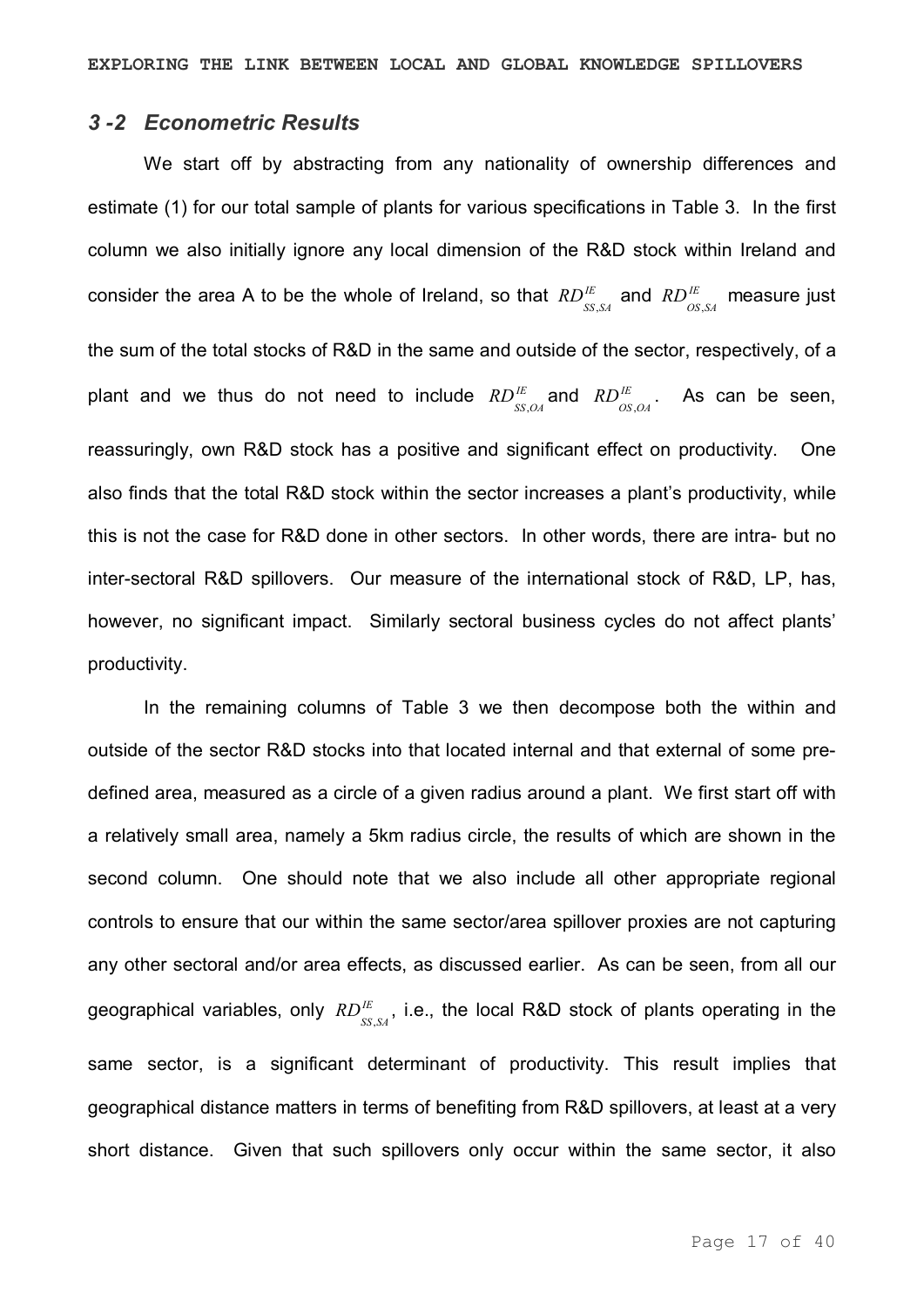In columns 3 through to 6 we then proceeded to enlarge the circle along pre-defined radiuses, namely to 10, 20, 50, and 100 kms. $13$  As can be seen, enlarging the circle to a 10 km radius provides qualitatively identical results to that of 5km. Moreover, the coefficient on  $RD_{ss,sA}^{IE}$  increases by about 50 per cent, indicating that the full extent of spillovers from local R&D are not completely captured within a 5km radius circle. However, further increasing the size of the circle around plants not only substantially reduces the size of the coefficient, but also renders it insignificant – as is apparent from columns 4 through 6, where *r* was set at 20, 50, and 100 km, respectively. These results thus strongly indicate that R&D spillovers are spatially bounded at a relatively short distance. In contrast, no matter what specification, we find no support for plants benefiting from international spillovers, at least as measured by  $RD^{OECD}$ .

One obvious problem with pooling all our data is that one is abstracting from the heterogeneities across plants, where these could potentially mean differences in the ability to benefit from R&D spillovers. For example, in Ireland it is well known that foreign multinationals constitute an important presence. However, foreign multinationals are generally assumed to be more technologically advanced than domestic plants and serve as transmitters of new technologies, see Görg and Strobl (2001) and Görg and Greenaway (2004) for a review of the literature. Multinationals thus may have greater absorptive capacity to benefit from technological spillovers than their domestic counterparts and may, eventually, transmit new knowledge and technological improvements to the local economy

<sup>&</sup>lt;sup>13</sup> One should note in this regard, that while we report only results for these, we also experimented extensively with radiuses that lie between the ones reported. However, these provided no additional information and thus, for space preservation sake, we do not report them. For instance, defining the local area as that within 10 km of a plant showed no evidence of local within sector R&D spillovers.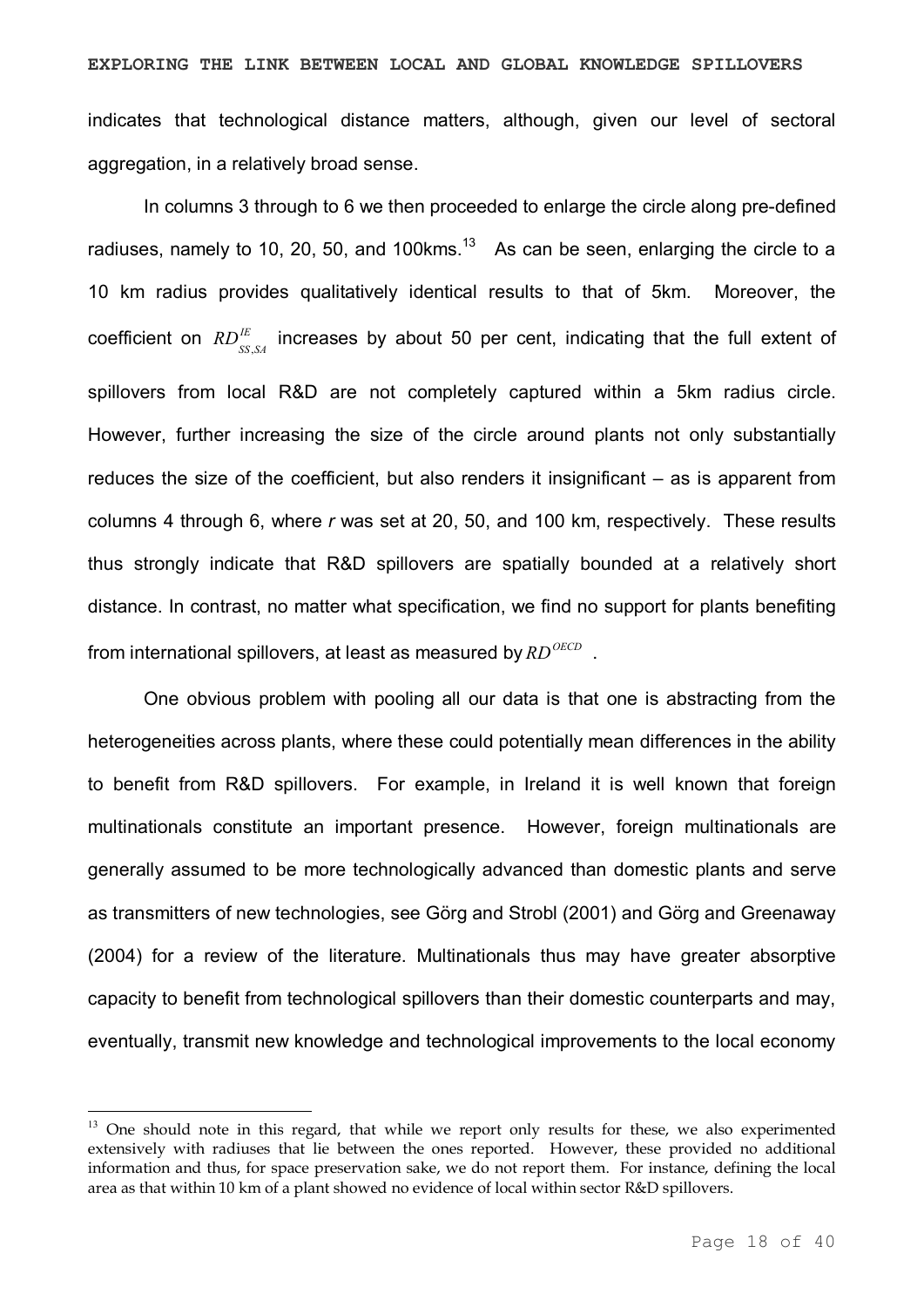via their activity and interactions with local companies.<sup>14</sup> As discussed by Keller  $(2004)$ , FDI-spillovers may thus be considered, like R&D spillovers, as a potential channel favouring knowledge transfer across national boundaries.

It must be noted, however, that in such economies like the Republic of Ireland foreign multinationals are often suspected to mainly use the host country as a means to entering the European market, so that international R&D spillovers may be much more important than local ones if market access and trade is considered as an important channel for transmitting  $R&D$  spillovers.<sup>15</sup> Even if this were not the case, one would normally expect multinational firms to have more access to global knowledge pools given the relationships between different plants belonging to the same multinational, see Keller (2004). Indeed, this latter argument is similar to the one made in the case of plants belonging to the same firm but located in different places within the same country. For instance, Adam and Jaffe (1996) show that plants belonging to the same company benefit from firmlevel R&D activity. It follows then that, when measuring the benefits of R&D investment and R&D spillovers on plants' productivity, one is likely to miss an important part of the story if one only looks at own-plants and local R&D stocks, especially in the case of multinationals. However, the aforementioned authors also find that R&D spillovers are negatively influenced by distance decay effects and vanish as the number of plants belonging to the same company grows. This argument may also apply here since foreign affiliates based in Ireland may simply constitute a small link in the whole production process of multinationals and be producing products very different from that of (very distant) plants located in other countries. Adam and Jaffe (1996) call this the 'dilution' of R&D across multiple plants.

<sup>&</sup>lt;sup>14</sup> See Barrios et al. (2006) for an analysis of the local dimension of FDI-related spillovers in the Irish case.

<sup>&</sup>lt;sup>15</sup> Indeed, on average, the largest proportion of total output of foreign multinational based in Ireland is for export purposes, see Barry and Bradley (1998) and Barrios et al. (2005).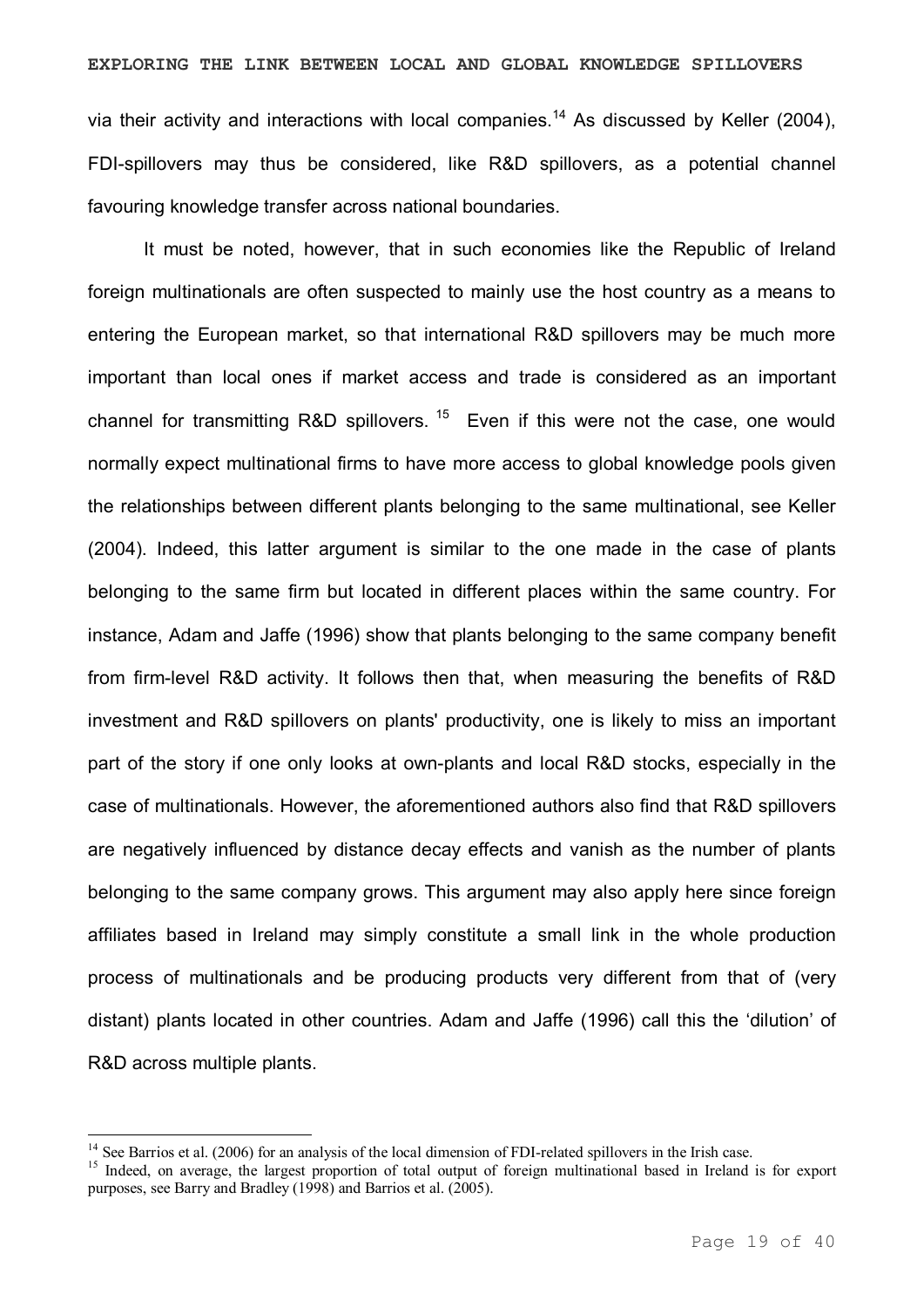To further investigate the potentially different role of local and international R&D for foreign affiliates based in Ireland we re-estimated our base specification where the local area is defined by a 10 km radius in the first column of Table 4 for this sub-sample.<sup>16</sup> The results show that, while own R&D remains significant, there is, in contrast to the overall sample, no longer any trace of local R&D spillovers. This lack of spillover effects continues to hold when we enlarge the circle to anything greater than a radius of 10km, although we only report results for *r* equal to 20km. As argued above, this may be in part because for foreign multinationals the international R&D stock may be much more important than the local one. However, as with the overall sample, the measure of international R&D pool, *RD<sup>OECD</sup>* remains insignificant.

One of the problems with the variable  $RD^{OECD}$  is, of course, that it only allows for trade as a channel to benefit from international R&D activity, while foreign multinationals may arguably have a much stronger direct link into the global technological community. We thus additionally proxied the total global technological knowledge pool available to a foreign plant with the total R&D stock within a sector in the OECD without using tradeweighting scheme described in equation (8). As can be seen from the third column of Table 4, this variable similarly shows no significant impact of productivity. Since the US is often argued to be the technological leader in many manufacturing sectors we further experimented with only using the US stock of R&D within the same sector as a measure of potential spillovers. Again, however, this alternatively measure, shown in the fourth column, remains insignificant.

One could also argue, as discussed earlier, that multinationals may be much more likely to be able to tap into the technological pool of their origin country rather than that of the global community. To proxy for this we thus alternatively used only the R&D stocks

<sup>&</sup>lt;sup>16</sup> We also experimented with the smaller radius of 5 km, but this also produced insignificant local effects.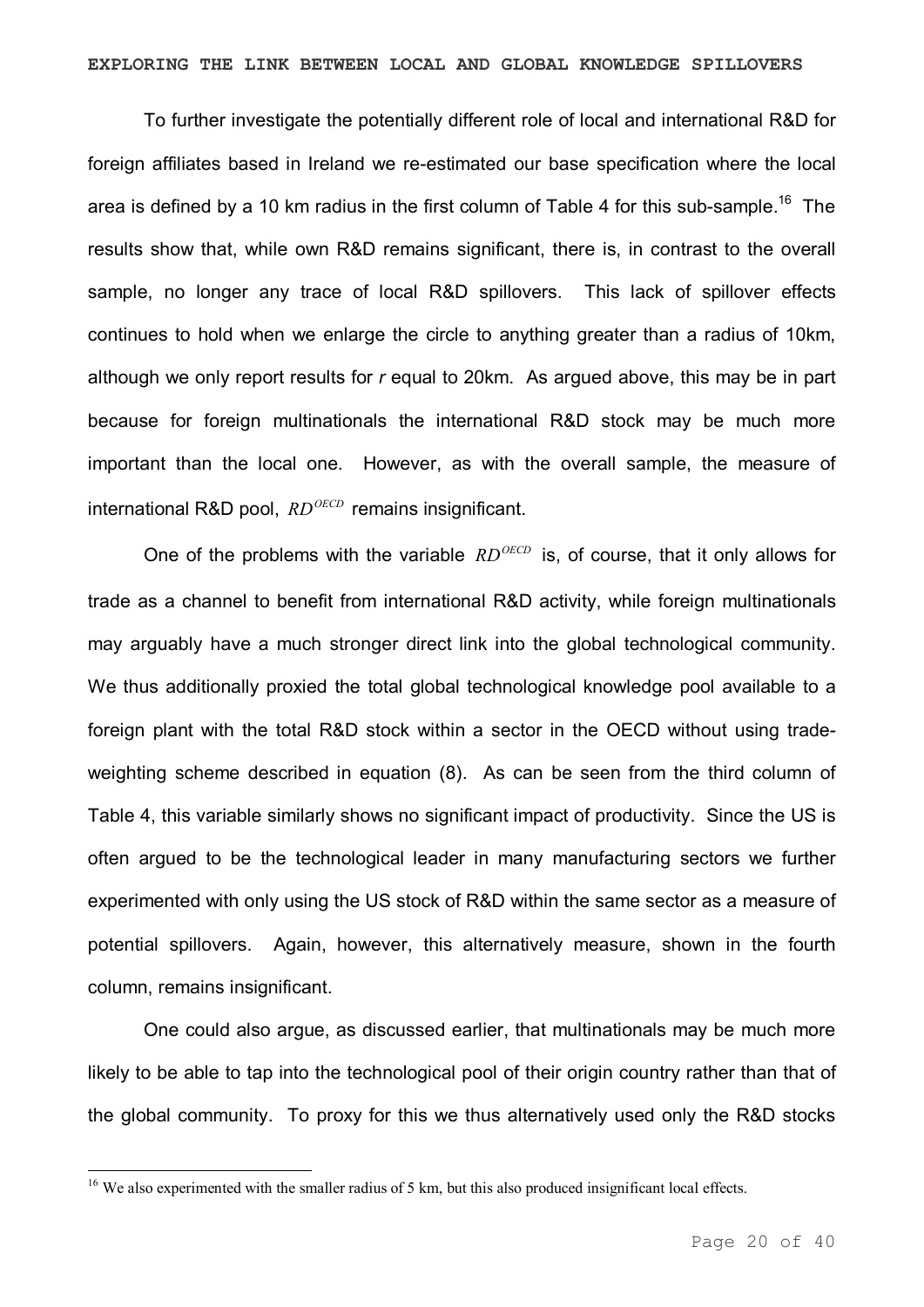#### **EXPLORING THE LINK BETWEEN LOCAL AND GLOBAL KNOWLEDGE SPILLOVERS**

within the same sector of the origin country described in Section III as potentially spillover creating, the results of the inclusion of this are shown in the fifth column of Table 3.<sup>17</sup> Supportive of our proposition, the origin country specific measure displays a significant positive coefficient, thus suggesting that foreign multinationals do actually benefit from spillovers from R&D activity generated within their sector in their origin country.

As a robustness check of this latter result, we use the same variable but this time, for each Nace 2 digit sector, randomly distribute its values across countries. In doing this we follow the idea developed by Keller (1998) concerning the influence of international R&D spillovers through trade found by Helpman and Coe (1995). Keller argues that by matching countries depending on their trade link, one is likely to capture other-than-trade related R&D spillovers. In order to make his point, Keller considers instead randomly allocated bilateral trade flows and still find a positive and significant influence of R&D spillovers suggesting that trade only provide part of the story and that other, more general, mechanisms must be at play explaining the existence of international R&D spillovers. Using a similar approach, we reassign OECD countries' R&D stock by sector by distributing randomly the country of origin of the foreign affiliate for a given sector of activity.<sup>18</sup> Reassuringly, our results from the final column of Table 4, where the coefficient is now insignificant, however, suggest that the country of origin of foreign affiliate located in Ireland positively influence their productivity level.<sup>19</sup>

Our arguments for why multinationals may differ in their ability to benefit from R&D spillovers of course also provide justification for separately examining domestic plants and we do so in Table 5. First of all one should note that, as for foreign plants, their own R&D

<sup>&</sup>lt;sup>17</sup> As indicated in Section II, these countries are Australia, Belgium, Canada, Denmark, Finland, France, Germany, Italy, Japan, the Netherlands, Norway, Sweden, the UK and the US and nearly concern all the foreign presence in Irish manufacturing for the period considered.

 $18$  The approach used for the random distribution of countries of origin is... [put reference here]

<sup>&</sup>lt;sup>19</sup> We also repeated this experiment with alternative random distribution and still found insignificant results. Result available from the author upon request.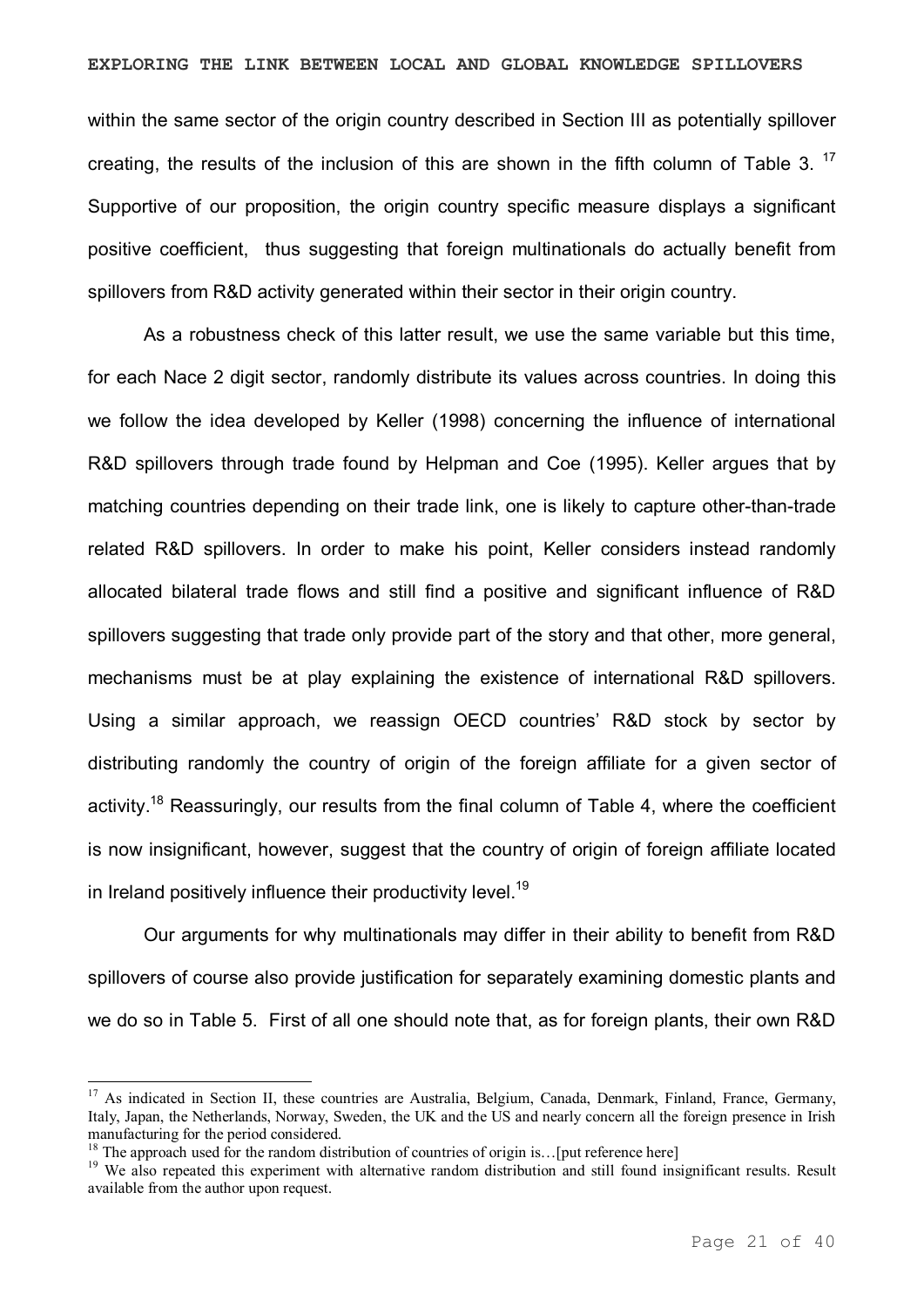stock significantly increases productivity. In contrast, international R&D as measured by *RD<sup>OECD</sup>* is not a significant determinant. In this regard, we also experimented with using the total OECD R&D stock without the trade-weighting scheme, but similarly the coefficient was insignificant.

In terms of our measure of local spillovers, we find for domestic plants that the R&D stock of plants operating in the same sector within a 10 km radius has positive effects on productivity. Increasing the local area to any greater radius makes, these spillover effects vanish, however, although we only report results for *r* equal to 20km. Thus, local spillovers are shown here again to take place within a fairly narrow geographic scope. This also suggests that the general results found in Table 3 when considering all plants (i.e., domestic and foreign plants together) was in fact driven by the domestic rather than foreign plants in the sample. Another potentially interesting finding is that in the first column of Table 5, where the local area of reference is defined by a circle of a 10km radius around a given plant, the coefficient on  $RD_{_{OS,SA1}}^{^{E}}$  is significantly negative – in other words, local R&D activity by plants in other sectors reduces productivity. A possible reason for this may be that greater local R&D activity may put a strain on local inputs, such as skilled labour. While this appears to be compensated for by positive spillovers for R&D that is technologically close, this is not the case for knowledge created that has relatively little to do with a plant's own production process. One may want to note in this regard, that once one considers these two countervailing forces, the overall benefits per square kilometre are close to zero, indicated by the relative size of the coefficients of these two variables.

As suggested by the FDI literature, many domestic plants simply may not have the absorptive capacity to benefit from R&D done by neighbouring foreign multinationals. In contrast, they may potentially benefit from innovative activity of similar domestic plants. To investigate this we calculated the local R&D stocks for foreign and domestic plants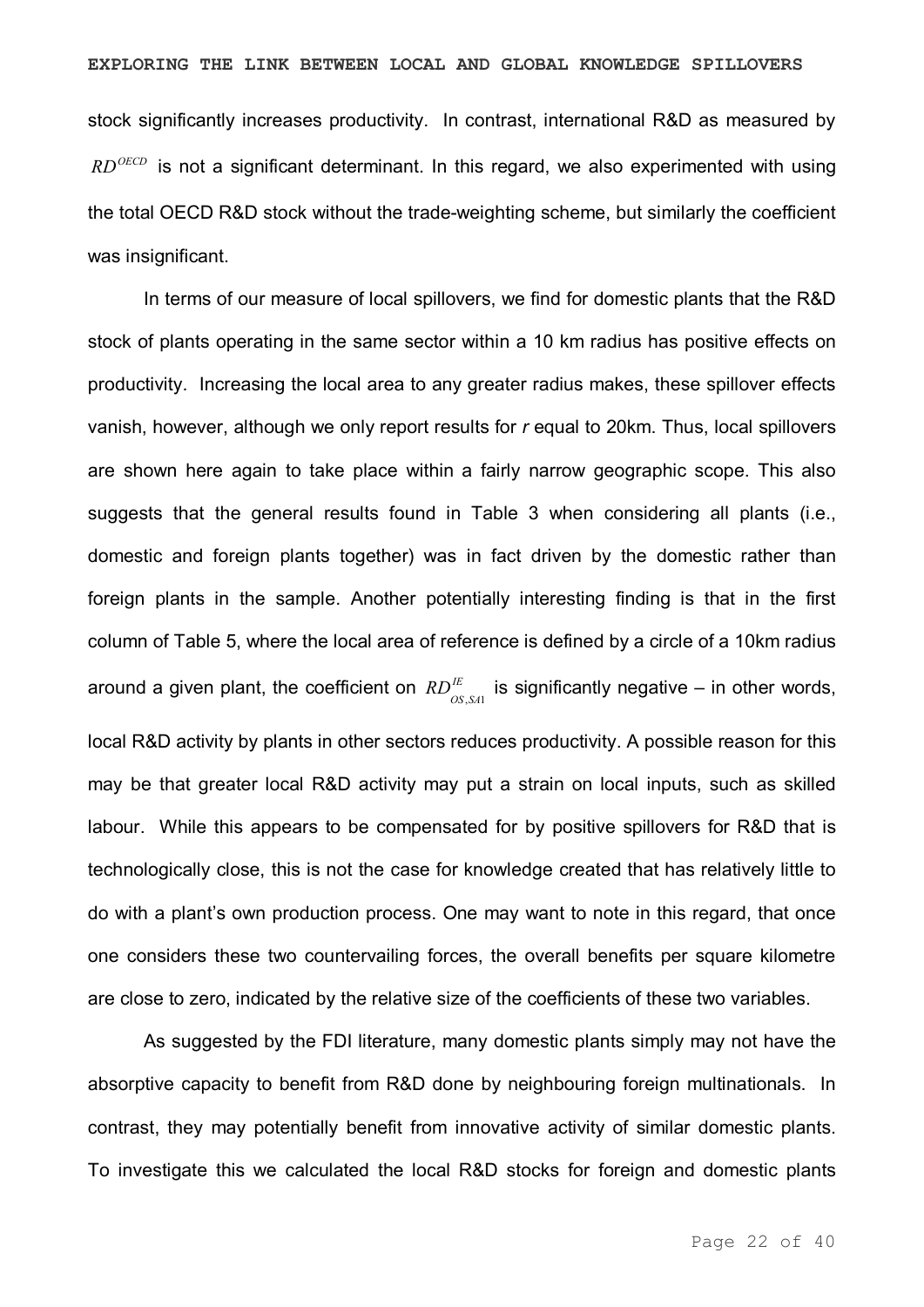#### **EXPLORING THE LINK BETWEEN LOCAL AND GLOBAL KNOWLEDGE SPILLOVERS**

separately, as shown in the third column of Table 5, where these are indicated by "F" and "D" subscripts.<sup>20</sup> Our results of this exercise displayed in Column 3 of Table 5 show that while the same sector/same area foreign R&D stock  $(RD^{IE,F}_{SS,SA}$  $\zeta_{\rm, \scriptscriptstyle{S\!A\!1}}^{\rm F}$  ) is insignificant, the coefficient on the domestic counterpart ( $RD_{SS,SA1}^{IE,D}$ ) not only is significant, but also is 20 per cent larger than for the total R&D stock measure. However, again the negative spillovers from innovative activity of other domestic plants in other sectors essentially outweighs any per square kilometre benefits. Also, further increasing the size of the local area to a 20km radius again renders any local domestic R&D spillovers insignificant, thus indicating that the scope for geographical spillovers takes place within in a relatively small distance.

It is important to note that in Ireland many domestic plants act as intermediate suppliers to foreign multinationals, and that such a direct link may make distance less relevant for R&D spillovers. We thus increased the spatial scope of the area for which such spillovers from local FDI may take place, while holding the scope of domestic spillovers to occur within a 10km radius. In addition to redefining the other local foreign controls accordingly, we also additionally included a measure of local employment density for this greater locality. The results shown in columns (5) and (6) of Table 5 for areas of both 20 and 50 km (as well as using other non-reported larger radiuses) suggest that different geographical scopes by nationality are not likely to be the cause behind the lack of spillovers from foreign R&D. Interestingly, though, the employment density variable displays a positive and significant coefficient, suggesting the presence of wider agglomeration economies which are not necessarily related to R&D activities, in line with the findings of Ciccone and Hall (1996).

<sup>&</sup>lt;sup>20</sup> One should note that while we, in order to simplify the readability, only report the results when decomposing the R&D spillovers for the same sector (i.e.,  $RD_{SS,SA}^{IE}$  and  $RD_{SS,OA}^{IE}$ ) into its domestic and foreign component, we also experimented with decomposing the outside the sector R&D stocks by nationality, but this did not alter our findings.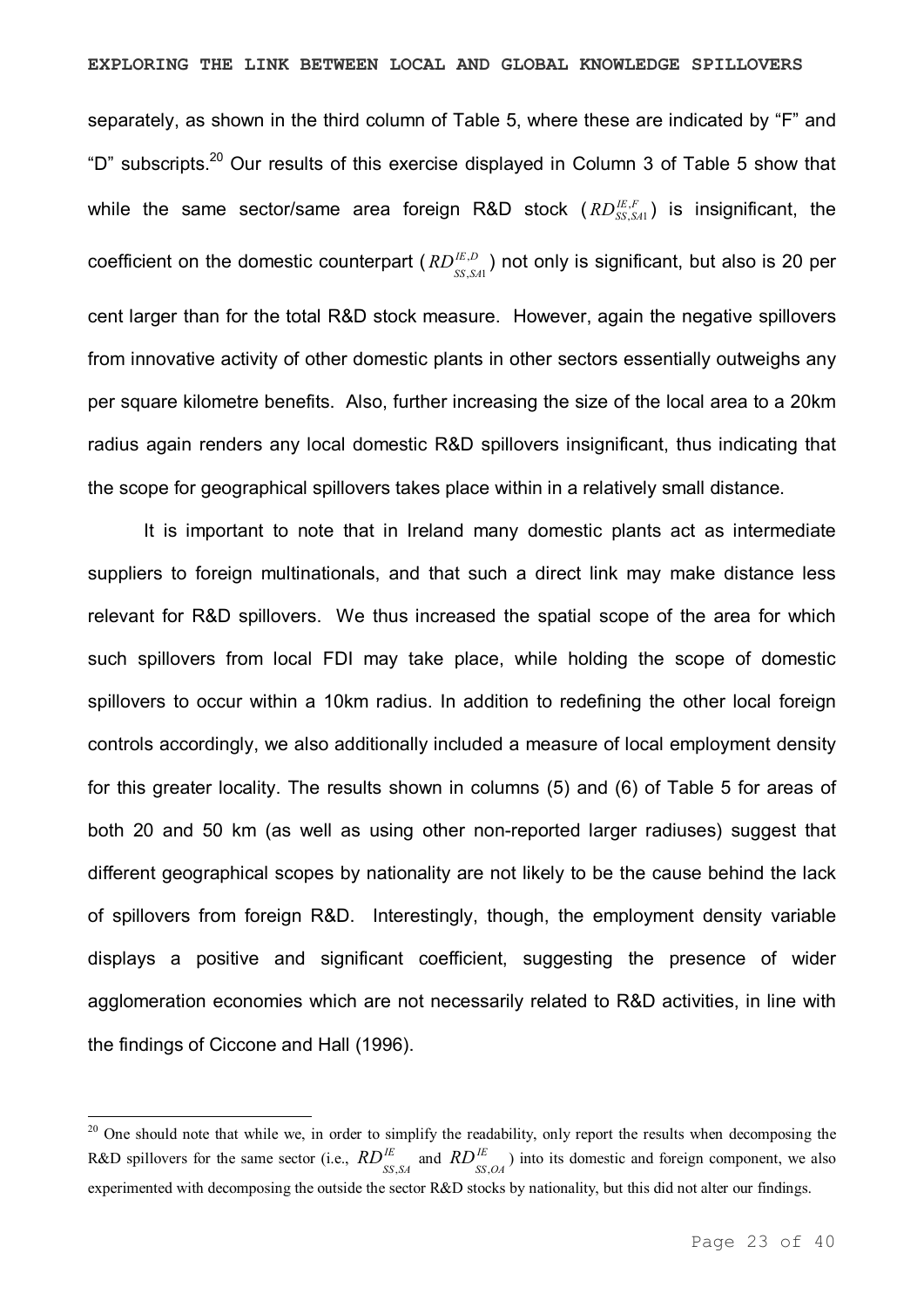As discussed earlier, by definition multinational plants are part of a greater multiplant corporation, where the headquarters and other affiliates are located outside Ireland. Thus, R&D activity in Ireland may only be a small part of total R&D expenditure by the entire operation of a given multinational and hence a poor proxy of the total local foreign pool of innovative knowledge that domestic plants can potentially tap into. In this regard, one would ideally like to know how much R&D done within the entire global operation for all foreign affiliates located in Ireland – information that is, unsurprisingly, not available to us. Instead we use as a proxy for the total local knowledge available from foreign plants located near a domestic plant the total R&D stock within the same sector in the origin country of the foreign plant. One should note in this regard that the results from our foreign plant sample provided some evidence that this may not be an unreasonable proxy of the knowledge pool that a foreign affiliate in Ireland has access to.

To arrive at a measure of the total potential local foreign knowledge pool for each plant we weight and sum the OECD R&D stocks by the relative share of total foreign employment of the relevant foreign plants within the same geographical area and the same sector of activity. Omitting, for convenience sake, the sector of activity subscript, the measure of R&D pool is therefore:

$$
RD_{SS,SA}^{OECD} = \sum_{c} \alpha_{c,A} RD_c \tag{5}
$$

where *A*   $c, A$  $^{c, A}$  *EMP EMP* ,  $\alpha_{c, A}^{\dagger} =$ 

and  $\alpha_{_{C,A}}^{}$  is the share of employment in a geographic area *A* by multinationals of nationality from a country *c* for a given sector of activity *j* and where *EMPc,A* and *EMP<sup>A</sup>* are the employment level of all multinationals from country *C* in area *A* and the level of total employment in area *A* respectively. We analogously also created a measure for the R&D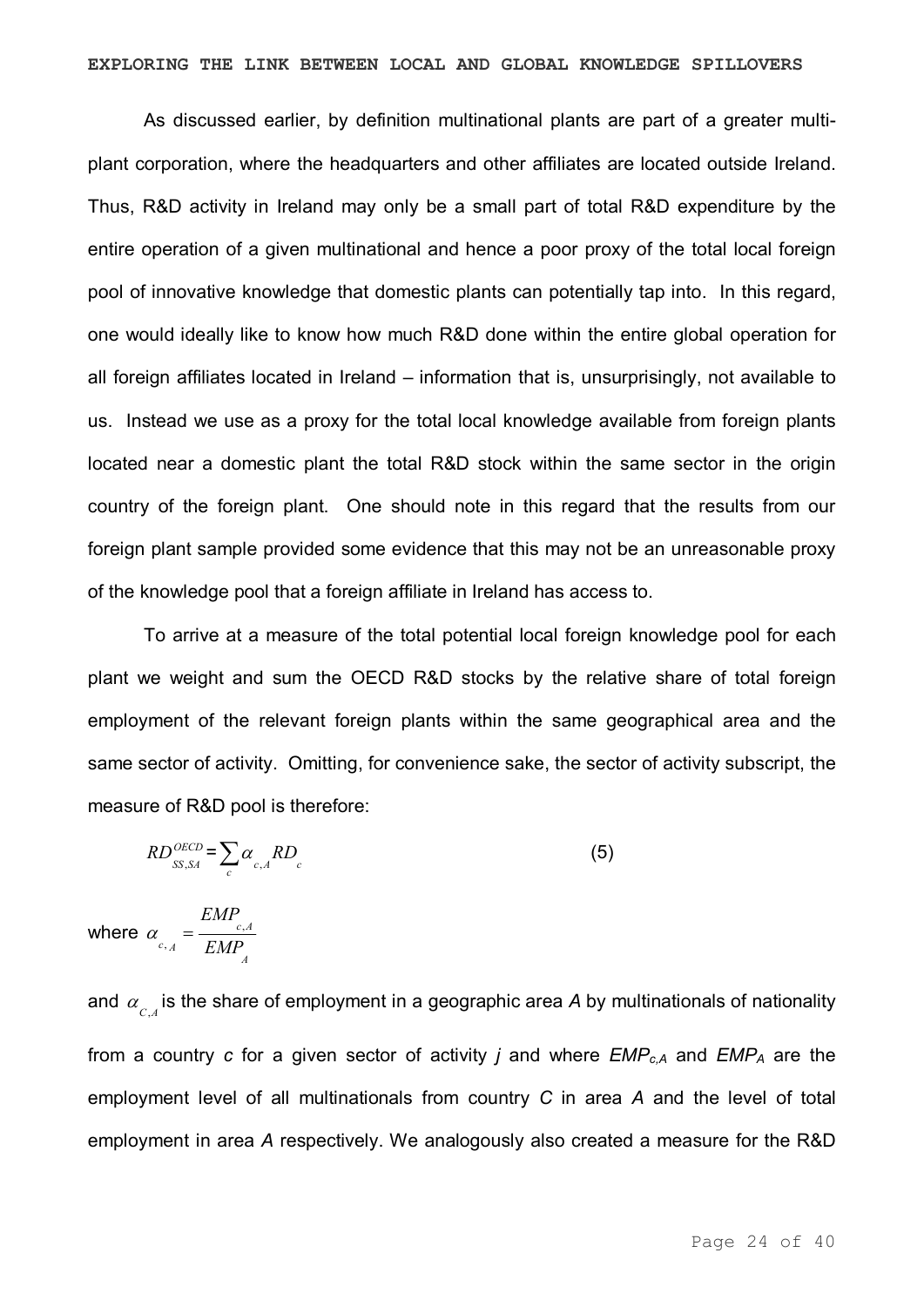pool outside the area A,  $RD_{ss,OA}^{OECD}$ . As before, given that the geographical areas considered are plant-specific and based on distance measured between each pair of plant, these variables defined are unique for each plant considered.<sup>21</sup>

The results of including  $RD_{SS,SA}^{OECD}$  and  $RD_{SS,OA}^{OECD}$  where the local area is defined as falling within a 10km radius are shown in the first column of Table 6. As can be seen, there is no evidence of any spillovers arising from access to the foreign pool of R&D via the local foreign affiliates. In line with our previous argument, we also allowed for a greater geographic scope of foreign R&D spillovers for domestic plants by systematically increasing this radius for columns (2) through (6), while holding the size of domestic locality constant. Accordingly, while there is still no sign of productivity benefits arising from being `close' to innovative foreign multinationals when one moves from 10 to 20 and then to 50 km, once the circle around each plant is enlarged to 100km, one finds a positive and significant coefficient on our variable of interest,  $RD_{ss,s42}^{OECD}$ . Further enlarging A2 to 200km radius means further increasing the value of the coefficient on  $RD_{SS,SA2}^{OECD}$  from 0.004 to 0.027, while remaining significant. It is also noteworthy that this coefficient is higher than that on the local R&D spillovers emanating from R&D undertaken by domestic Irish plants. However, an additional increase to a radius of 300km renders it insignificant.<sup>22</sup> This thus suggests that once one allows for the possibility of access to the knowledge pool of the origin country via local foreign presence and a greater geographic scope than for domestically produced R&D stock, domestic plants can indeed benefit from R&D spillovers arising from local multinationals.

 $21$  Note that, in order to keep to the presentation of our results short we have omitted here the inclusion of the same variables as defined in (5) but for other sectors of activity. The results presented here are similar enough such that we preferred reporting only those including the  $RD_{SS,SA}^{OECD}$  and  $RD_{SS,SA}^{OECD}$  variables.

<sup>&</sup>lt;sup>22</sup> We also experimented with a radius of 250km, but this also rendered the coefficient insignificant.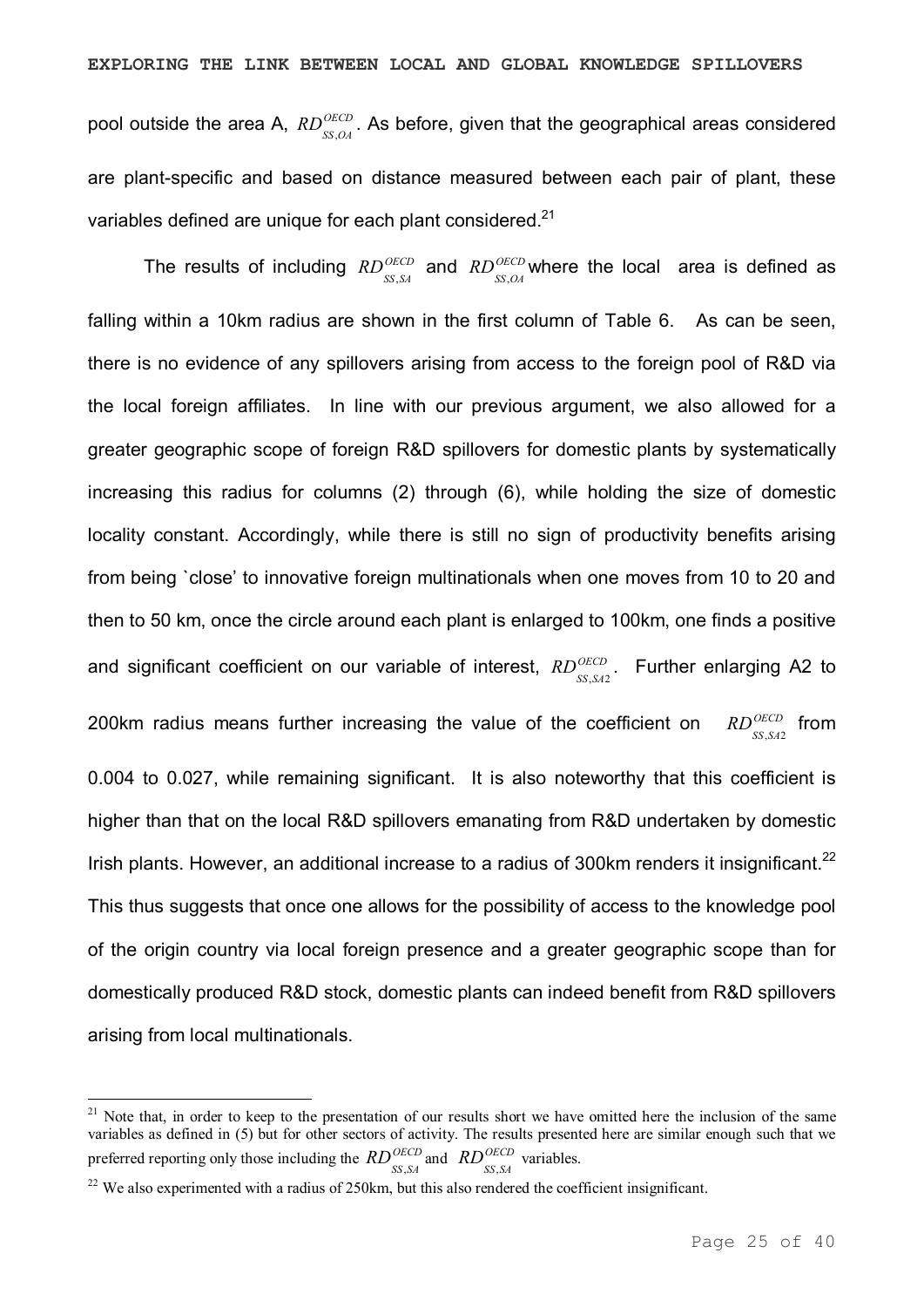### **4 Concluding Remarks**

In this paper we linked local and global knowledge spillovers to analyse their impact on plants' productivity using the case study of Ireland. Arguably our paper provides a number of contributions to the existing literature on R&D-related spillovers. For one, we believe it to be the first to test the existence and relative importance of both local and global R&D spillovers in the context of productivity analysis at plant level. Secondly, while possible interactions between the two types of spillovers have been left untouched by existing empirical studies, our paper shows that these interactions do exist and are especially important for domestic plants.

Our results show that while domestic plants benefit from local R&D spillovers, these spillovers are spatially bounded. Furthermore, domestic plants do not appear to benefit from R&D done by foreign affiliates based in Ireland. This finding can be related to Cassiman and Veugelers (2004) who find for Belgium that foreign affiliates do in fact generate less local transfers of technology than their domestic counterparts once superior access to international technology markets is accounted for. We also discover that there can be interactions between two major, as advocated by Keller (2004), channels of knowledge spillovers, namely FDI and international R&D activity. In particular, the evidence here suggests that foreign affiliates allow domestic plants to tap into their countries' knowledge pool through their presence on the local market rather by their own local R&D activity. Moreover, this positive, indirect, effect of foreign presence also deteriorates with geographical distance, where its geographical scope is much wider than that derived from R&D spillovers from other indigenous plants. In contrast, we find no evidence that foreign multinationals in Ireland are recipients of local R&D spillovers, but do benefit from the R&D stock in their origin country.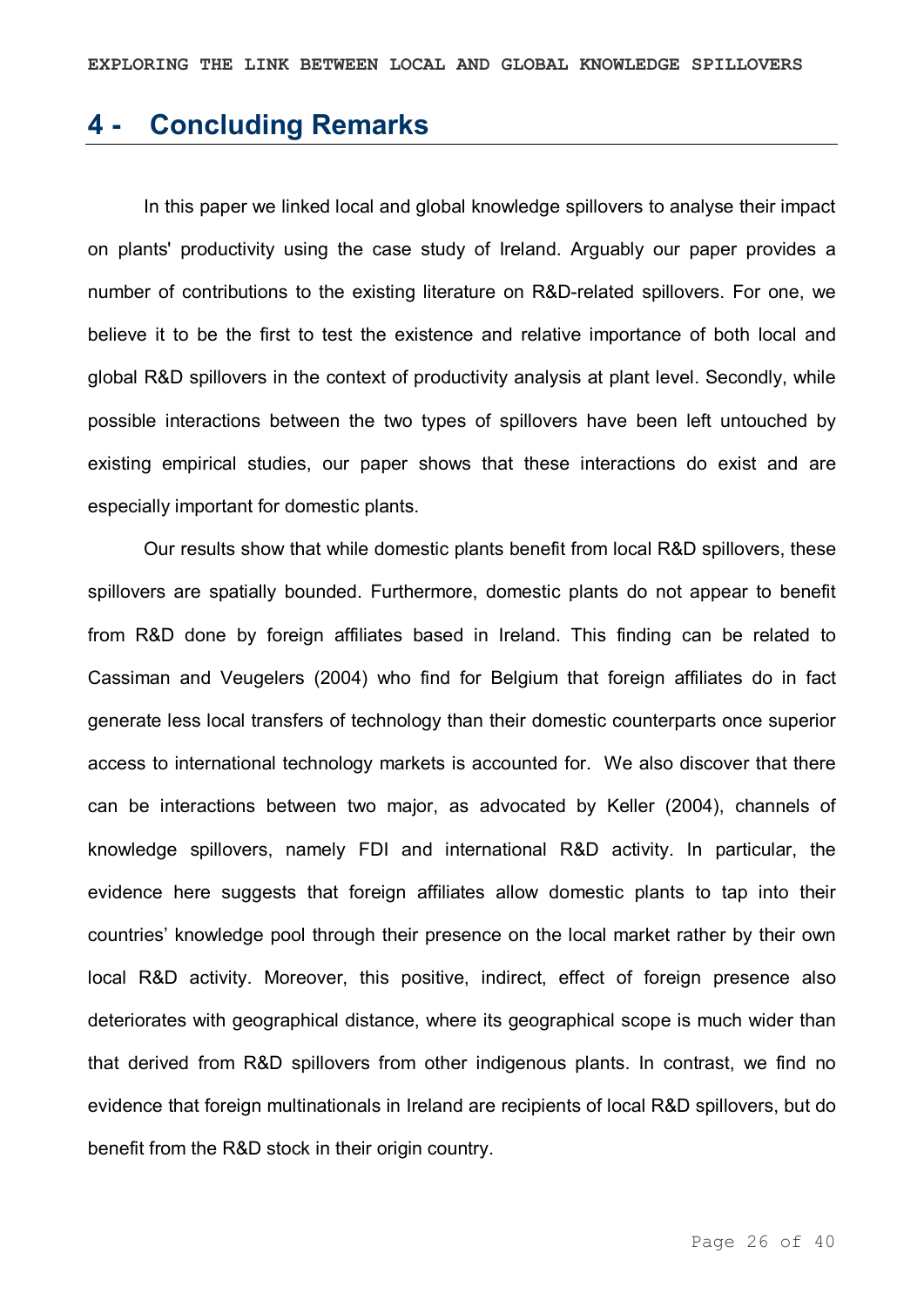### **5 Tables**

| <b>Sector</b>            | (1)<br>R&D plants<br>$\frac{0}{0}$ of total) | (2)<br>Empl. of For.<br>plants<br>$\frac{0}{0}$ of total) | (3)<br>R&D of For.<br>plants<br>$\frac{0}{0}$ of total) | (4)<br>R&D<br>intensity<br>Dom. plants | (5)<br>R&D<br>intensity<br>For. plants |
|--------------------------|----------------------------------------------|-----------------------------------------------------------|---------------------------------------------------------|----------------------------------------|----------------------------------------|
| Food Pr. & Drinks        | 0.08                                         | 0.27                                                      | 0.24                                                    | 0.29                                   | 0.32                                   |
| Tobacco Pr.              | 0.10                                         | 0.84                                                      | 1.00                                                    | 0.00                                   | 0.11                                   |
| <i>Textiles</i>          | 0.11                                         | 0.39                                                      | 0.59                                                    | 0.24                                   | 0.18                                   |
| Clothing                 | 0.11                                         | 0.21                                                      | 0.06                                                    | 0.13                                   | 0.09                                   |
| Wood Pr. & Cork          | 0.04                                         | 0.28                                                      | 0.57                                                    | 0.08                                   | 0.21                                   |
| Pulp, Paper, etc.        | 0.12                                         | 0.17                                                      | 0.10                                                    | 0.38                                   | 0.13                                   |
| Publish., Printing       | 0.06                                         | 0.07                                                      | 0.14                                                    | 0.07                                   | 0.43                                   |
| Chemicals                | 0.22                                         | 0.36                                                      | 0.83                                                    | 0.44                                   | 2.94                                   |
| Rubber & Plastic         | 0.22                                         | 0.38                                                      | 0.88                                                    | 0.51                                   | 2.84                                   |
| O. Non-Met. Mi.          | 0.05                                         | 0.11                                                      | 0.12                                                    | 0.13                                   | 0.32                                   |
| <b>Basic Metals</b>      | 0.15                                         | 0.39                                                      | 0.04                                                    | 0.27                                   | 0.14                                   |
| <b>Fabricated Metal</b>  | 0.06                                         | 0.15                                                      | 0.26                                                    | 0.09                                   | 0.88                                   |
| Mach. & Equ. nec         | 0.11                                         | 0.22                                                      | 0.41                                                    | 0.58                                   | 1.01                                   |
| Comp. & Off. M.          | 0.17                                         | 0.80                                                      | 0.64                                                    | 0.94                                   | 0.94                                   |
| Elect. Mach. nec         | 0.20                                         | 0.60                                                      | 0.48                                                    | 1.49                                   | 0.71                                   |
| Radio, TV, etc.          | 0.36                                         | 0.70                                                      | 0.68                                                    | 0.90                                   | 1.01                                   |
| Med.& Prec. Instr., etc. | 0.19                                         | 0.81                                                      | 0.80                                                    | 0.87                                   | 3.05                                   |
| Motor Vehicles           | 0.31                                         | 0.57                                                      | 0.76                                                    | 1.38                                   | 3.23                                   |
| O. Transp. Equ.          | 0.09                                         | 0.38                                                      | 0.32                                                    | 0.34                                   | 0.54                                   |
| TOTAL*                   | 0.12                                         | 0.35                                                      | 0.69                                                    | 0.32                                   | 1.36                                   |

#### **Table 1: Summary Statistics**

*(1) % of plants doing R&D* 

*(2) % of employment in foreign-owned companies* 

*(3) % of R&D in the sector done by foreign companies* 

*(4) R&D spending per employee in thousands euros (1986 prices)* 

*(5) R&D spending per employee in thousands euros (1986 prices)unweighted mean values*

#### **Table 2: TFP Measure**

|          |      | A11      |      | R&D      | Non-R&D |          |  |
|----------|------|----------|------|----------|---------|----------|--|
|          | Mean | St. Dev. | Mean | St. Dev. | Mean    | St. Dev. |  |
| Total    | 9.6  | 1.9      | 10.1 | 1.9      | 9.4     | 1.9      |  |
| Foreign  | 10.9 | 2.0      | 11.3 | 1.9      | 10.7    | 2.0      |  |
| Domestic | 9.0  | 1.6      | 9.2  | 1.3      | 9.0     | 17       |  |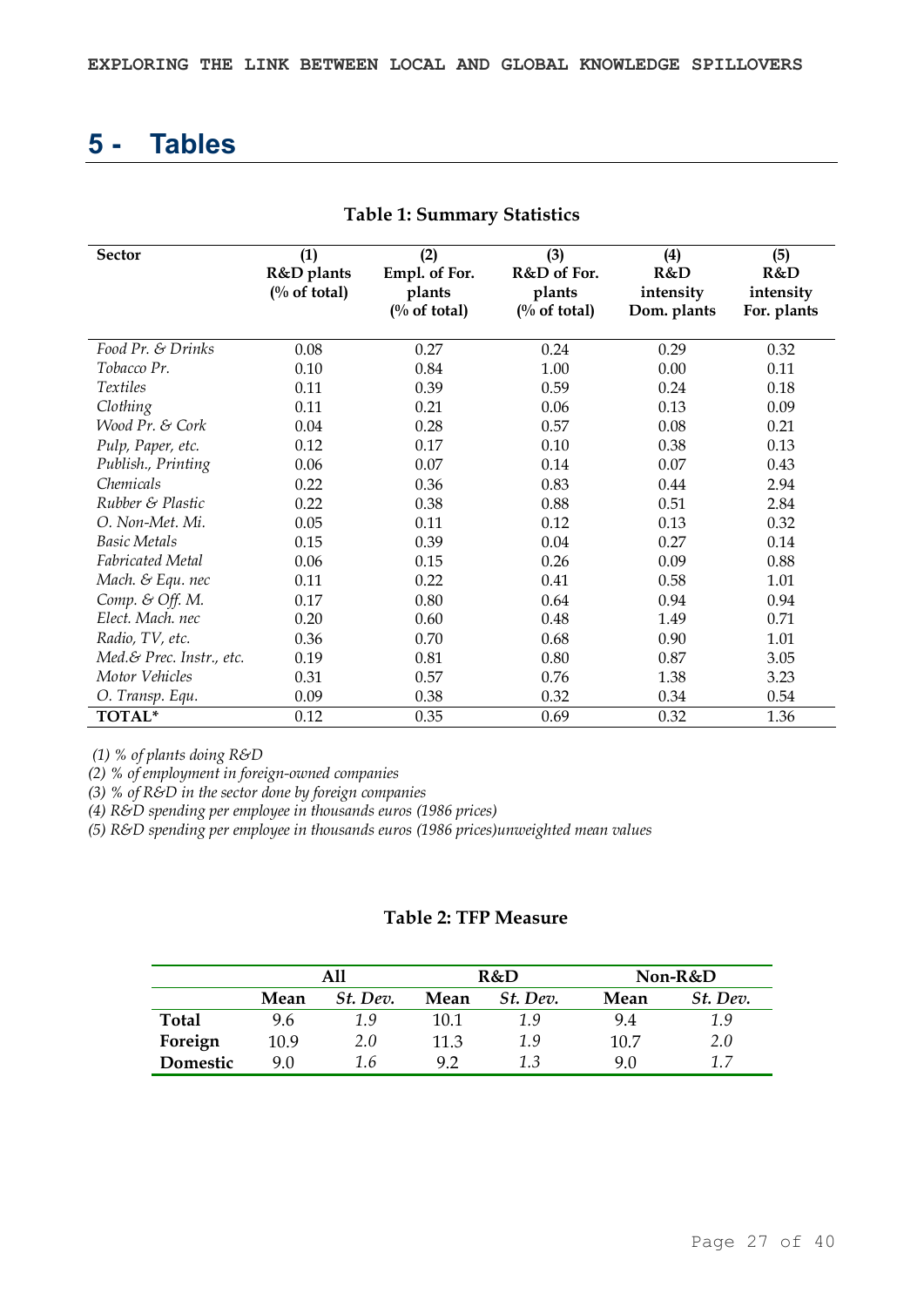|                                                                                | $\bf(1)$  | (2)       | (3)       | $\left( 4\right)$ | (5)       | (6)       |
|--------------------------------------------------------------------------------|-----------|-----------|-----------|-------------------|-----------|-----------|
| $RD$ <sup>PLANT</sup>                                                          | $0.021**$ | $0.020**$ | $0.020**$ | $0.020**$         | $0.020**$ | $0.020**$ |
|                                                                                | (0.000)   | (0.000)   | (0.000)   | (0.000)           | (0.000)   | (0.000)   |
| $\mathbb{R} D^{\mathit{IE}}$<br>SS, SA                                         | $0.011**$ | $0.008**$ | $0.012**$ | 0.004             | 0.003     | 0.003     |
|                                                                                | (0.000)   | (0.000)   | (0.002)   | (0.260)           | (0.344)   | (0.274)   |
| $\ensuremath{\mathbb{R}}\xspace D^{\ensuremath{\mathbb{I}}\xspace E}$<br>SS,OA |           | $-0.005$  | $-0.002$  | $-0.004$          | $-0.005$  | $-0.003$  |
|                                                                                |           | (0.278)   | (0.620)   | (0.322)           | (0.174)   | (0.184)   |
| $RD$ <sup>IE</sup><br>OS, SA                                                   | 0.000     | $-0.002$  | $-0.003$  | $-0.004$          | $-0.000$  | 0.024     |
|                                                                                | (0.922)   | (0.382)   | (0.500)   | (0.340)           | (0.988)   | (0.264)   |
| $\mathbb{R} D^{\mathit{IE}}$<br>OS,OA                                          |           | $-0.013$  | 0.108     | $-0.032$          | 0.002     | 0.023     |
|                                                                                |           | (0.908)   | (0.214)   | (0.614)           | (0.970)   | (0.598)   |
| <b>EDENSITY</b><br>SA                                                          |           | 0.056     | 0.326     | 0.865             | 3.344     | 4.778     |
|                                                                                |           | (0.446)   | (0.132)   | (0.154)           | (0.156)   | (0.570)   |
| $RD^{OECD}$                                                                    | $-0.009$  | $-0.012$  | $-0.016$  | $-0.013$          | $-0.012$  | $-0.010$  |
|                                                                                | (0.710)   | (0.622)   | (0.490)   | (0.614)           | (0.638)   | (0.708)   |
| <b>SEGROWTH</b>                                                                | 0.117     | 0.115     | 0.110     | 0.118             | 0.118     | 0.123     |
|                                                                                | (0.124)   | (0.150)   | (0.152)   | (0.126)           | (0.114)   | (0.112)   |
| A:                                                                             | All       | 5km       | 10km      | 20 km             | 50km      | 100km     |
| Obs.                                                                           | 4308      | 4308      | 4308      | 4308              | 4308      | 4308      |
| Plants                                                                         | 1790      | 1790      | 1790      | 1790              | 1790      | 1790      |
| R-SQ                                                                           | 0.20      | 0.20      | 0.20      | 0.20              | 0.20      | 0.21      |

#### **Table 3: All Plants**

Notes: (1) Boostrapped p-values in parentheses. (2) Estimated coefficients on constant term, time (year) dummies, and sector (Nace 2 digit) dummies not reported. (3) A: Size of Area; PLANT: own plant R&D; IE: R&D performed in Ireland. SS: same Nace 2-digit sector; OS: outside Nace 2-digit sector; SA: same area; OA: outside area; EDENSITY: employment density; (4) \*\* and \* signify statistical significance at the 1 and 5 per cent levels, respectively.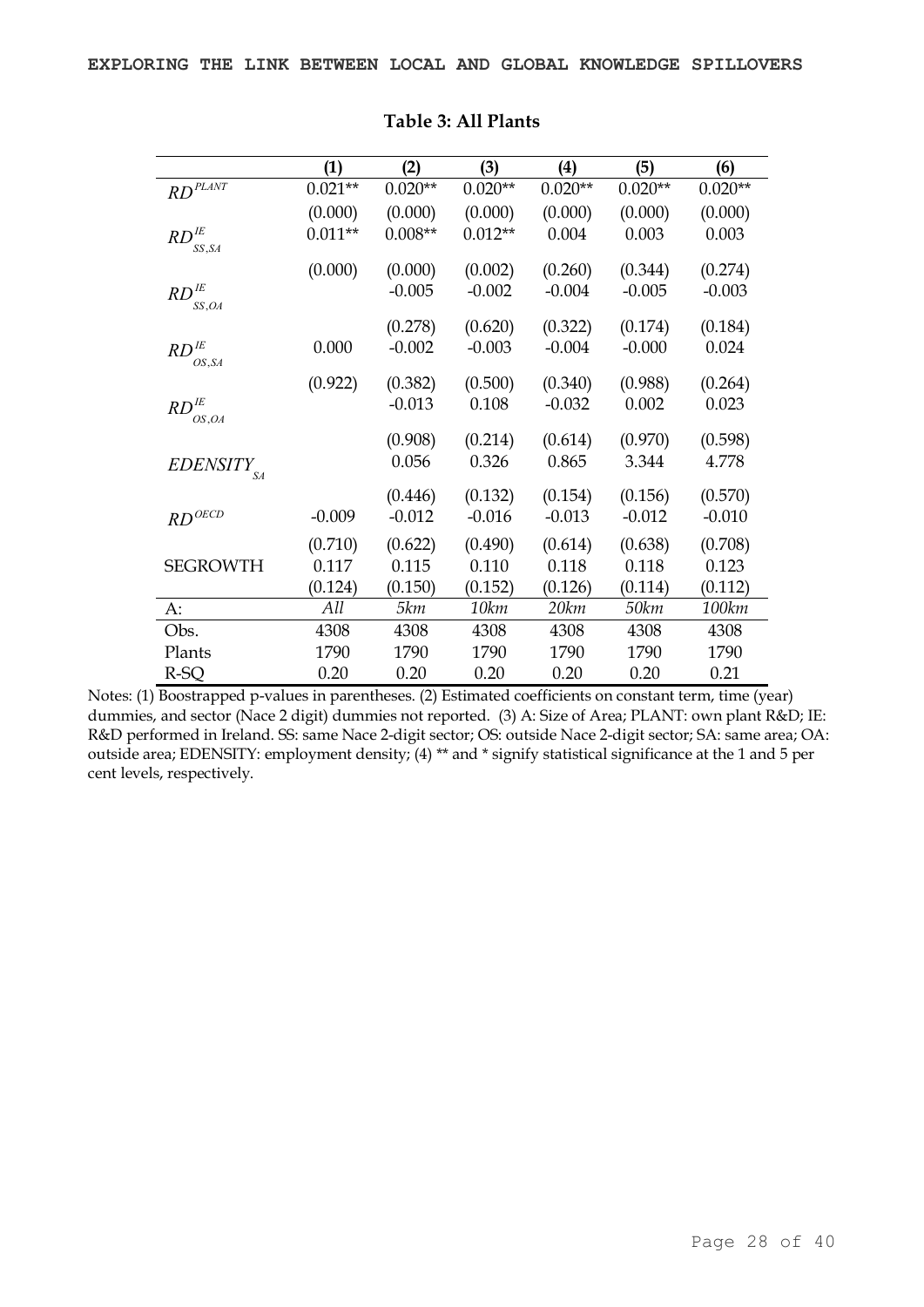|                                                                       | (1)         | (2)         | (3)                     | (4)       | (5)       | (6)           |
|-----------------------------------------------------------------------|-------------|-------------|-------------------------|-----------|-----------|---------------|
| $RD$ <sup>PLANT</sup>                                                 | $0.017**$   | $0.018**$   | $0.017**$               | $0.017**$ | $0.017**$ | $0.017**$     |
|                                                                       | (0.000)     | (0.000)     | (0.000)                 | (0.000)   | (0.000)   | (0.000)       |
| $RD$ <sup>IE</sup>                                                    | 0.004       | $-0.004$    | 0.004                   | 0.004     | 0.005     | 0.005         |
| SS,SA                                                                 |             |             |                         |           |           |               |
|                                                                       | (0.336)     | (0.382)     | (0.323)                 | (0.335)   | (0.299)   | (0.099)       |
| $\mathbb{R} D^{\mathit{IE}}$<br>SS,OA                                 | $-0.005$    | $-0.011$    | $-0.004$                | $-0.005$  | $-0.006$  | $-0.013$      |
|                                                                       | (0.600)     | (0.232)     | (0.632)                 | (0.571)   | (0.544)   | (0.129)       |
| $\ensuremath{\mathbb{R}}\xspace D^{\ensuremath{\mathbb{I}}\xspace E}$ | 0.008       | $-0.000$    | 0.008                   | 0.008     | 0.007     | 0.001         |
| OS, SA                                                                |             |             |                         |           |           |               |
|                                                                       | (0.146)     | (0.993)     | (0.149)                 | (0.152)   | (0.231)   | (0.761)       |
| $\mathbb{R} D^{\mathit{IE}}$<br>OS,OA                                 | $-0.029$    | $-0.167$    | $-0.032$                | $-0.027$  | $-0.043$  | $-0.167$      |
|                                                                       | (0.794)     | (0.073)     | (0.772)                 | (0.808)   | (0.693)   | (0.145)       |
| <b>EDENSITY</b>                                                       | 0.293       | 1.420       | 0.290                   | 0.302     | 0.265     | 0.201         |
| SA                                                                    |             |             |                         |           |           |               |
|                                                                       | (0.305)     | (0.073)     | (0.340)                 | (0.289)   | (0.347)   | (0.057)       |
| $RD^{OECD}$                                                           | 0.013       | 0.017       | $-0.106$                |           | $0.019**$ | 0.000         |
|                                                                       | (0.720)     | (0.635)     | (0.361)                 |           | (0.010)   | (0.911)       |
| $\mathit{RD}^{\mathit{US}}$                                           |             |             |                         | $-0.086$  |           |               |
|                                                                       |             |             |                         | (0.312)   |           |               |
| <b>SEGROWTH</b>                                                       | 0.197       | 0.204       | 0.159                   | 0.164     | 0.196     | 0.207         |
|                                                                       | (0.137)     | (0.121)     | (0.212)                 | (0.183)   | (0.134)   | (0.113)       |
| $A$ :                                                                 | 10km        | 20 km       | 10km                    | 10 km     | 10km      | 10 km         |
| INT:                                                                  | <b>NONE</b> | <b>NONE</b> | Total OECD <sup>§</sup> | <b>US</b> | ORIGIN    | <b>RANDOM</b> |
| Obs.                                                                  | 1250        | 1250        | 1250                    | 1250      | 1250      | 1250          |
| Plants                                                                | 520         | 520         | 520                     | 520       | 520       | 520           |
| R-SQ                                                                  | 0.36        | 0.35        | 0.36                    | 0.36      | 0.37      | 0.36          |

#### **Table 4: Foreign Plants**

Notes: (1) Boostrapped p-values in parentheses. (2) Estimated coefficients on constant term, time (year) dummies, and sector (Nace 2 digit) dummies not reported. (3) A: Size of Area; PLANT: own plant R&D; IE: R&D performed in Ireland. SS: same Nace 2-digit sector; OS: outside Nace 2-digit sector; SA: same area; OA: outside area; EDENSITY: employment density; (4) \*\* and \* signify statistical significance at the 1 and 5 per cent levels, respectively.

§ simple sum of R&D in OECD countries by sector, without considering the weighted scheme described in equation (8)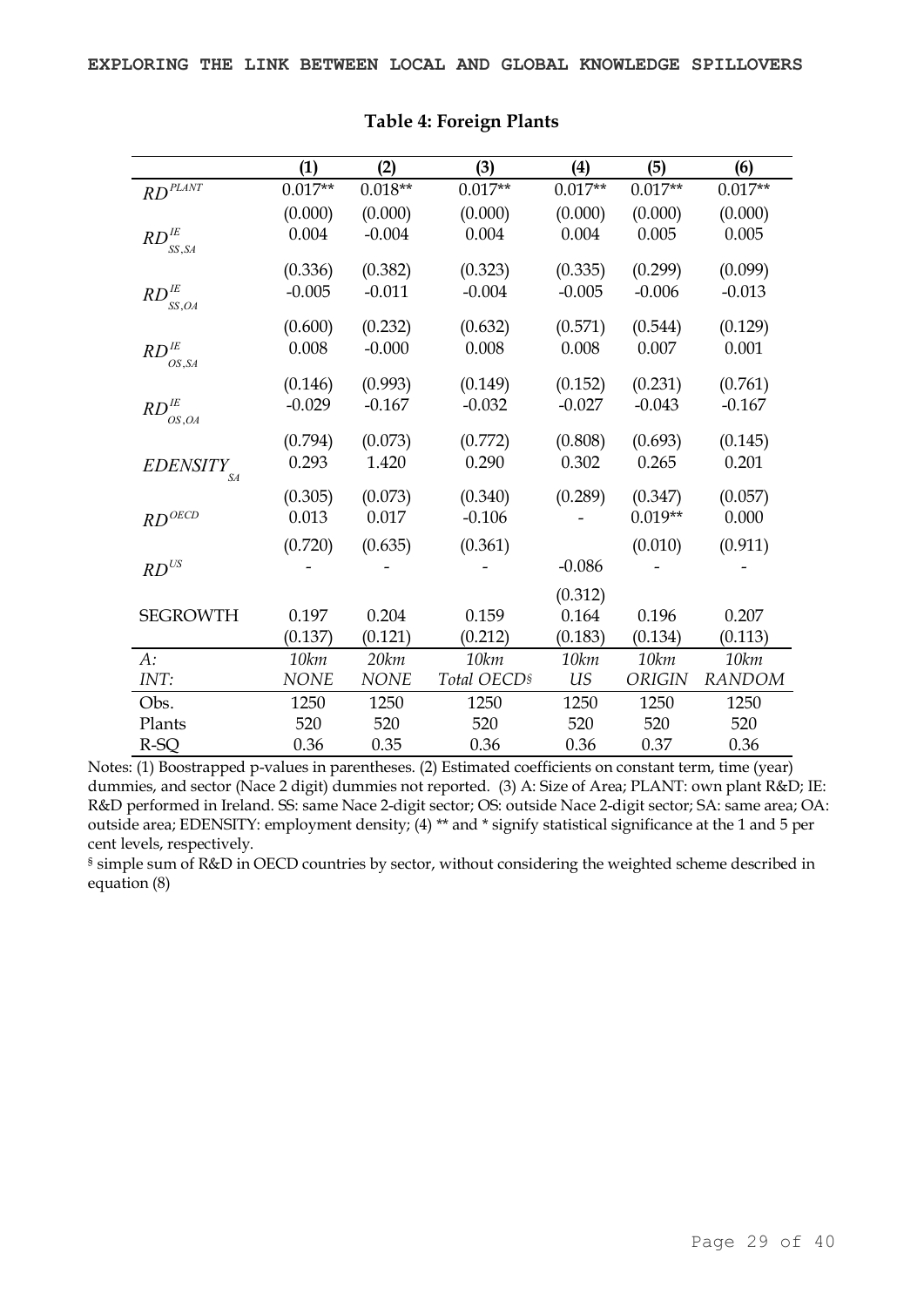|                                                                                       | (1)             | (2)              | (3)                 | (4)              | (5)              | (6)              |
|---------------------------------------------------------------------------------------|-----------------|------------------|---------------------|------------------|------------------|------------------|
| $RD$ <sup>PLANT</sup>                                                                 | $0.013**$       | $0.013**$        | $0.013**$           | $0.013**$        | $0.013**$        | $0.013**$        |
|                                                                                       | (0.000)         | (0.000)          | (0.000)             | (0.000)          | (0.000)          | (0.000)          |
| $RD$ <sup>IE</sup>                                                                    | $0.010**$       | 0.003            |                     |                  |                  |                  |
| SS, SA1                                                                               |                 |                  |                     |                  |                  |                  |
|                                                                                       | (0.004)         | (0.364)          |                     |                  |                  |                  |
| $RD$ <sup>IE</sup><br>SS, OA1                                                         | $-0.004$        | $-0.003$         |                     |                  |                  |                  |
|                                                                                       | (0.422)         | (0.386)          |                     |                  |                  |                  |
| $\ensuremath{\mathit{RD}}^{\ensuremath{\mathit{IE}}}$                                 | $-0.012*$       | $-0.009$         | $-0.011*$           | $-0.009$         | $-0.012*$        | $-0.012*$        |
| OS, SA1                                                                               | (0.018)         | (0.100)          | (0.015)             | (0.073)          | (0.011)          | (0.012)          |
| $\ensuremath{\mathbb{R}}\xspace D^{\ensuremath{\mathbb{I}}\xspace E}$                 | 0.087           | $-0.003$         | 0.098               | $-0.005$         | 0.082            | 0.088            |
| OS,OA1                                                                                |                 |                  |                     |                  |                  |                  |
|                                                                                       | (0.392)         | (0.960)          | (0.277)             | (0.943)          | (0.350)          | (0.308)          |
| $RD^{I E, D}$<br>SS, SA1                                                              |                 |                  | $0.012**$           | 0.006            | $0.011**$        | $0.011**$        |
|                                                                                       |                 |                  | (0.000)             | (0.202)          | (0.002)          | (0.002)          |
| $RD^{I E, D}$                                                                         |                 |                  | $-0.001$            | $-0.000$         | $-0.001$         | $-0.002$         |
| SS,OA1                                                                                |                 |                  |                     |                  |                  |                  |
|                                                                                       |                 |                  | (0.848)             | (0.961)          | (0.685)          | (0.552)          |
| $\mathit{RD}^{\mathit{IE},\mathit{F}}$<br>SS, SA2                                     |                 |                  | $-0.005$            | $-0.009$         | $-0.008$         | $-0.002$         |
|                                                                                       |                 |                  | (0.226)             | (0.056)          | (0.063)          | (0.525)          |
| $\ensuremath{\mathbb{R}\text{D}}^{\ensuremath{\mathbb{I} E},\ensuremath{\mathbb{F}}}$ |                 |                  | $-0.001$            | $-0.002$         | $-0.002$         | $-0.002$         |
| SS, OA2                                                                               |                 |                  |                     |                  |                  |                  |
|                                                                                       | 0.441           | 0.808            | (0.826)<br>$0.517*$ | (0.553)<br>0.995 | (0.508)<br>0.427 | (0.304)<br>0.392 |
| <b>EDENSITY</b><br>SA1                                                                |                 |                  |                     |                  |                  |                  |
|                                                                                       | (0.068)         | (0.292)          | (0.032)             | (0.177)          | (0.104)          | (0.094)          |
| <b>EDENSITY</b>                                                                       |                 |                  |                     |                  | 0.440            | 5.507*           |
| SA2                                                                                   |                 |                  |                     |                  |                  |                  |
|                                                                                       |                 |                  |                     |                  | (0.494)          | (0.011)          |
| $RD^{OECD}$                                                                           | $-0.031$        | $-0.028$         | $-0.033$            | $-0.032$         | $-0.035$         | $-0.030$         |
|                                                                                       | (0.296)         | (0.364)          | (0.318)             | (0.307)          | (0.267)          | (0.333)          |
| <b>SEGROWTH</b>                                                                       | 0.089           | 0.092            |                     |                  |                  |                  |
| $A1$ :                                                                                | (0.254)<br>10km | (0.284)<br>20 km | 10km                | 20 km            | 10km             | 10 km            |
| A2:                                                                                   |                 |                  | 10km                | 20 km            | 20 km            | 50km             |
| Obs.                                                                                  | 3058            | 3058             | 3058                | 3058             | 3058             | 3058             |
| Plants                                                                                | 1270            | 1270             | 1270                | 1270             | 1270             | 1270             |
| R-SQ                                                                                  | 0.17            | 0.17             | 0.17                | 0.18             | $0.18\,$         | 0.19             |

**Table 5: Domestic Plants and Local R&D by Nationality of Ownership** 

Notes:  $\overline{(1)}$  Boostrapped p-values in parentheses. (2) Estimated coefficients on constant term, time (year) dummies, and sector (Nace 2 digit) dummies not reported. (3) A: Size of Area; PLANT: own plant R&D; IE: R&D performed in Ireland. SS: same Nace 2-digit sector; OS: outside Nace 2-digit sector; SA: same area; OA: outside area; EDENSITY: employment density; (4) \*\* and \* signify statistical significance at the 1 and 5 per cent levels, respectively.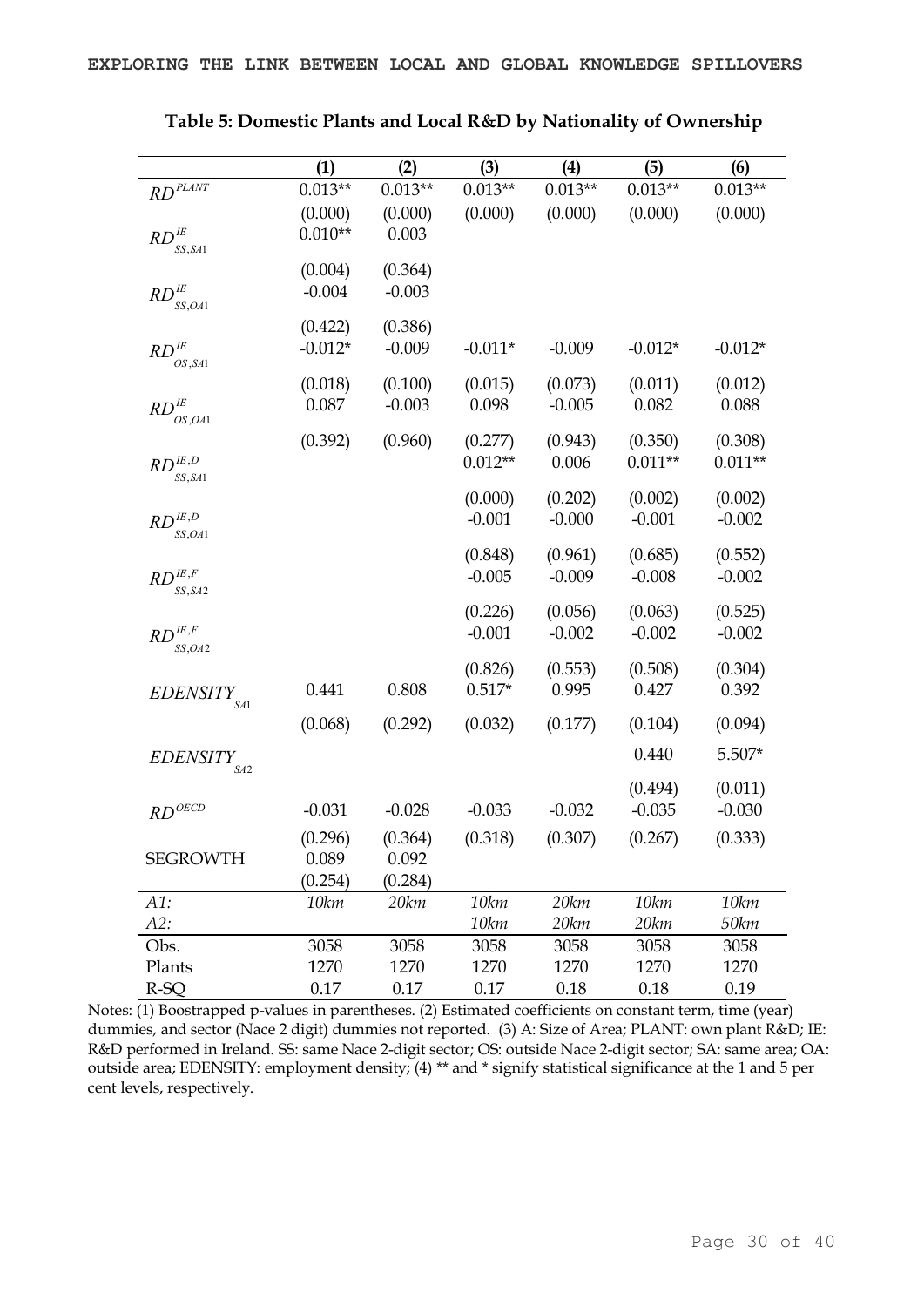|                                | (1)       | (2)       | (3)       | (4)       | (5)        | (6)       |
|--------------------------------|-----------|-----------|-----------|-----------|------------|-----------|
|                                | $0.013**$ | $0.013**$ | $0.013**$ | $0.013**$ | $0.013**$  | $0.013**$ |
| $RD$ <sup>PLANT</sup><br>5.1.1 |           |           |           |           |            |           |
|                                | (0.000)   | (0.000)   | (0.000)   | (0.000)   | (0.000)    | (0.000)   |
| $RD$ <sup>IE</sup>             | $-0.011*$ | $-0.012*$ | $-0.011*$ | $-0.011*$ | $-0.012**$ | $-0.011*$ |
| OS, SA1                        |           |           |           |           |            |           |
|                                | (0.014)   | (0.012)   | (0.015)   | (0.016)   | (0.008)    | (0.014)   |
| $RD$ <sup>IE</sup>             | 0.110     | 0.110     | 0.111     | 0.122     | 0.133      | 0.123     |
| OS, OA1                        |           |           |           |           |            |           |
|                                | (0.171)   | (0.174)   | (0.165)   | (0.133)   | (0.099)    | (0.130)   |
| $RD^{I E, D}$<br>SS, SA1       | $0.011**$ | $0.011**$ | $0.011**$ | $0.010**$ | $0.011**$  | $0.012**$ |
|                                | (0.003)   | (0.004)   | (0.002)   | (0.003)   | (0.002)    | (0.002)   |
| $RD^{I E, D}$                  | $-0.000$  | $-0.000$  | $-0.000$  | $-0.000$  | 0.000      | $-0.000$  |
| SS,OA1                         |           |           |           |           |            |           |
|                                | (0.956)   | (0.935)   | (0.927)   | (0.979)   | (0.986)    | (0.994)   |
| $RD^{OECD}$<br>SS, SA2         | 0.000     | 0.000     | 0.002     | $0.004*$  | $0.027*$   | 0.013     |
|                                | (0.753)   | (0.552)   | (0.074)   | (0.029)   | (0.018)    | (0.373)   |
| $RD^{OECD}$                    | $-0.008$  | $-0.003$  | 0.002     | $-0.003$  | $-0.000$   | 0.000     |
| SS, OA2                        |           |           |           |           |            |           |
|                                | (0.251)   | (0.829)   | (0.764)   | (0.696)   | (0.741)    | (0.761)   |
| EDENSITY <sub>SAL</sub>        | 0.474     | 0.432     | 0.396     | 0.451     | $0.519*$   | $0.489*$  |
|                                |           |           |           |           |            |           |
|                                | (0.063)   | (0.104)   | (0.091)   | (0.063)   | (0.024)    | (0.045)   |
| <b>EDENSITY</b>                |           | 0.077     | 0.100     | 0.090     | 0.107      | 0.092     |
| SA2                            |           | (0.370)   | (0.242)   | (0.275)   | (0.202)    | (0.286)   |
| $RD$ <sup>OECD</sup>           | $-0.027$  | $-0.032$  | $-0.035$  | $-0.026$  | $-0.046$   | $-0.041$  |
|                                |           |           |           |           |            |           |
|                                | (0.400)   | (0.307)   | (0.264)   | (0.417)   | (0.130)    | (0.183)   |
| <b>SEGROWTH</b>                | 0.070     | 0.182     | 4.931*    | 12.753    | 37.298     | $-20.589$ |
|                                | (0.396)   | (0.786)   | (0.023)   | (0.082)   | (0.164)    | (0.892)   |
| A1:                            | 10km      | 10km      | 10km      | 10km      | 10km       | 10km      |
| A2:                            | 10km      | 20 km     | 50 km     | 100km     | 200 km     | 300km     |
| Obs.                           | 3058      | 3058      | 3058      | 3058      | 3058       | 3058      |
| Plants                         | 1270      | 1270      | 1270      | 1270      | 1270       | 1270      |
| R-SQ                           | 0.17      | 0.18      | 0.19      | 0.19      | 0.19       | 0.18      |

**Table 6: Domestic Plants and Foreign Presence as Transmitter of Foreign R&D** 

Notes: (1) Boostrapped p-values in parentheses. (2) Estimated coefficients on constant term, time (year) dummies, and sector (Nace 2 digit) dummies not reported. (3) A: Size of Area; PLANT: own plant R&D; IE: R&D performed in Ireland. SS: same Nace 2-digit sector; OS: outside Nace 2-digit sector; SA: same area; OA: outside area; EDENSITY: employment density; (4) \*\* and \* signify statistical significance at the 1 and 5 per cent levels, respectively.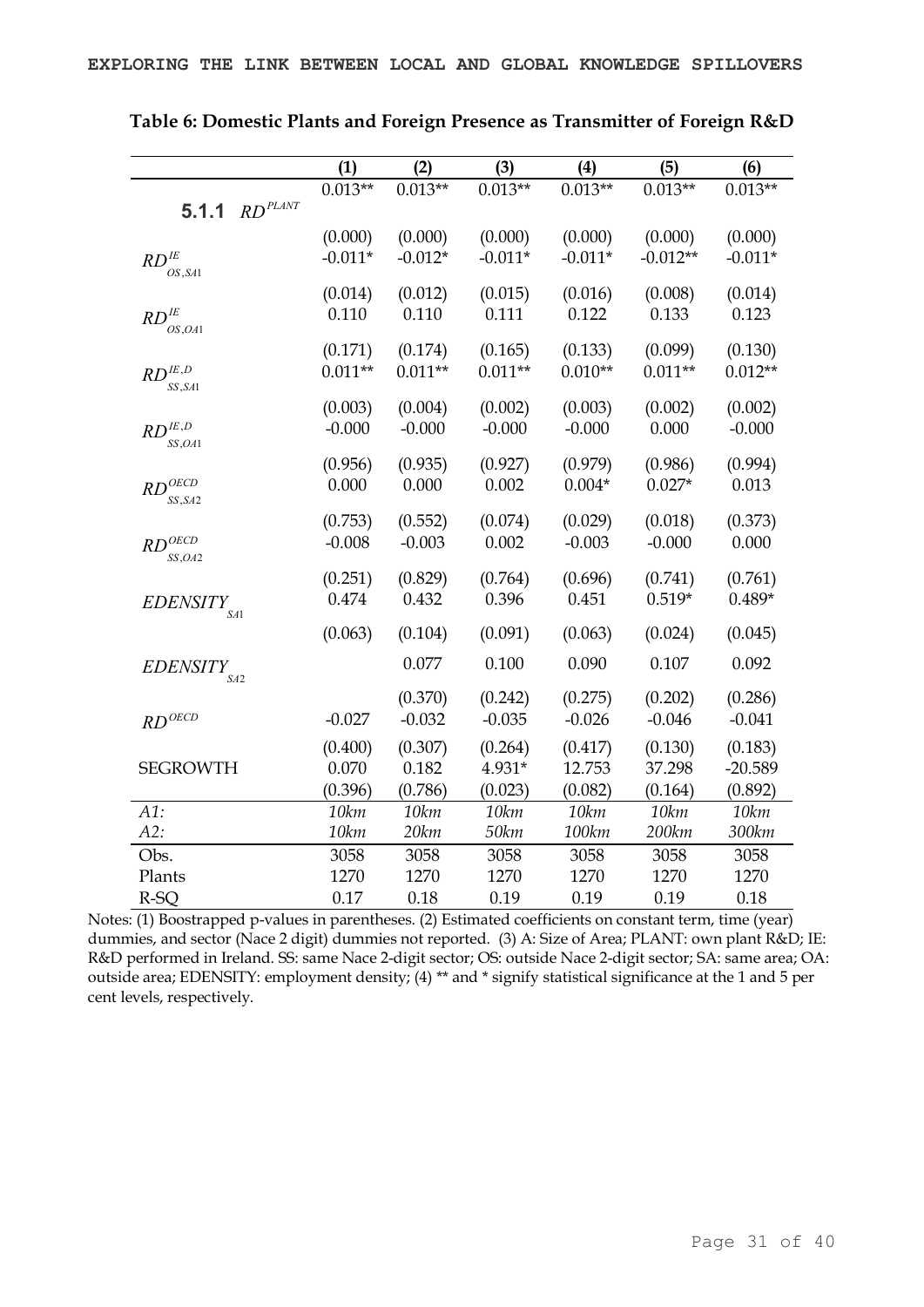# **6 Figures**



**Figure 1: Breakdown of Ireland into DEDs**

Page 32 of 40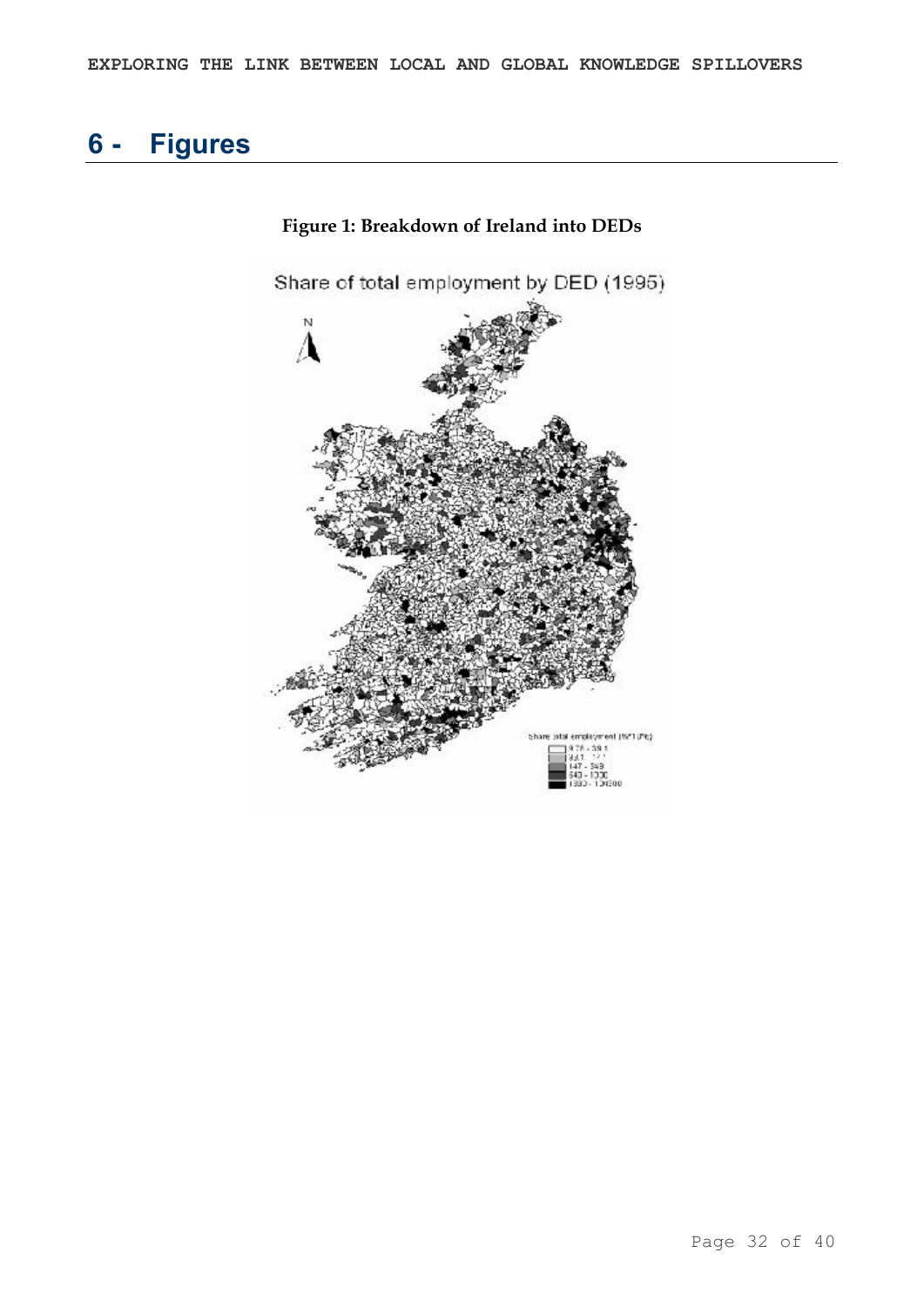

### **Figure 2: Location of All Plants (1995)**

**Figure 3: Location of Plants doing R&D (1995)**

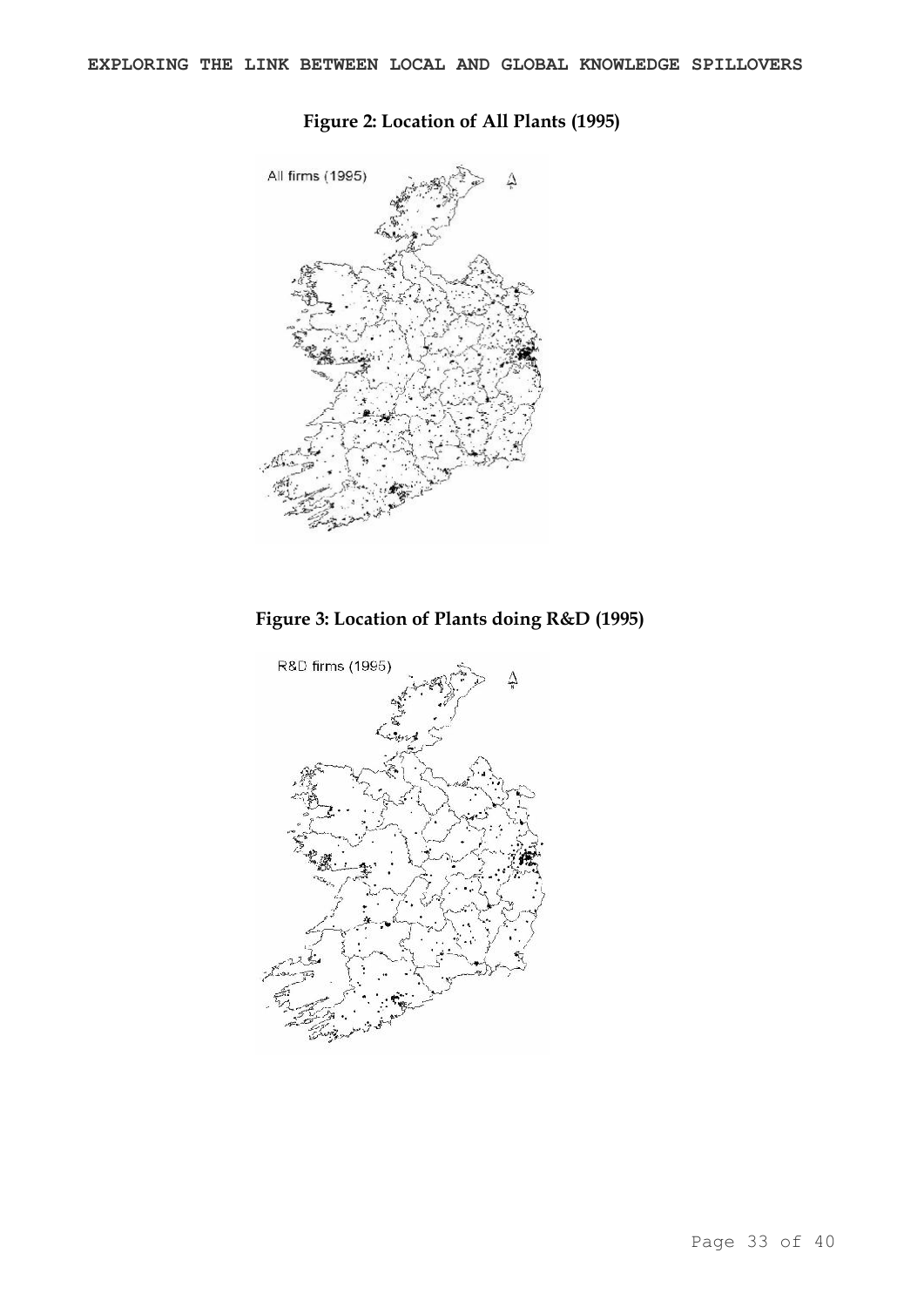# **7 References**

Acharya, R. and W. Keller (2007), "Technology Transfer Trough Imports", *NBER* WP13086.

Adams, J.D. and A.B. Jaffe (1996), "Bounding the effects of R&D: an investigation using matched establishment-firm data", Rand Journal of Economics 27(4):700-721.

Audretsch, D. and M. Feldman (1996), "R&D spillovers and the Geography of Innovation and Production", American Economic Review 86(3): 630-640.

Barrios, S., H. Görg and E. Strobl (2005), "Foreign direct investment, competition and industrial development in the host country", *European Economic Review* 49(7); 1761-1784.

Barrios, S., L. Bertinelli and E. Strobl (2006), "Coagglomeration and Spillovers", *Regional*  **Science and Urban Economics 36, 467-481.** 

Barry, F., Bradley, J., (1997), "FDI and trade: the Irish host-country experience", *Economic Journal* 107: 1798–1811.

Bertrand, M., E. Duflo and S. Mullainathan, "How Much Should We Trust Differences-in-Differences Estimates?", *Quarterly Journal of Economics* 119, 249 – 275.

Blundell, R., Bond, S., 1998. "Initial conditions and moment restrictions in dynamic panel data models". *Journal of Econometrics* 87, 115–143.

Branstetter, L. (2006), "Is foreign direct investment a channel of knowledge spillovers? Evidence from Japan's FDI in the United States", *Journal of International Economics* 68: 325344.

Buettner, Th., (2004), "R&D and the dynamics of Productivity", London School of Economics, mimeo.

Caselli, F., G. Esquivel and F. Lefort (1996), "Reopening the Convergence Debate: A New Look at Cross-country Growth Empirics," Journal of Economic Growth 1(3): 363-89.

Cassiman, B. and R. Veugelers (2004), "Importance of International Linkages for Local Knowhow Flows: Some Econometric Evidence from Belgium, *European Economic Review, 2004, 48(2), p.455-476.* 

Ciccone, A., Hall, R., (1996). "Productivity and the density of economic activity". *American Economic Review* 86, 54–70.

Coe, D.T. and E. Helpman (1995), "International R&D spillovers", European Economic Review 39(5): 859-887.

Duranton, G. and H.G, Overman (2005) "Testing for Localisation Using Micro-Geographic Data'", *Review of Economic Studies* 72(4), pp. 1077-1106.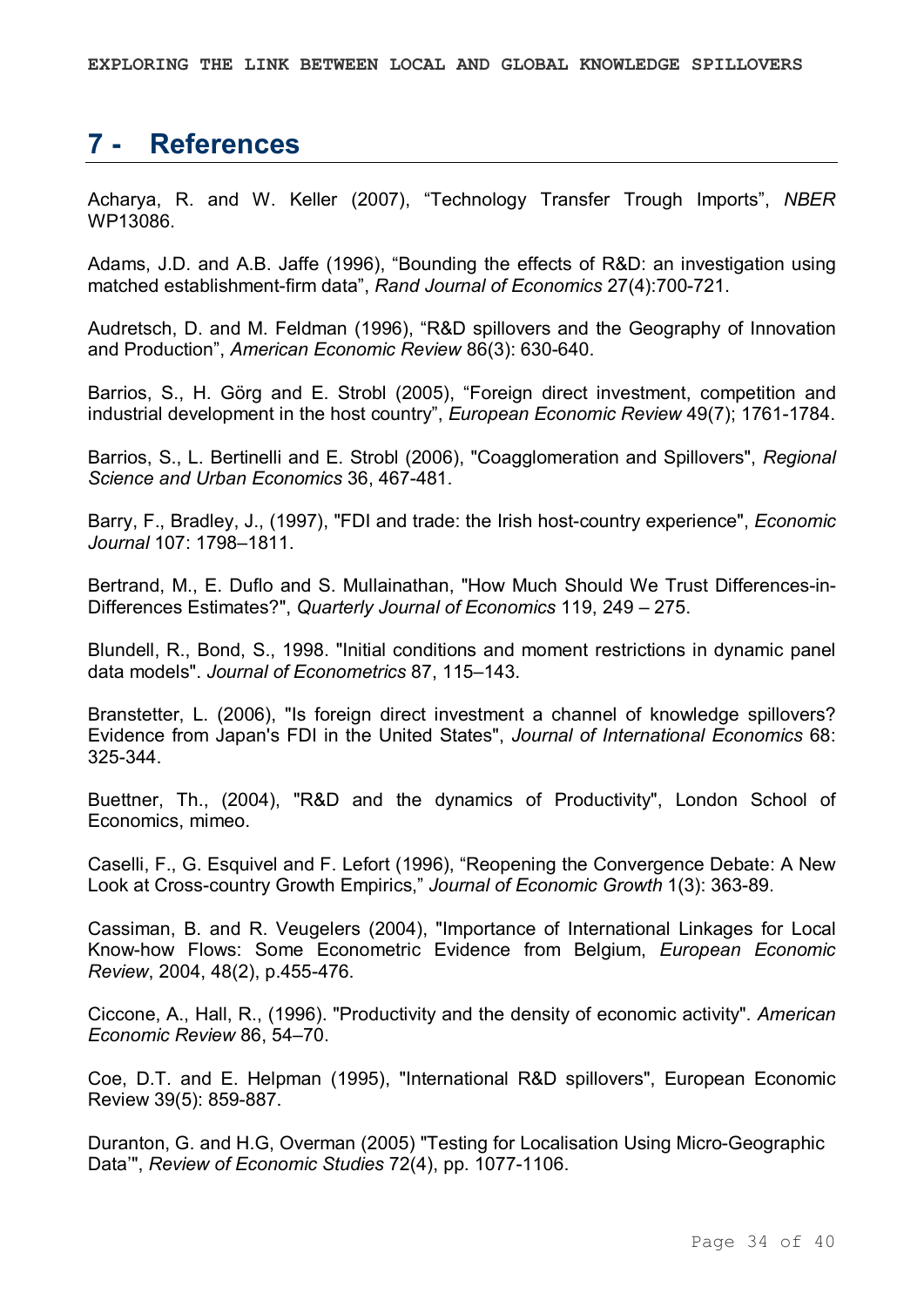**EXPLORING THE LINK BETWEEN LOCAL AND GLOBAL KNOWLEDGE SPILLOVERS**

Görg, H. and E. Strobl (2001), "Multinational companies and productivity spillovers: A meta-analysis", *Economic Journal* 111: F723-F739.

Görg, H. and D. Greenaway (2004), Much ado about nothing? Do domestic firms really benefit from foreign direct investment?" World Bank Research Observer 19(2): 171-197.

Griffith, R., R. Harrison and J. van Reenen, (2007), "How special is the special relationship: Using the impact of US R&D spillovers on British firms as a test of technology sourcing", *American Economic Review*, forthcoming.

Hall, B. H. and J. Mairesse (1995), "Exploring the relationship between R&D and productivity in French manufacturing firms," *Journal of Econometrics*, Elsevier, vol. 65(1): 263-293.

Hall, R. E. and C.I. Jones, (1999), "Why Do Some Countries Produce So Much More Output Per Worker Than Others?" Quarterly Journal of Economics 114(1): Pages 83-116.

Jaffe, A.B., (1986), "Technological Opportunity and Spillovers of R&D: Evidence from Firms' Patents, Profits, and Market Value", American Economic Review 76(5):984-1001.

Keller W. (1998), "Are international R&D spillovers trade related? Analysing spillovers among randomly matched trade partners", *European Economic Review* 42: 1469-1481.

Keller, W. and S.R. Yeaple (2007), "Multinational Enterprises, International Trade, and Productivity Growth: FirmLevel Evidence from the United States", *mimeo*.

Keller, W. (2004), "International Technology Diffusion", *Journal of Economic Literature* 42: 752 – 782.

Keller, W. (2002), "Geographic Localization of International Technology Diffusion", *American Economic Review* 92: 120-142.

Klenow, P.J. and A. Rodriquez-Clare (1997), "The Neoclassical revival in Growth Economics: Has It Gone Too Far? ", NBER Macroeconomics Annual, 73-103.

Levinsohn, J., A. Petrin (2003), "Estimating production functions using inputs to control for unobservables". *Review of Economic Studies* 70 (2), 317–342.

Mohnen, P. (1996), "*Some Estimates of International R&D spillovers*", Université du Quebec à Montréal, mimeo."

Moulton, B. R., (1990), "An Illustration of a Pitfall in Estimating the Effects of Aggregate Variables in Micro Units," *Review of Economics and Statistics*, 57: 334–338. Olley, S., Pakes, A., (1996), "The dynamics of productivity in the telecommunications equipment industry", *Econometrica* 64, 1263–1297.

Orlando, M.J. (2004), Measuring Spillovers from Industrial R&D: On the Importance of Geographic and Technological Proximity, Rand Journal of Economics 35(4): 777-786.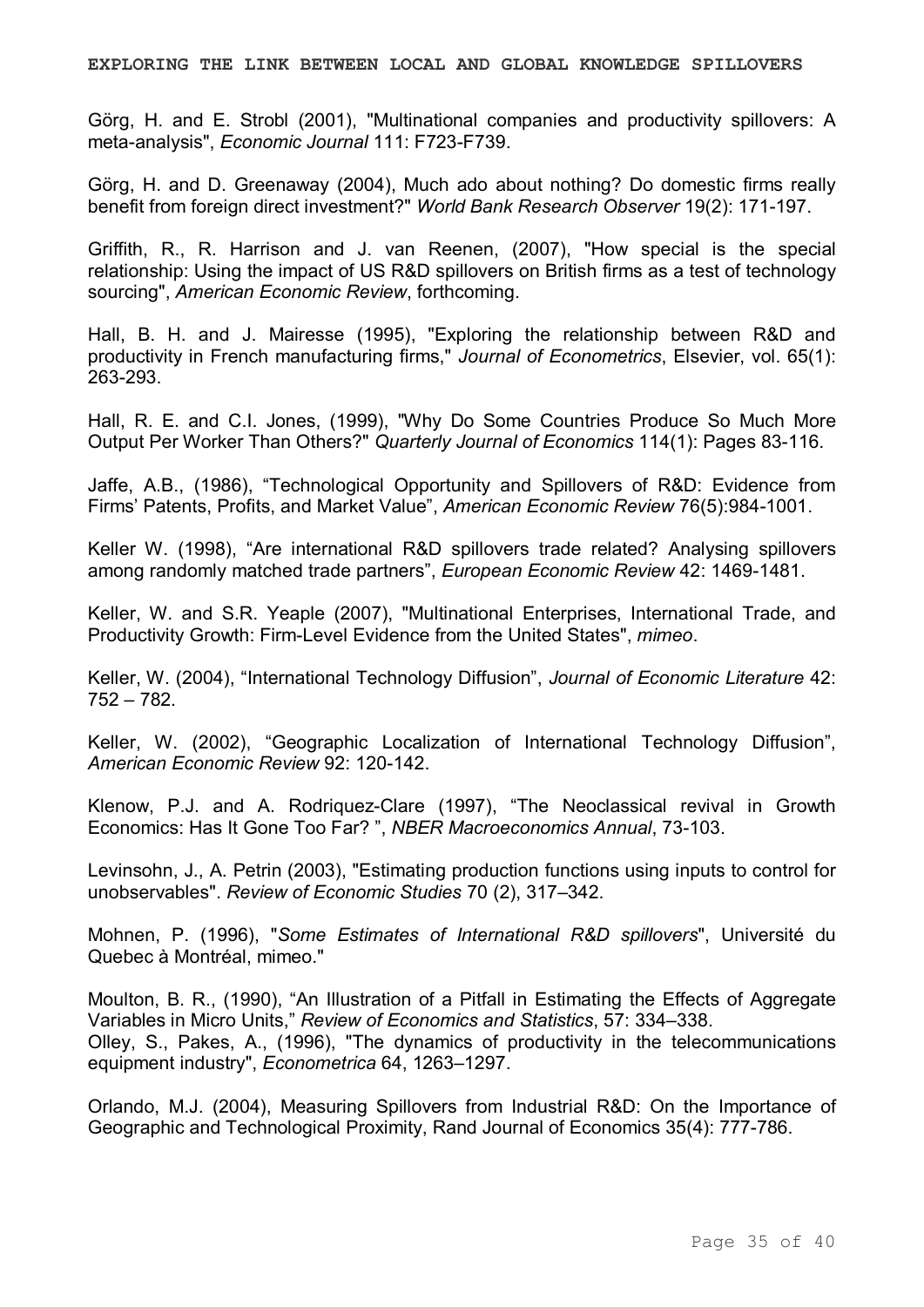Van Pottelsberghe de la Potterie, B. and F. Lichtenberg (2001), "Does Foreign Direct Investment Transfer Technology across border?", Review of Economics and Statistics 83(3): 490-497.

Veugelers R., B. Cassiman (2004), "Foreign subsidiaries as channel of international technology diffusion: some direct firm level evidence from Belgium", *European Economic Review* 48, no. 2 (Apr.), pp. 455 - 476.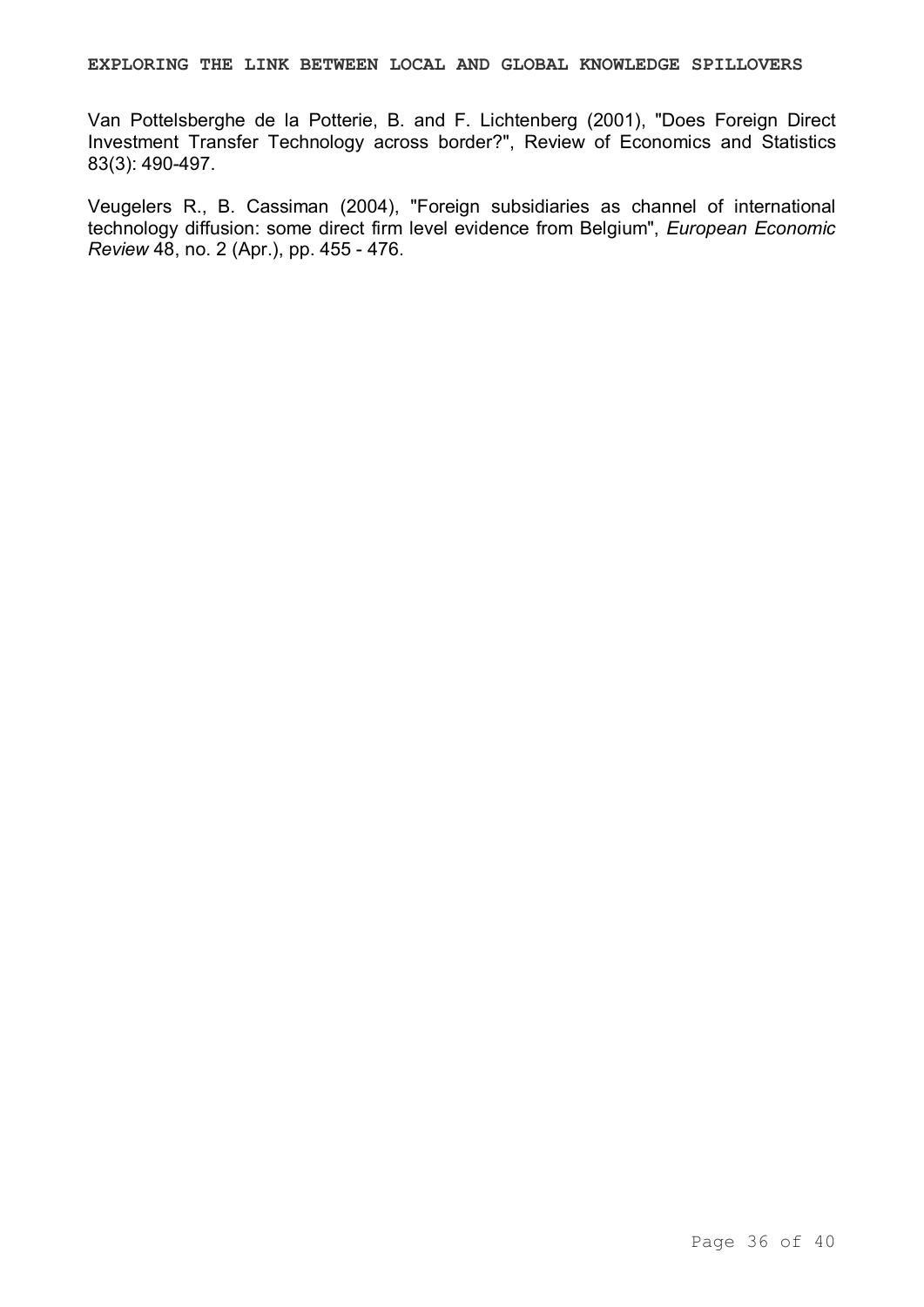# **Annex 1: Detailed Data Description**

*Forfás Employment Survey*: This is an annual plant level survey for manufacturing, conducted since 1972, with information on the nationality of ownership, sector of production, location, start-up year, and level of employment each year. The response rate to this survey is argued by Forfás to be essentially 100 per cent so that the data can be seen to cover the entire population of manufacturing plants and can thus serve as a complete list of all active (and formally active) plants in Irish manufacturing since 1972. One should also note that Forfás defines foreign plants as plants that are majority-owned by foreign shareholders, i.e., where there is at least 50 per cent foreign ownership. While, arguably, plants with lower foreign ownership should still possibly considered to be foreign owned, this is not necessarily a problem for the case of Ireland since almost all inward foreign direct investment has been greenfield investment rather than acquisition of local firms, see Barry and Bradley (1997).

*Irish Economy Expenditure Survey :* This is an annual survey of larger plants in Irish manufacturing with at least 20-30 employees, although a plant, once it is included, is generally still surveyed even if its employment level falls below the 20-30 employee cut-off point. The response rate to this survey has varied between 60 and 80 per cent. The information available from this source that is relevant to the current paper are the level of output, employment, total wage bill. From 1990 onward the IEE also collected data on the capital stock of a firm. In calculating value added we follow Buettner (2003) and calculate this as total output minus cost of materials, where cost of materials is calculated as total operating costs (labour costs, cost other services, and cost of raw materials) net of labour costs and R&D expenditure.

*Research and Development and Innovation Surveys*: The Research and Development Surveys we use were carried out in 1986, 1988, 1990, 1991, 1993, and 1995 and contain information on R&D activity within Irish manufacturing. Additionally, the Innovation Survey 1990-1992, conducted in 1992, also provides information on R&D expenditure of plants for 1992, one of the two years in the 1990-1995 sequence in which no R&D survey was carried out. While there was also an Innovation Survey 1994-1996, the question regarding R&D activity in 1994 is retrospective and thus arguably not as comparable to with the other data. We thus have information on R&D activity of plants in Irish manufacturing for the years 1986, 1988, 1990-1993, and 1995. Importantly, these surveys are believed by Forfás to cover all R&D active firms, and thus can be argued to be exhaustive with regard to these seven years.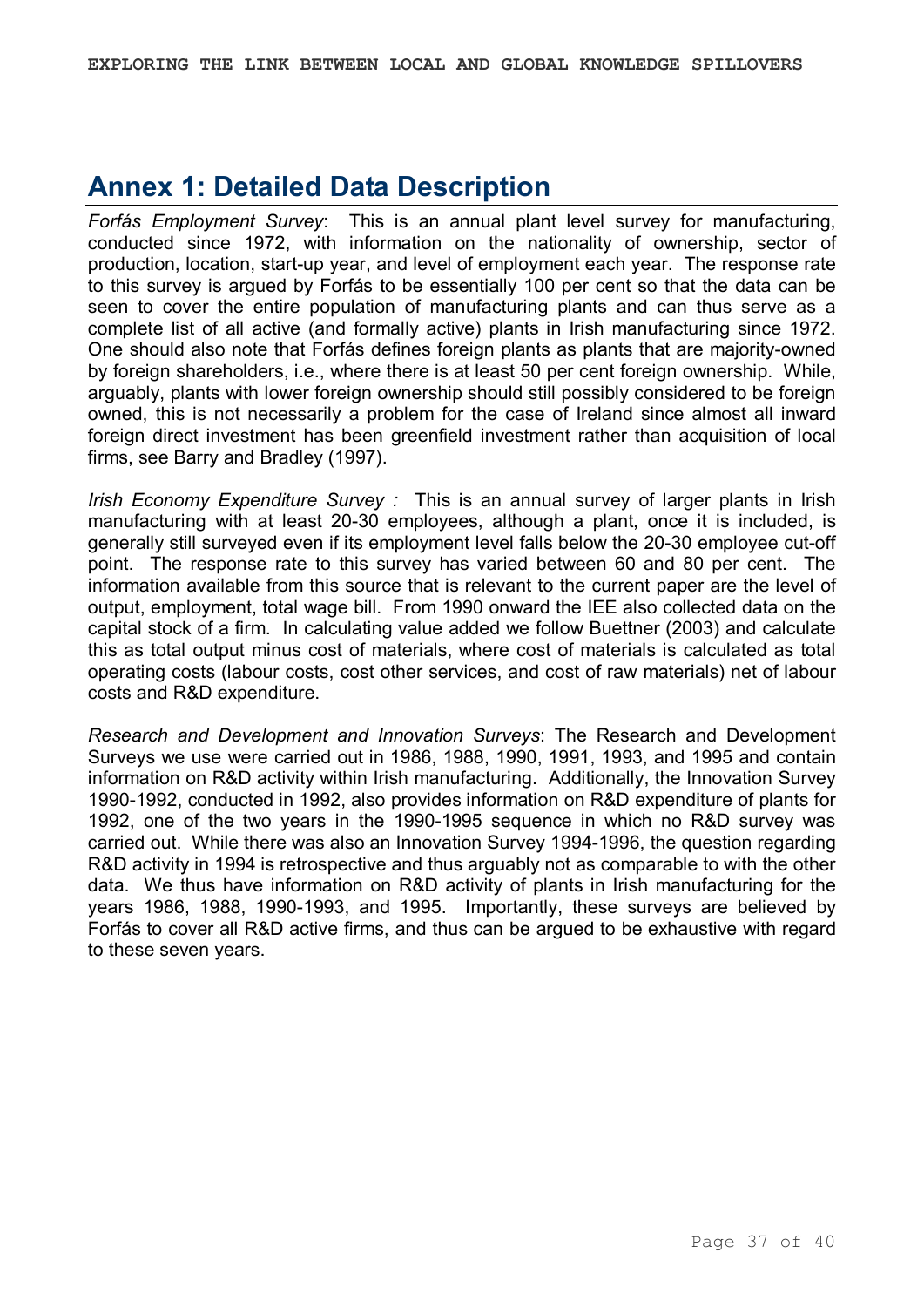### **Annex 2: Calculation of Total Factor Productivity**

Olley and Pakes' (1996) estimation procedure is based on a dynamic single agent industry model and assumes that plants maximize the expected discounted value of future net cash flows. In essence the authors assume a production function of each plant *i* takes the following form:

$$
y_{it} = \alpha_0 + \alpha_l l_{it} + \alpha_k k_{it} + \omega_{it} + \omega_{it}
$$
 (B1)

where y<sub>it</sub> is value added,  $l_{it}$  is labour,  $k_{it}$  is the capital stock,  $\omega_{_{it}}$  is the unobserved productivity state and  $v_{\scriptscriptstyle \hat{u}}$  is a serial uncorrelated productivity shock or a potentially serially correlated measurement error. While labour, *l*, is completely variable, capital, *k*, is assumed to be quasi-fixed. At the beginning of any period a plant i observes its productivity state and kit. One should note that the important difference between  $\omega_{\scriptscriptstyle it}$  and  $v_{\mu}$  is that it is only the latter that affects a plant's investment decision making. Using expectations about the net present value plants will decide to shut down or continue operating. If they continue operating it will choose *l* and how much to invest in physical capital, where physical capital evolves in a deterministic process based on investment in accordance with the perpetual inventory method. The shock  $v_{\scriptscriptstyle it}$ , driven by an exogenous first order Markov process, is then realized after the choices concerning the inputs are made. Using the monotonicity property of the investment policy function in unobserved productivity Olley and Pakes (1996) show how to get consistent estimates of the variable inputs, which in turn can then be used to obtain the coefficient on capital.

In his extension of the Olley and Pakes (1996) procedure to incorporate R&D, the author assumes that the productivity state  $\omega_{\scriptscriptstyle \! u}$  still evolves according to a controlled Markov process, but that the distribution of the following period's productivity is increasing also in the amount of R&D expenditure. He then shows that not only does the invertibility of the investment policy function still hold, but also that the R&D investment function is invertible.

In terms of implementing Buettner's (2003) extension one should note that the first stage estimation of Olley and Pakes (1996) remains unaltered. More precisely, if one writes unobserved productivity as:

$$
\omega_{it} = \tilde{\omega}(i_{it}, k_{it}) \tag{B2}
$$

where *i* is investment, then the production function can be rewritten as:  $y_{it} = \alpha_0 + \alpha_l l_{it} + \varphi(i_{it}, k_{it}) + v_{it}$  (B3)

where

$$
\phi_t = \varphi(i_{it}, k_{it}) \equiv \alpha_0 + \alpha_k k_{it} + \tilde{\omega}(i_{it}, k_{it})
$$
\n(B4)

Estimates of equation (3) will then give a consistent estimate of  $\alpha_i$  and  $\phi_i$ . However, since the form of  $\phi_i$  is not known it must first be approximated. We follow Buettner (2003) and Griffith et al (2007) and use a series estimator using higher order terms to approximate it.<sup>23</sup>

Buettner's (2003) second stage exploits the fact that in his underlying model the choice of the distribution of function of productivity,  $\psi_t$ , in t-1 can be expressed as a function of the optimal choice of  $_{tt}$  and the state variable  $\omega_{it}$ 

<sup>&</sup>lt;sup>23</sup> As in Griffith et al (2007) we used third order series expansion. However, experimentation of with higher orders made little difference to the results.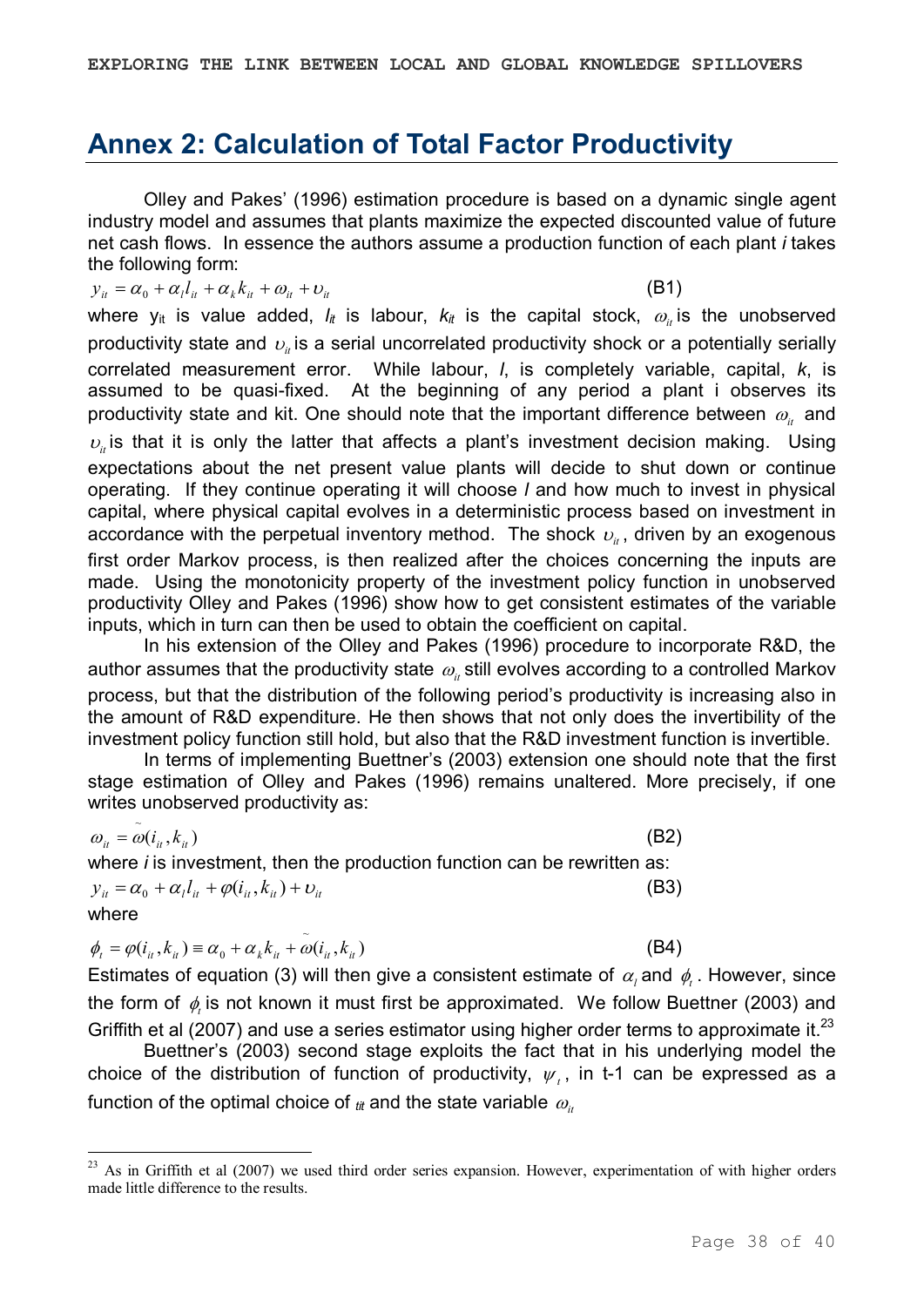$\psi_{it} = \psi(\omega_{it}, k_{it})$  (B5) ~

The second stage estimation then becomes:

 $y_{it} = f(\theta_{it-1} - \alpha_k k_{it-1}, k_{it}) + \tau_{it} + \nu_{it}$  (B6)

where the productivity innovation  $\tau_{i}$  is uncorrelated with  $k_{it}$ . One can then estimate  $f()$  by

running non-linear least squares on a non-parametric function in  $\mathcal{G}_{n-1} - \alpha_k k_{n-1}$  and  $k_{n}$ .

Two aspects with regard to this estimation procedure are noteworthy here. Firstly, this second stage does not actually rely on the use of R&D data. Buettner (2003) also proposes an alternative second stage that explicitly uses data on R&D expenditure. However, he also emphasizes that this alternative importantly relies on the assumption that R&D is uncorrelated with the error terms. In his data, as in ours, where R&D is used in the construction of the value added measure, this is unlikely to be the case. Secondly, this procedure does not explicitly take selection into account. In this regard Buettner (2003) offers a slight extension of the approach that does, however, since our data consisting mainly of large plants, exhibited very little exits over the sample period we did not implement this alternative to calculate total factor productivity values.<sup>24</sup>

With estimates of  $\alpha_{_l}$  and  $\,\alpha_{_k}$  at hand from the two steps outlined above one can then easily calculate total factor productivity from (B1). In terms of implementing the procedure we grouped the plants in our sample according to the Nace 2 digits classification and ran it separately for each of these groups. This grouping, shown in Table, constitutes a categorization of the type of production of plants at a level below one-digit and above twodigit NACE Rev. 1. While we would have ideally liked to have used greater disaggregation to allow for greater plant heterogeneity, this would have left us with unfeasible sample sizes for the non-linear least squares estimation.

 $24$  Over our sample period only slightly over 1 per cent of the plants shut down operation. Unsurprisingly, experimenting with the selection version of the estimation procedure produced practically the same results.